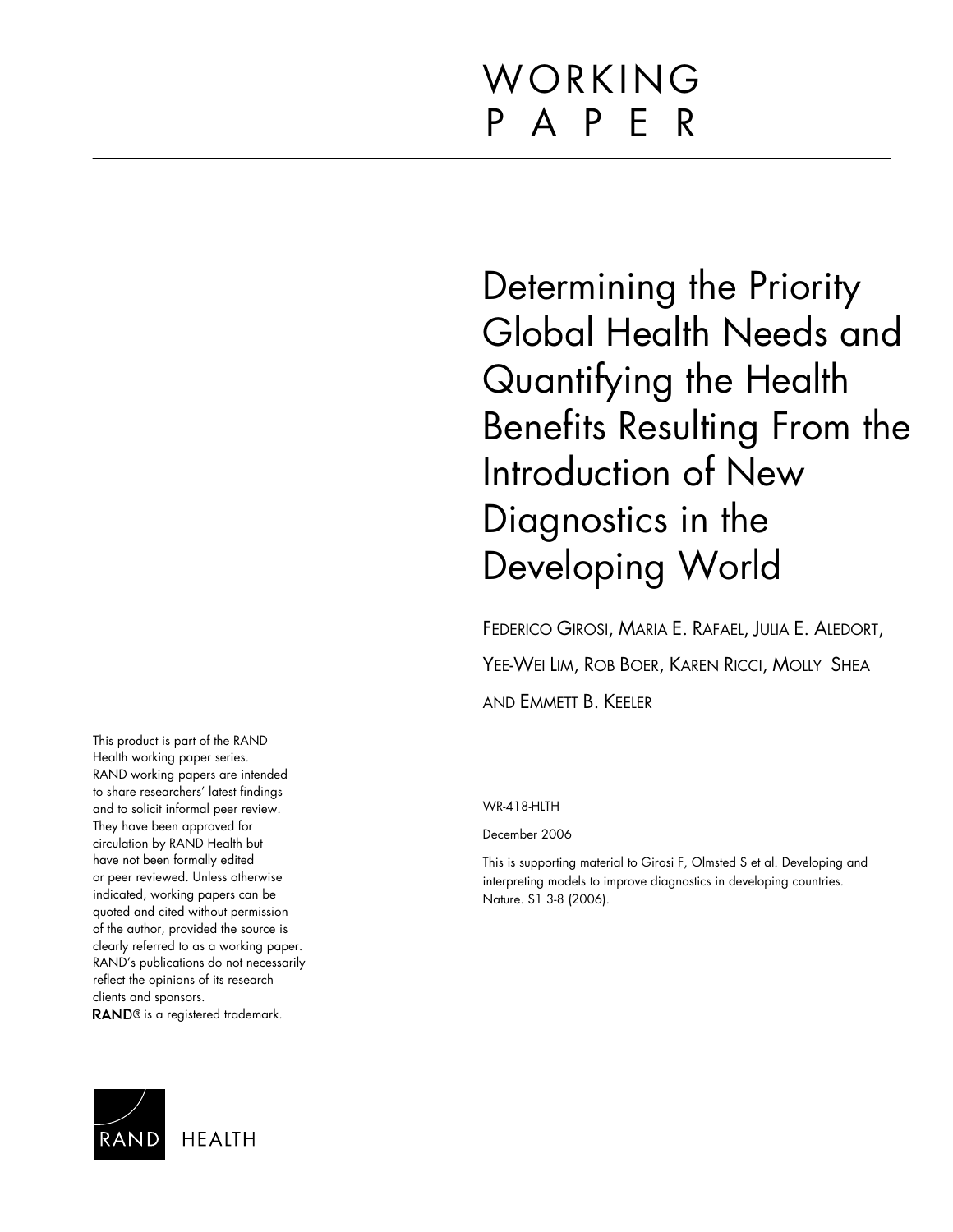#### **PREFACE**

This working paper contains technical material supporting the article by Girosi et al. "Developing and interpreting models to improve diagnostics in developing countries" *Nature* S1; 3-8 (2006). It is intended to be read in conjunction with that article. This supplement includes additional material referred to in the published article as well as secondary analyses and tables that were not included in the published paper. Although this technical supplement in its current form has not been formally peer-reviewed, an earlier version of this paper, which also contained material that appears in the corresponding *Nature* paper, was reviewed by two outside experts and was revised in response to their comments. The work was funded by the Bill & Melinda Gates Foundation to support the Global Health Diagnostics Forum.

#### **Acknowledgements**:

The authors thank Kristin Leuschner (RAND Corporation, California, USA). The authors also thank Gary King (Harvard University) and Richard Hillestad (RAND Corporation, California, USA) for comments on an earlier draft.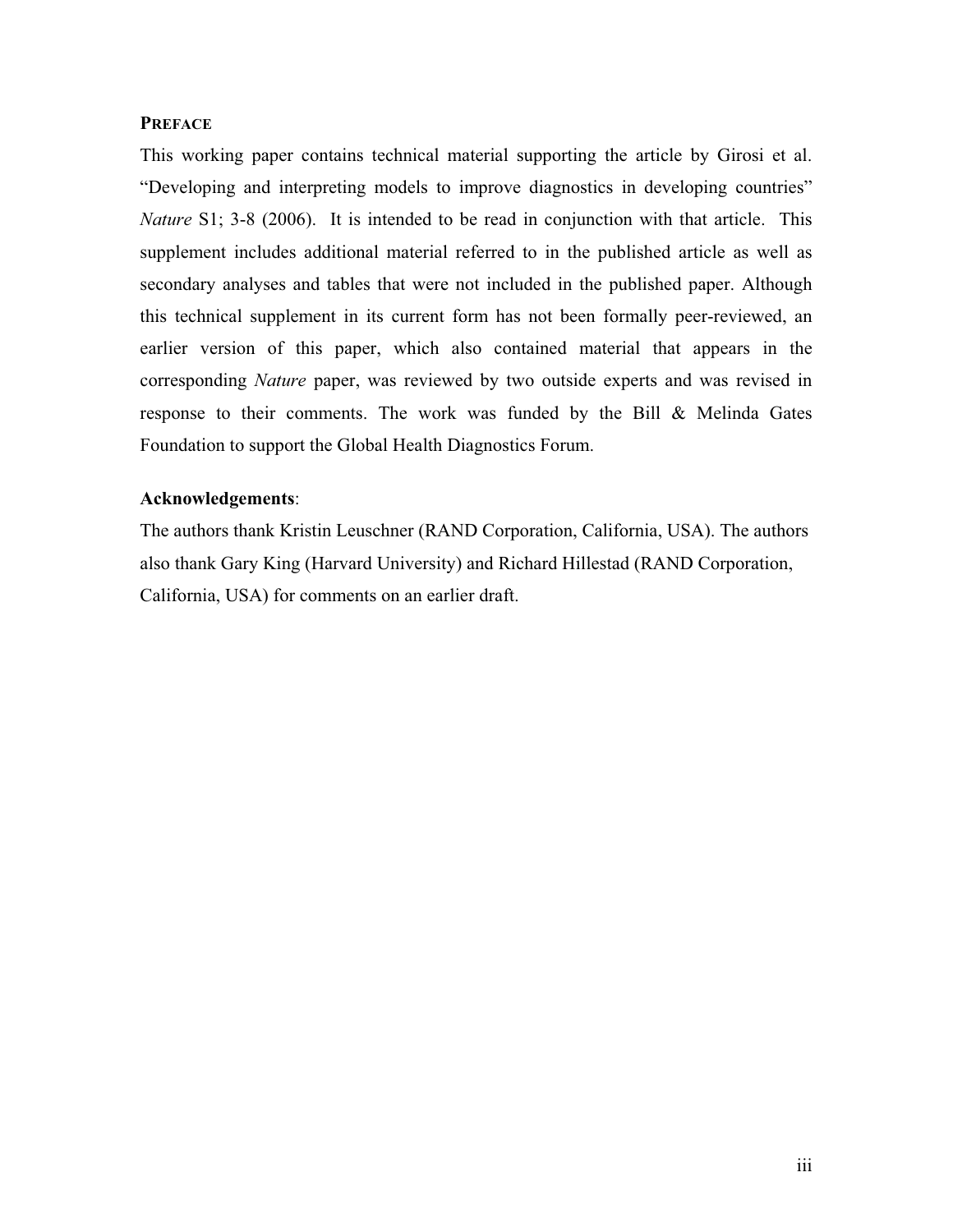# **Table of Contents**

| Figure 1: A population with three levels of access to care 4                                                                                                                                                                                                        |  |
|---------------------------------------------------------------------------------------------------------------------------------------------------------------------------------------------------------------------------------------------------------------------|--|
| 3.1 The Homogeneous Country: Description of the Status Quo 7<br>Figure 2: Basic decision tree with disease status and test outcome  9                                                                                                                               |  |
| 3.2 The Homogeneous Country: Introducing a New Test  10<br>Figure 3 – Decision tree for the world with a new test 13                                                                                                                                                |  |
| 4 Access to the New Diagnostics: Hierarchical Access Model  17                                                                                                                                                                                                      |  |
|                                                                                                                                                                                                                                                                     |  |
| 6 Harm of Treatment and the Trade-off between Sensitivity and Specificity 25<br>6.2 Bounds on the Number of Equivalent False Positives31<br>6.4 Limitations of Method for Bounding the Harm of Treatment38<br>6.5 Alternative Calculations for Harm of Treatment 39 |  |
|                                                                                                                                                                                                                                                                     |  |
|                                                                                                                                                                                                                                                                     |  |
|                                                                                                                                                                                                                                                                     |  |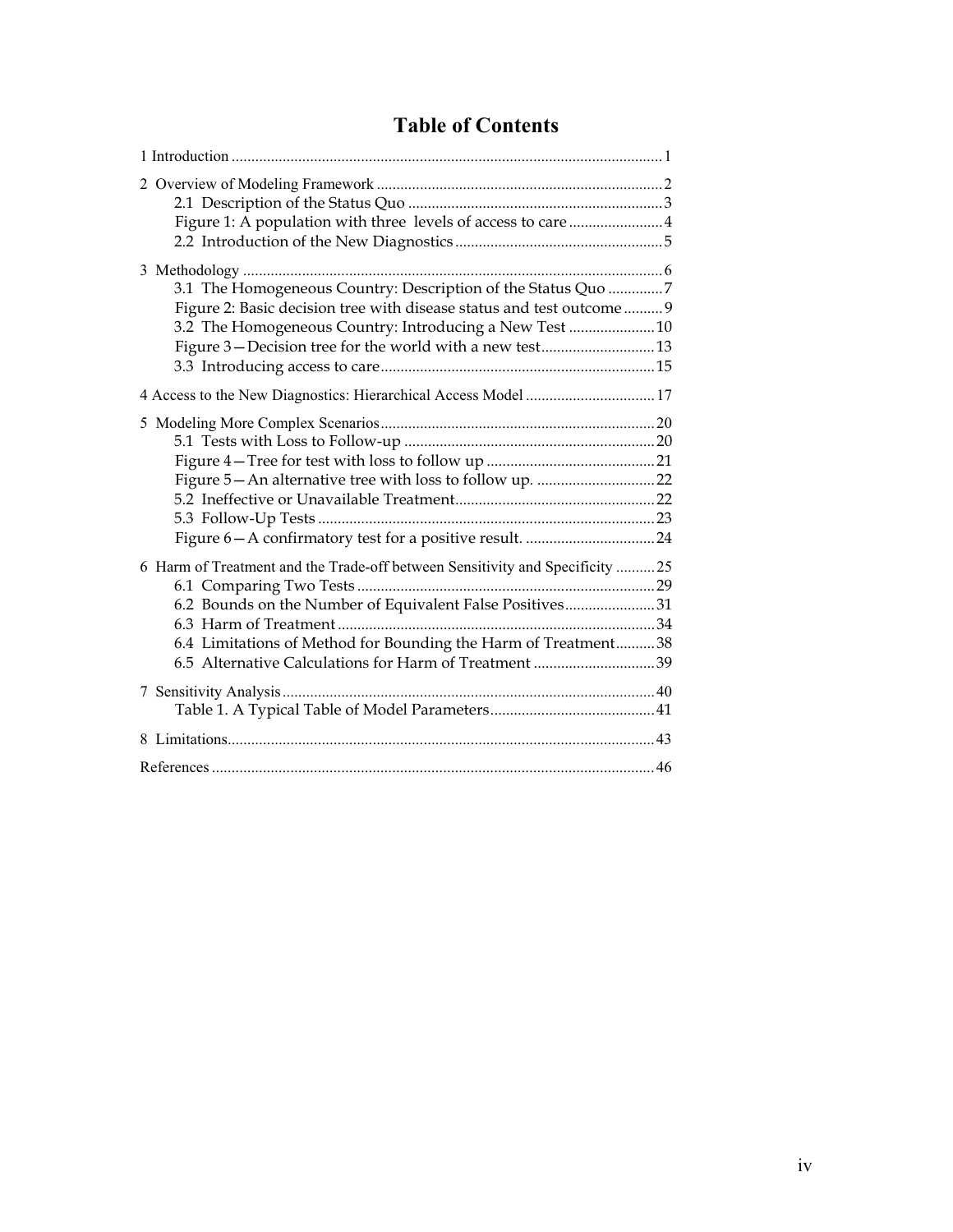# **1 Introduction**

An essential component of evaluating and improving global health is access to appropriate diagnostic tools. The current diagnostic tests for many diseases do not meet the needs of the developing world<sup>1</sup>. Some tests require technological capabilities and infrastructure that are beyond the resources of developing countries. Others have the required technological capabilities but are too costly to be used.

Developing a rational strategy for investment in diagnostic technologies requires a means to determine the need for, and the health impact of, potential new tools. This paper outlines an approach for modeling the health benefits of new diagnostic tools. The framework was developed by the RAND Corporation in conjunction with the Bill  $\&$ Melinda Gates Foundation and the partnership they formed in 2004 — known as the Global Health Diagnostics Forum — with domain experts in relevant disease areas, representatives from the diagnostics industry and technology development arena, and experts in the modeling of disease impact and the application of diagnostic technologies. The results of disease-specific interventions and the roles of new diagnostic technologies are reported in several articles in a supplement to *Nature<sup>1</sup>* , and are also available in a series of RAND reports<sup>2</sup>.

In order to determine the health impact of a new diagnostic test, our approach divides the problem into two tasks<sup>1</sup>: first, we establish the effect that a specific diagnostic tool might have on the reduction of the disease burden; and second, we identify the performance characteristics and user requirements that a diagnostic tool must have to realize that reduction. The first task requires disease-specific modeling of the status quo and the changes that could occur were a new diagnostic to become available in certain settings. The product of this effort is a tool that  $-$  given the sensitivity and specificity of a potential new diagnostic, and an estimate of the proportion of people who will have access to it — can predict the health impact of a test using a number of different health outcomes. The second task involves defining the characteristics of diagnostics, such as

 $\frac{1}{2}$  http://www.nature.com/diagnostics

 $h<sup>2</sup>$  http://www.rand.org/health/feature/research/0612\_global.html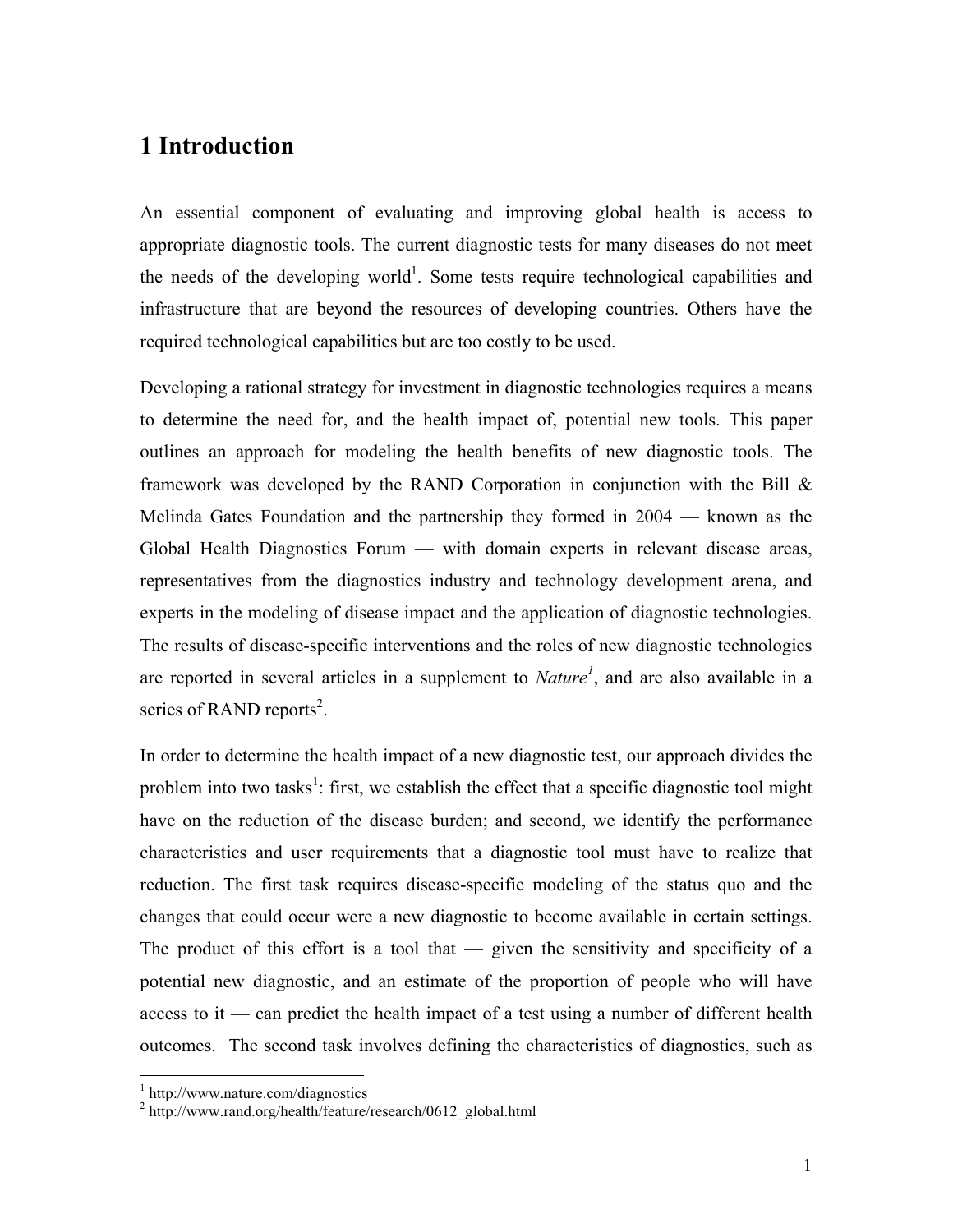the type of infrastructure needed to be operational, and estimating the proportion of people that will have access to different types of test. We refer to these characteristics as "user requirements". This task requires us to define representative health-care settings in the developing world, identify their capabilities and estimate access to different levels of care.

The purpose of this report is to describe the methodology we have used, in the fist task, to estimate the attributable benefit associated with the introduction of new diagnostics for the above-mentioned diseases. Our goal is to provide as much details as possible on every aspect of the models we have built, so that any reader could replicate our results just by following what is in this paper. Methodological details on the second task, relating to the relationship between test characteristics, infrastructure requirements and access to care, are described in a separate report<sup>2</sup>, while an overview of both tasks is presented in ref. 1.

The plan of the paper is as follows. In Section (2) we provide a qualitative overview of the modeling framework. A detailed formalization of this approach is presented in Section (3). An important set of assumptions on how the new diagnostics is introduced in a country is formalized in Section (4). Section (5) shows how to build on the framework described in the previous section to model more complex scenarios, in which more than one test might be used, or treatment is only partially available, or the test is slow and there is loss-to-follow-up. Section (6) addresses a crucial issue, common to any modeling of diagnostics: the harm associated with treatment and the corresponding tradeoff between sensitivity and specificity. In Section (7) we address issues related to sensitivity analysis and estimate of the uncertainty in the model output. Finally, Section (8) concludes with a discussion of some limitations of the approach.

# **2 Overview of Modeling Framework**

We generated models that allow us to compare the status quo with a world in which a new diagnostic is introduced at some point in the continuum of care. Our guiding principle is that in order to estimate the effect of any intervention one must first have a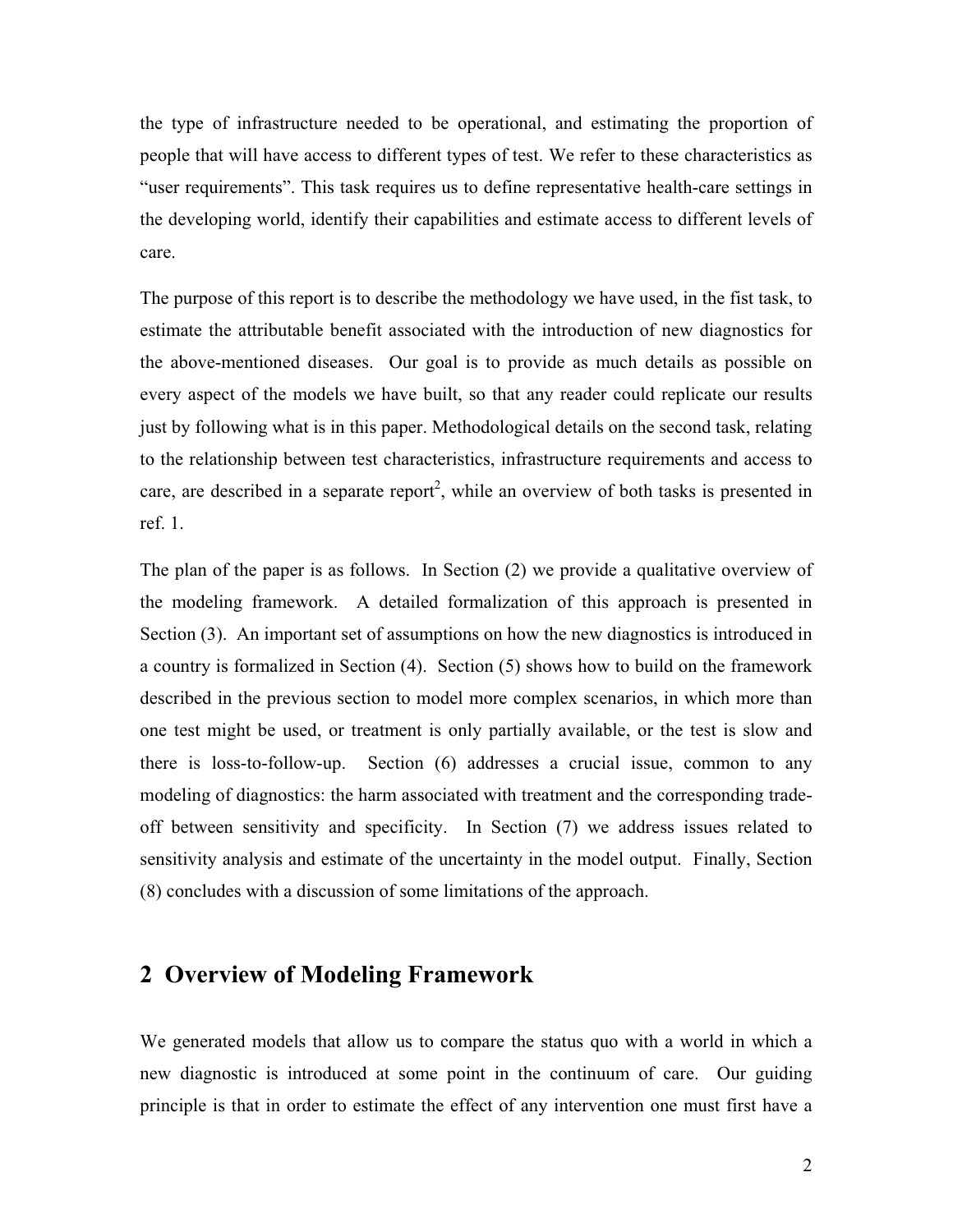good description of the status quo: once that is available then the intervention is modeled by changing key parameters of the status quo and comparing outcome measures in the status quo with outcome measures in the world where the intervention took place.

#### **2.1 Description of the Status Quo**

We take as unit of observation an entire country. In the status quo, one or more tests for the condition of interest may be available. The kind of test individuals get depends on where they seek care. Individuals who seek care at urban hospitals are more likely to get the most sophisticated tests, while people who seek care at village clinics may get very basic tests, if any. Therefore we divide the population in groups, depending on where they access the health care system. We refer to these categories as "access levels", and assume that they can be ranked, from best to worst. For example, we might divide the population in three access levels: people at the first level seek care at a hospital, while people at the second level seek care at a village clinic, and people at the third level either do not seek care or do not receive care because care is not accessible to them. Notice that access in the status quo refers to "actual access", describing where people go when they seek care. This is different from "potential access," which describes where people could go and receive care if they wanted to. We assume that at each access level people are tested with one specific test, if any. This is not restrictive, since it is always possible to re-define access levels in such a way. Therefore, all our modeling begins by dividing the population in groups, which differ by access to care ("access levels"), and assigning one type of test to each access level. Individuals enter one of these levels while experiencing an episode of illness (for example fever and cough), which triggers health care seeking behavior.

The next step consists in modeling what happens to people in different access levels, once they enter the health care system. In all cases it is assumed that a test is administered, when available, and, depending on the outcome of the test, some form of treatment follows. This step naturally divides individuals in four categories, corresponding to the fours possible outcome of a test: true positive, false positive, false negative, true negative (see Figure 1).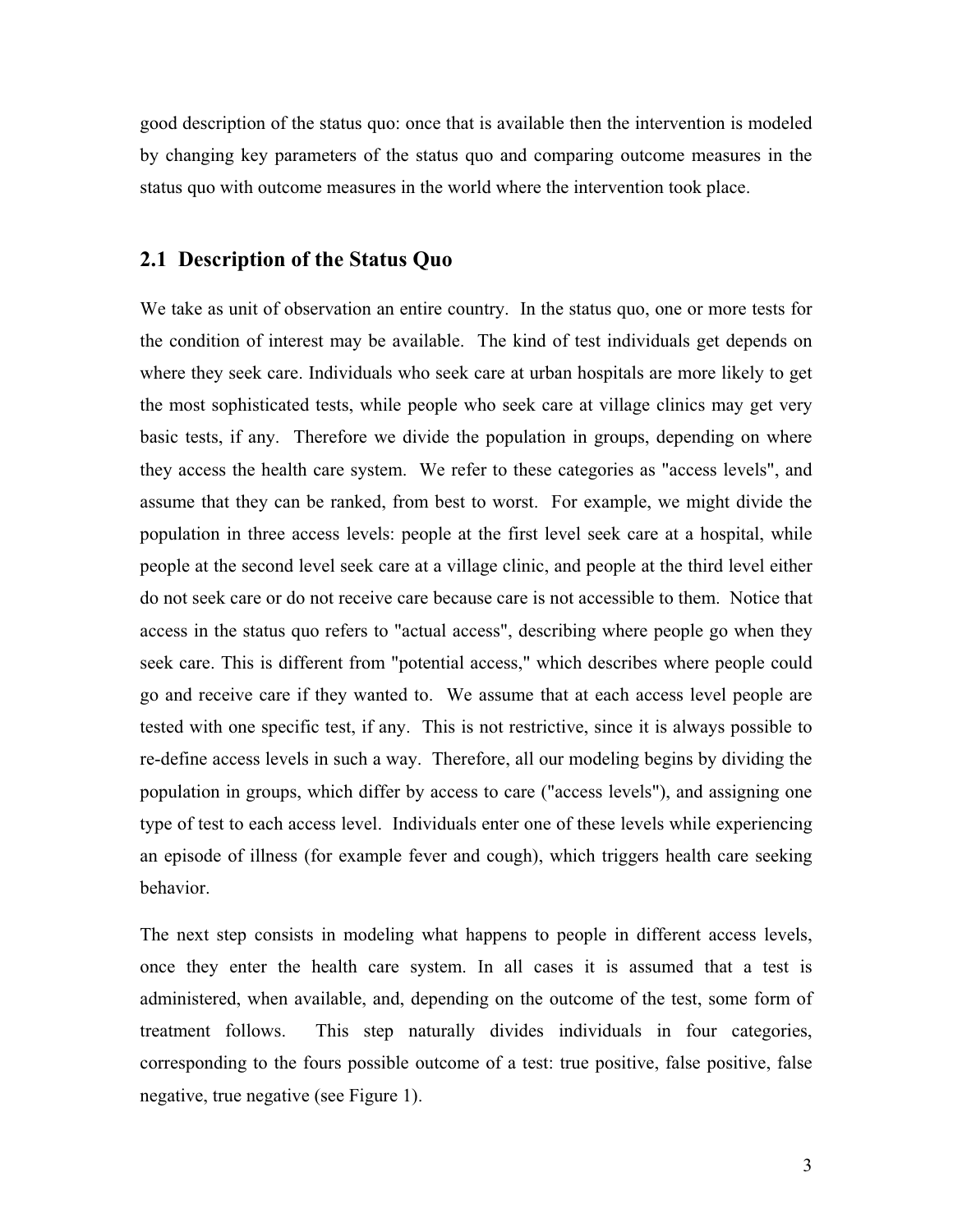

*Figure 1: A population with three levels of access to care—Here the population is divided in 3 groups, according to the three access levels. Within each access level people can have the disease (D+) or not have the disease (D-), and can test positive for the disease (T+) or negative (T-). Prevalence of the disease is the same across access levels. The test in access level 1 has sensitivity and specificity equal to 90 percent. The test in access level 2 has sensitivity and specificity of 80 percent. In access level 3 there is no care, so the test is 100 percent specific and zero percent sensitive.*

The final step consists in assigning a health outcome to individuals, depending on their test outcome. In most cases we are interested in counting the number of people who die of the disease, but we are also interested in the potential negative effects associated with treatment, the so called "harm of treatment" (allergic reaction, utilization of resources which could have been otherwise put to better use, antibiotics resistance, stigma associated with a positive result, to name few). Usually we refer to lives lost because of the disease as "individual lives", and to lives lost because of the harm of treatment as "indirect lives". We use the word "indirect lives" because these lives are lost as the result of an indirect and unintended effect of treatment (for example because of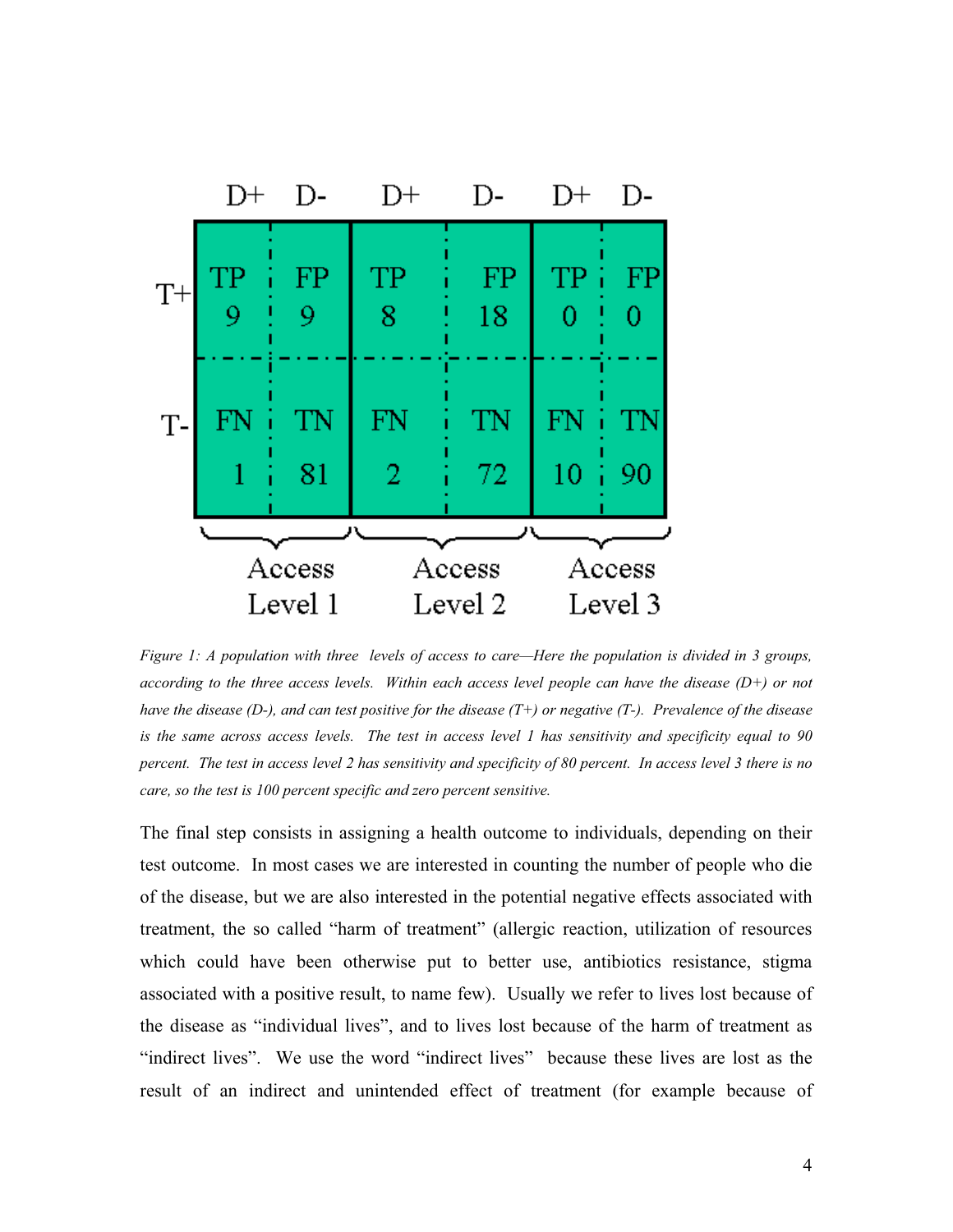antibiotics resistance). It is also important to note that "indirect lives" is a statistical concept, and does not refer necessarily to the lives lost to particular individuals. For example, if the harm of treatment causes two people to live half the life they would have otherwise lived, we count this as one life lost (here we are focusing on lives, but it would be as easy to use other outcomes, such as DALYs).

Quantification of the harm of treatment is a very difficult task, which requires information difficult to collect and analyze. In Section 6 we describe in detail how we bypass the problem of a direct computation of the harm of treatment and how we estimate bounds on it based on more easily collected evidence.

Once the health outcomes have been defined the last step simply consists in aggregating the outcomes over the access levels. This process leads to a description of the status quo that can be validated against observable measures. For example, this procedure leads to counting the number of people who die of the disease in a particular country or region of the world. This figure can then be validated against official death counts available from WHO or similar sources.

#### **2.2 Introduction of the New Diagnostics**

Once the status quo has been modeled, it is conceptually easy to simulate the introduction of a new test with given test characteristics. First one has to hypothesize what proportion of the population will have access to the test, and then decide how this proportion is distributed across the different access levels. In conjunction with disease experts we have decided to adopt a "hierarchical access model" for the introduction of the new test. Details about this model can be found in Section 4. The basic assumption is that access levels can be ordered; from best to worst, and that the new diagnostics is available first to individuals with the best access to care, and then to individuals with progressively worse access to care. Suppose for example that 20 percent of the population is in the first (best) access level, and 40 percent of the population is in the second one (next to best). If we assume that the new test is available to less then 20 percent of the population then this proportion falls entirely into the first access level. It is only when access to the new test is over 20 percent that individuals in the second access level gain access to the new test.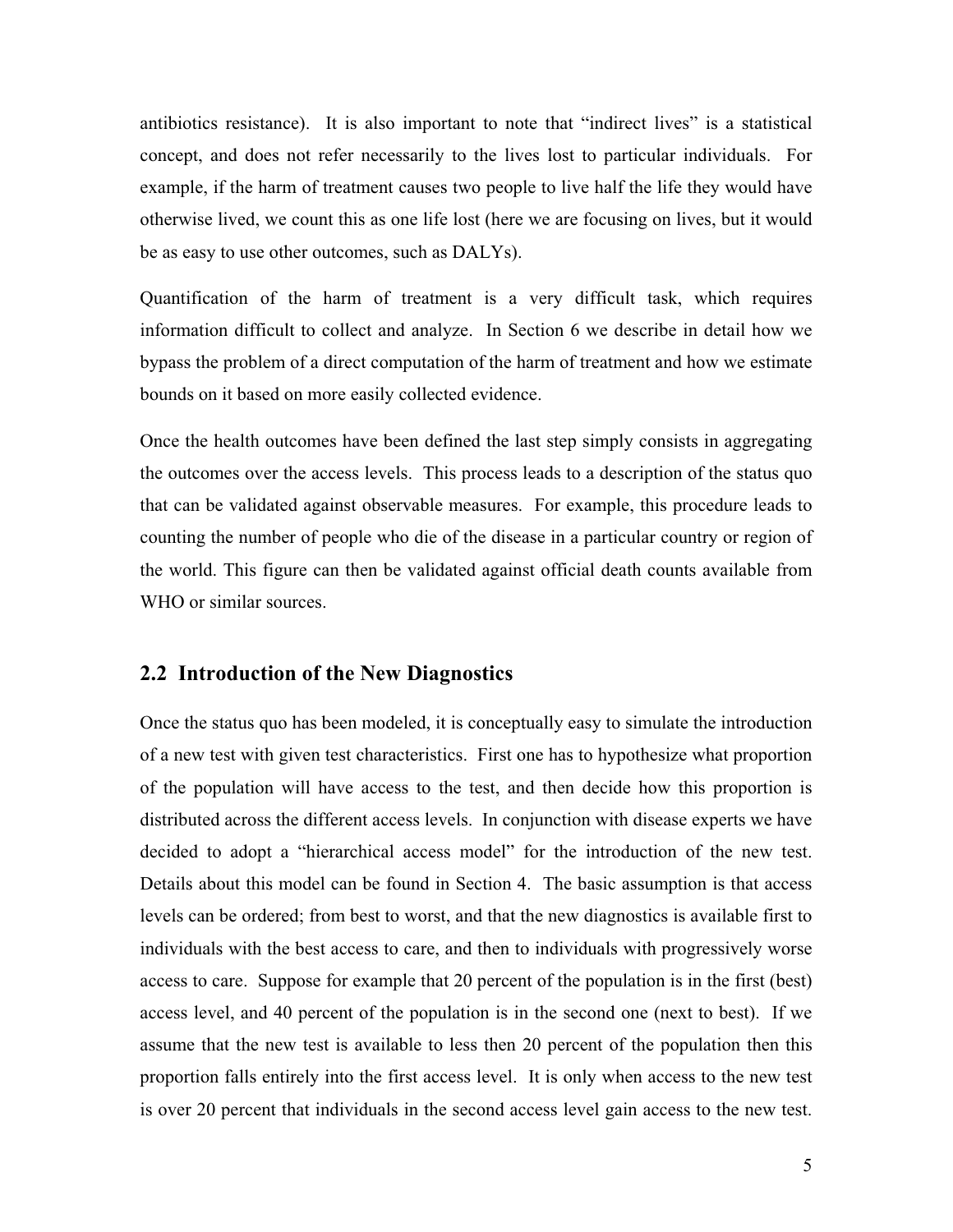For example, if access to the new test is 40 percent, then this proportion covers all the population in the first access level, and half of the population in the second one.

Once it has been determined which groups of people have access to the new test one has to determine whether the new test would actually be used. Clearly a test which is more sensitive and more specific than the status quo test would be adopted, perhaps in conjunction with the status quo test. However, it is possible that one has to consider a test, which is more sensitive than the status quo test, but less specific. Then a criterion must be used to decide which test is better. The criterion will depend on the trade-off between the value placed on sensitivity and specificity, which ultimately will depend on the harm associated with treatment. If there were no harm associated with treatment, of if we were to ignore it, this entire exercise would be useless, since specificity would have no value and treating everybody without testing would be the optimal strategy. Details about how we decide which test is better will be presented in Section 6. In the end, in the world where the new test has been introduced some people will have access to the new test, depending on their access level, and the new test may or may not be adopted, depending on its characteristics. Once the choice between tests has been made, the rest of modeling proceeds as in the status quo: health outcomes are determined at each access level and aggregated, producing counts of individual lives lost to the disease and indirect lives lost to the harm of treatment. Then, these outcomes can be compared to the status quo. In particular, the status quo outcomes can be subtracted from the outcomes obtained with the new diagnostics to produce measure of improvement over the status quo brought by the new test. In general the outcomes are expressed in terms of lives, and therefore the results are expressed in term of individual and indirect lives saved (over the status quo).

# **3 Methodology**

In this section we formalize the approach outlined in the previous section, and provide a generic set of formulas, which can be applied to analyze a variety of scenarios.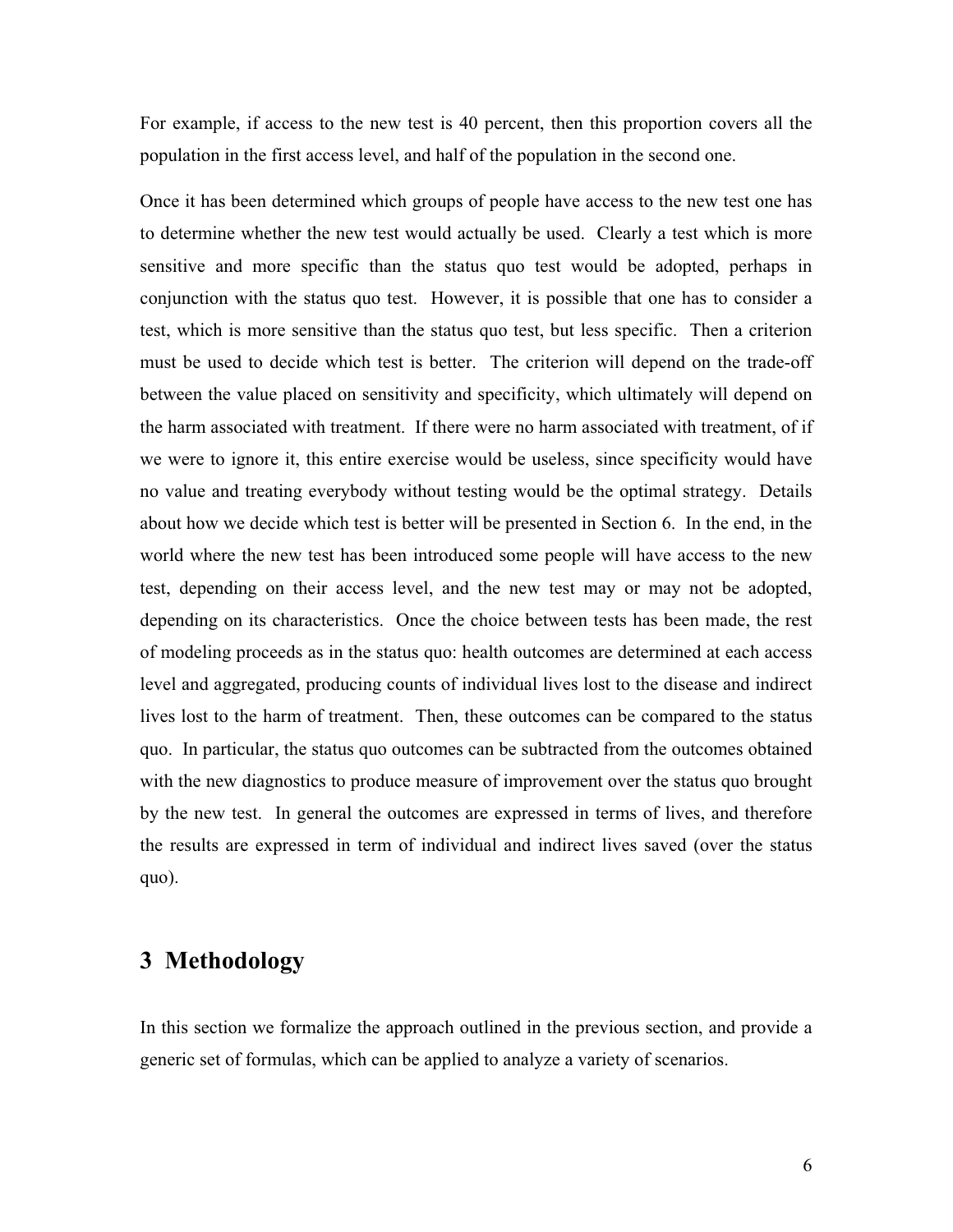In order to make our approach as transparent as possible we start from the simplest setting, that we call "the homogeneous country". This setting describes a country composed of individuals who can differ by the presence of a single disease, but are otherwise identical. We start by describing the status quo, and then proceed to analyze what happens when a new test is introduced.

#### **3.1 The Homogeneous Country: Description of the Status Quo**

In the simplest case individuals in a population of interest (for example children age 0 to 5) are screened each year for the presence of a certain disease, and individuals who test positive for the disease are treated. The individual health outcome at the end of the year depends on the presence of the disease and on the results of the test, and the health of the population in defined by the average health outcome. In order to quantify these statements we need to introduce some random variables and their associated probability densities. In order to simplify our notation we will use the same symbol,  $P(\cdot)$ , for different probability densities: we write *P*(*x*) and *P*(*y*) instead of  $P_x(x)$  and  $P_y(y)$  to denote the distinct probability densities of random variables *x* and *y*. We define the following:

- $d \in \{D^+, D^-\}$ : this is a random variable which indicates disease status, that is whether an individual has or does not have the disease. *P*(*D*+) is the prevalence of the disease in the population of interest.
- $o \in \{T^+, T^-\}$ : this is a random variable which indicates whether the test outcome is positive or negative.

The health outcome is a generic function of health status and test outcome, which we denote by  $f(d, o)$ . The average health outcome in the population is:

$$
\mathrm{E}_{sq}[f] = \sum_{d,o} f(d,o)P(d,o)
$$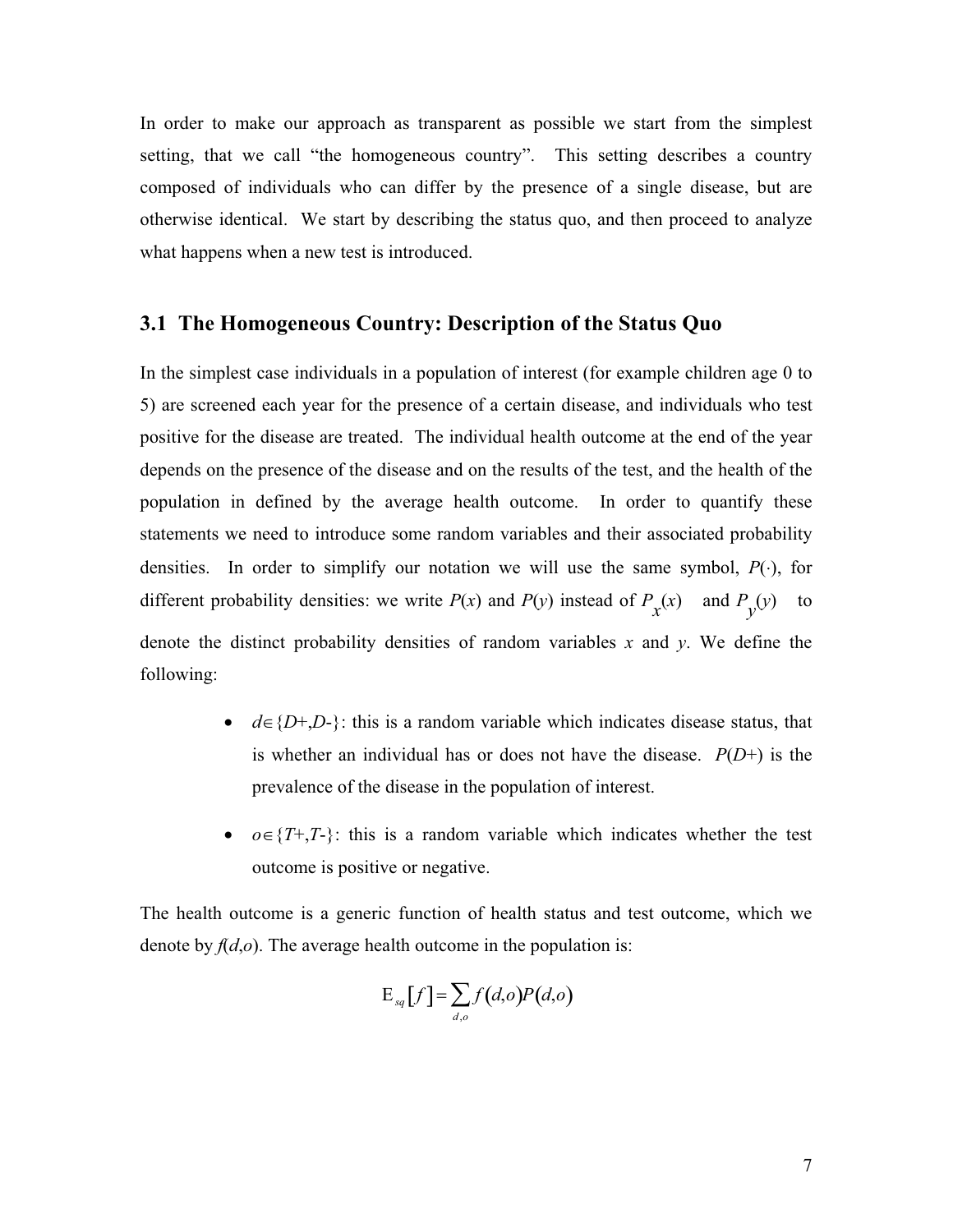where the sum  $\sum$  runs over the 4 possible combined values of the random variables *d d*,*o*

and *o*. The subscript "*sq*" reminds us that we are describing the status quo. It is useful to rewrite the expression above in terms of conditional expectations:

$$
\mathcal{E}_{sq}[f] = \mathcal{E}_d[\mathcal{E}_o[f \mid d]] = \sum_d P(d) \sum_o f(d, o) P(o \mid d)
$$
\n(1)

We call equation (1) a "representation" of the status quo: it captures the fact that the health of the population is the average of the health outcomes of subsets of the population, defined by all the possible combinations of disease status and test outcome. It is useful to make the representation of the status quo clearer by defining the following quantities:

$$
f(D+,O+) \equiv TP, \ f(D+,O-) \equiv FN, \ f(D-,O+) \equiv FP, \ f(D-,O-) \equiv TN
$$
  

$$
P(T+|D+) \equiv \text{sens}, \ P(T-|D-) \equiv \text{spec}
$$
  

$$
P(D+) \equiv p
$$

Using standard diagnostic terminology the quantities *TP*, *FN*, *FP* and *TN* are identified with the health outcomes of true positives, false negatives, false positives and true negatives respectively, while *sens* and *spec* are the sensitivity and specificity of the test, and *p* is the prevalence of the disease in the population being tested.

Using these definitions the representation of the status quo can be rewritten as follows:

$$
E_{sq}[f] = p \operatorname{sens}(TP - FN) + (1 - p) \operatorname{spec}(TN - FP) + pFN + (1 - p)FP \tag{2}
$$

The representation of the status quo (2) is useful because it identifies what the health outcome depends on, and forms the basis for the analysis of interventions. For example, suppose an intervention replaces the current diagnostic test with a perfect test, that is a test that is 100 percent sensitive and 100 percent specific. In this new world health outcome is: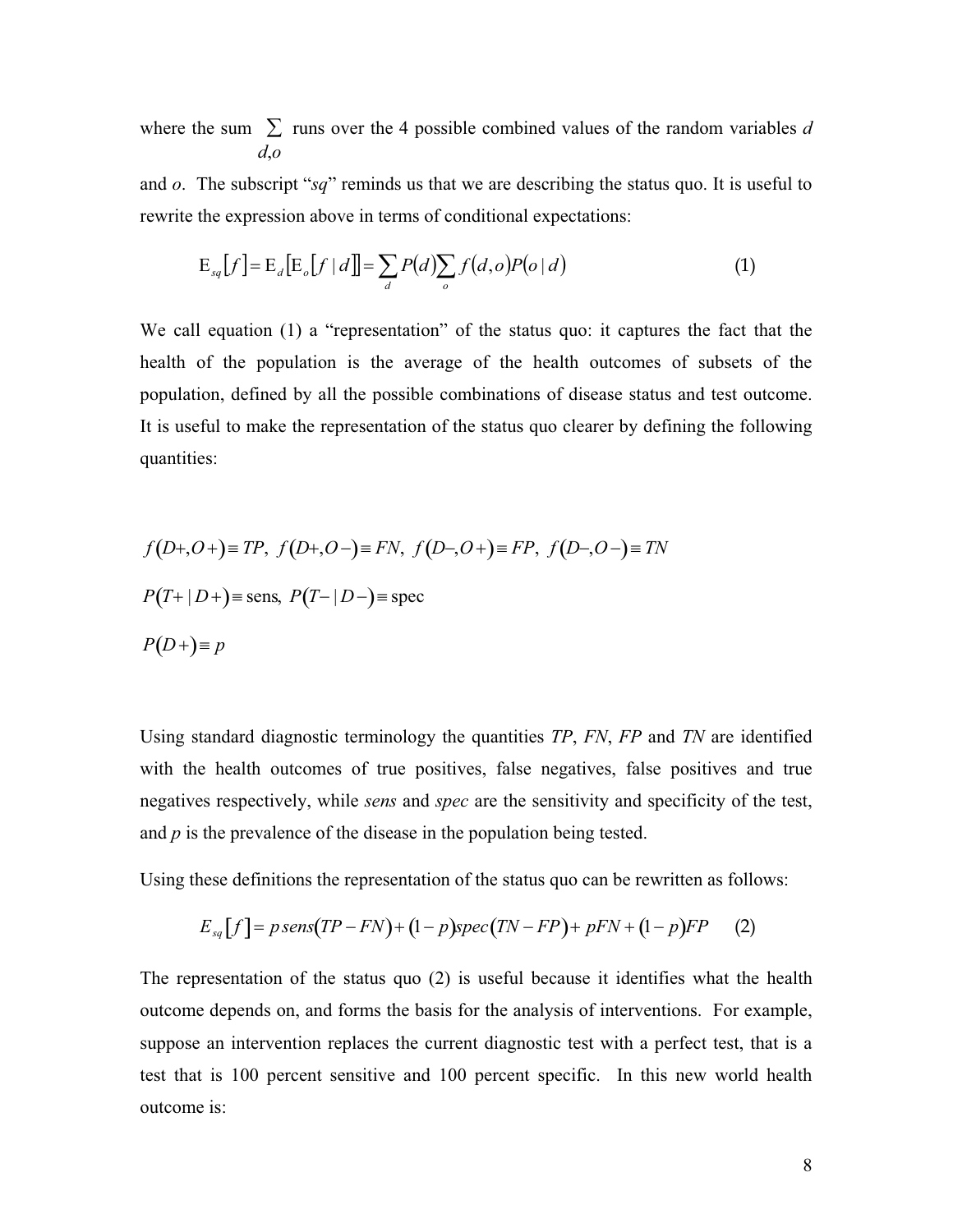$$
E_{new}[f] = p(TP - FN) + (1 - p)(TN - FP) + pFN + (1 - p)FP
$$

and the improvement in health outcome, relative to the status quo, is immediately computed as:

$$
\Delta f \equiv \mathbf{E}_{new}[f] - \mathbf{E}_{sq}[f] = p(1 - \text{sens})(TP - FN) + (1 - p)(1 - \text{spec})(TN - FP)
$$

Before moving to more complex examples we note that the representation of the status quo (1) lends itself to an easy graphical depiction, borrowed from the discipline of decision trees, shown in figure (2).



 *Figure 2: basic decision tree with disease status and test outcome— In this tree the population is first split accordingly to disease status and then according to test outcome. Health outcomes are then attached to each subset of the population so obtained. The health outcome of the population as a whole is an average of the health outcome of its subsets, according to the probabilities indicates under the tree branches.* 

Such graphical representation will prove to be a useful tool when discussing more complex situations, as we will see shortly.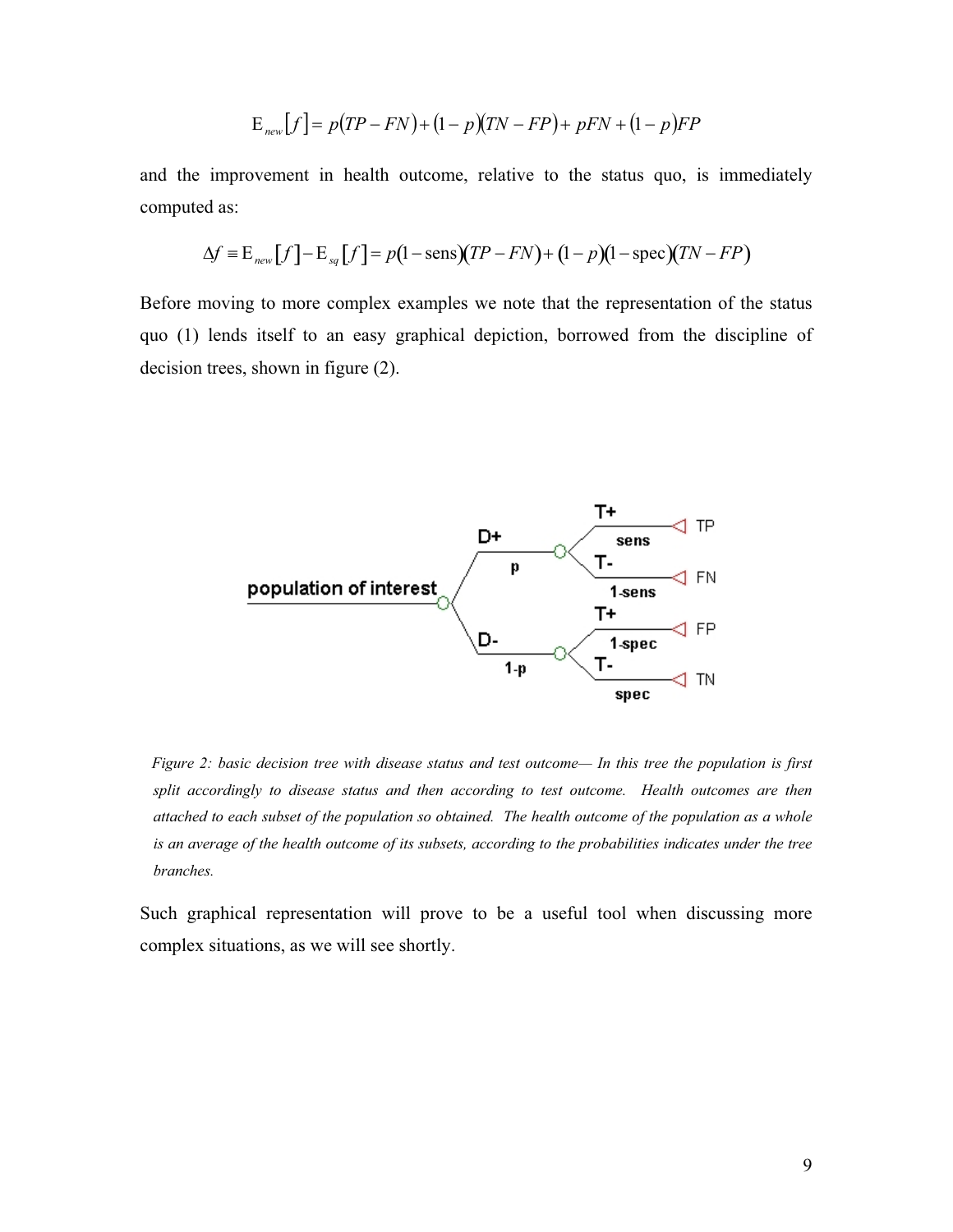#### **3.2 The Homogeneous Country: Introducing a New Test**

In the world described above every individual is diagnosed with the same test. Here we consider a new world in which a new test is made available to a proportion of the population of interest. Therefore we introduce the following additional random variables:

- $n \in \{N+,N-\}$ : this random variable indicates where an individual has or does not have access to the new test. *P*(*N*+) is the proportion of the population with access to the new test.
- $t \in \{t_{sq}, t_{new}\}$ : these random variables indicate whether an individual is tested with the status quo test or with the new test.

Here we follow the same strategy as before, and write a representation of the status quo in terms of key conditional probabilities:

$$
E[f] = \sum_{d,o,n,t} f(d,o)P(o|d,n,t)P(d|n,t)P(t|n)P(n) \quad (3)
$$

The new quantity here, which needs to be modeled further, is *P*(*t* | *n*). Where the new test is not available the old status quo test is used with certainty, which implies that  $P(t_{sa} \mid n = N - ) = 1$ . However, we need to model the case in which both test are available, that is  $P(t \mid n = N^+)$ . We make the following assumptions:

> • There exists a unique way to rank any two tests. In other words, it is always possible to say whether the new test is better than the status quo test. We assume that this is done by assigning a health benefit,  $V(t)$ , to a test *t*, and by choosing as best test the test with higher health benefit. In the future we will refer to the health benefit  $V(t)$  as the "value of the test". Denoting by  $\theta(\cdot)$  the Heaviside step function, the indicator for whether the new test is better than the status quo test can be then written as  $\theta(V(t_{new})-V(t_{sq}))$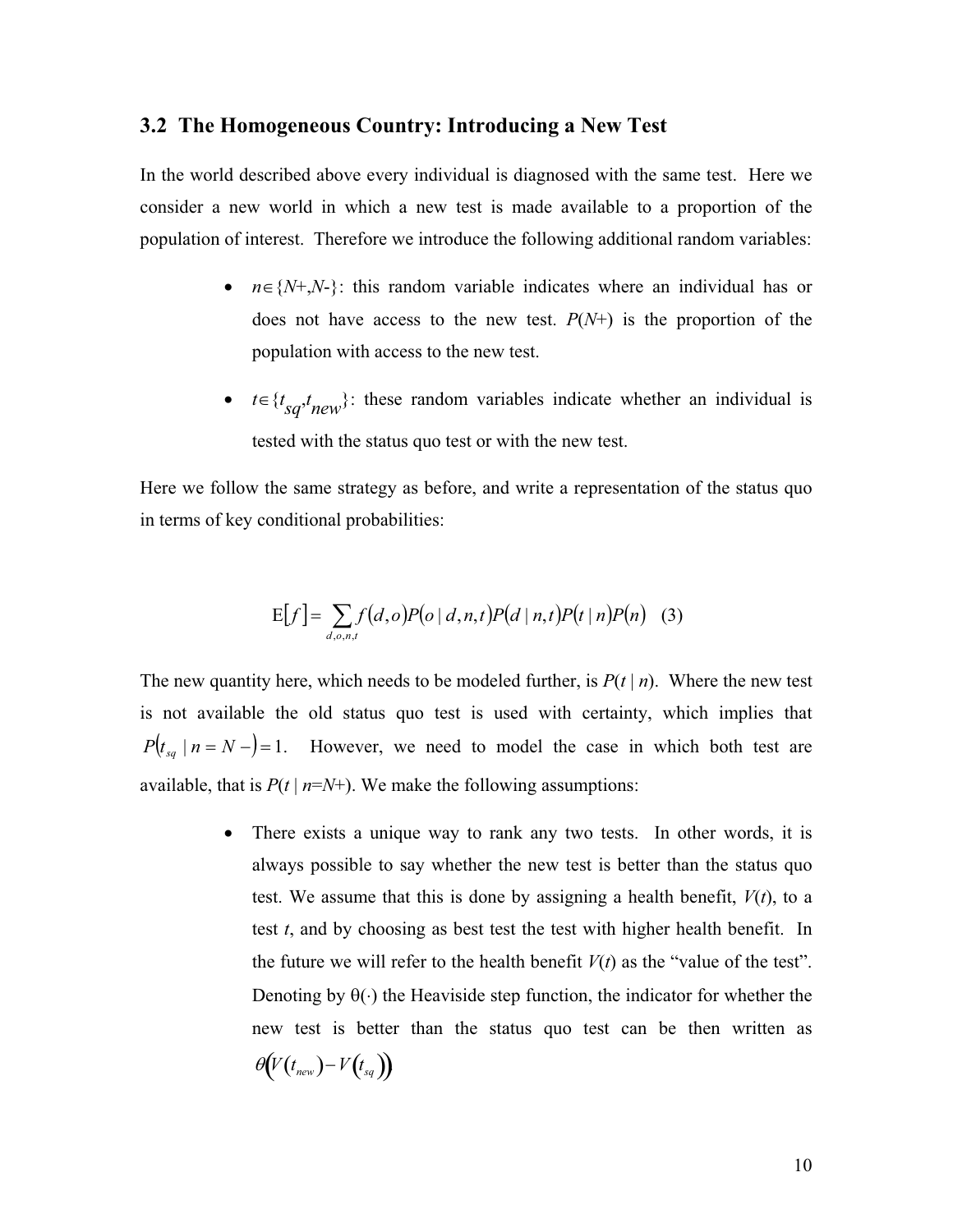- The new test is used if and only if it is better than the status quo test.
- The two statements above imply the following model for the probability that one particular test is used:

$$
P(t | n = N + \mathcal{E}_{t,t_{new}} \Theta(V(t_{new}) - V(t_{sq})) + \delta_{t,t_{sq}} \Theta(V(t_{sq}) - V(t_{new}))
$$
\n
$$
(4)
$$

In order to simplify our notation for the rest of the paper we define  $\theta^{new} \equiv \theta(V(t_{new}) - V(t_{sq}))$  In other words,  $\theta^{new}$  is an indicator for whether the new test is better than the status quo test. Plugging equation (4) in the representation of the status quo (3), and making explicit the dependence on the availability of the new test, the average health outcome in the world with the new test is then represented by the following expression:

$$
E[f] = P(N - \sum_{d,o} f(d,o)P(o|d,t_{sq})P(d|N - t_{sq}) +
$$
  
+  $\theta^{new} P(N + \sum_{d,o,t} f(d,o)P(o|d,t^{new},N + P(a|N + t^{new}) +$   
+  $[1 - \theta^{new}]P(N + \sum_{d,o,t} f(d,o)P(o|d,t_{sq},N + P(a|N + t_{sq}))$  (5)

A useful feature of the representation (5) is that it highlights the parameters needed in the model and their dependencies. This in turn prompts an analysis of the simplifying assumptions that will be likely made in modeling more complicated scenarios. For example, in equation (5) we find the conditional probability  $P(d | n,t)$ : this means that in this model we allow the prevalence of the disease to vary with the availability of the new test and with the test actually being used. While it is certainly possible that areas where the new test is being introduce have higher or lower than average prevalence, it is unrealistic, in general, to expect that data will be available to model this dependency. Therefore in most cases one expects to make the assumption  $P(d | n,t)$ . A similar reasoning holds for the conditional probability  $P(o | d,t,n)$ , for which the dependency on *n* might be dropped. Because assumptions of this type will be made in most parts of the paper we summarize them below: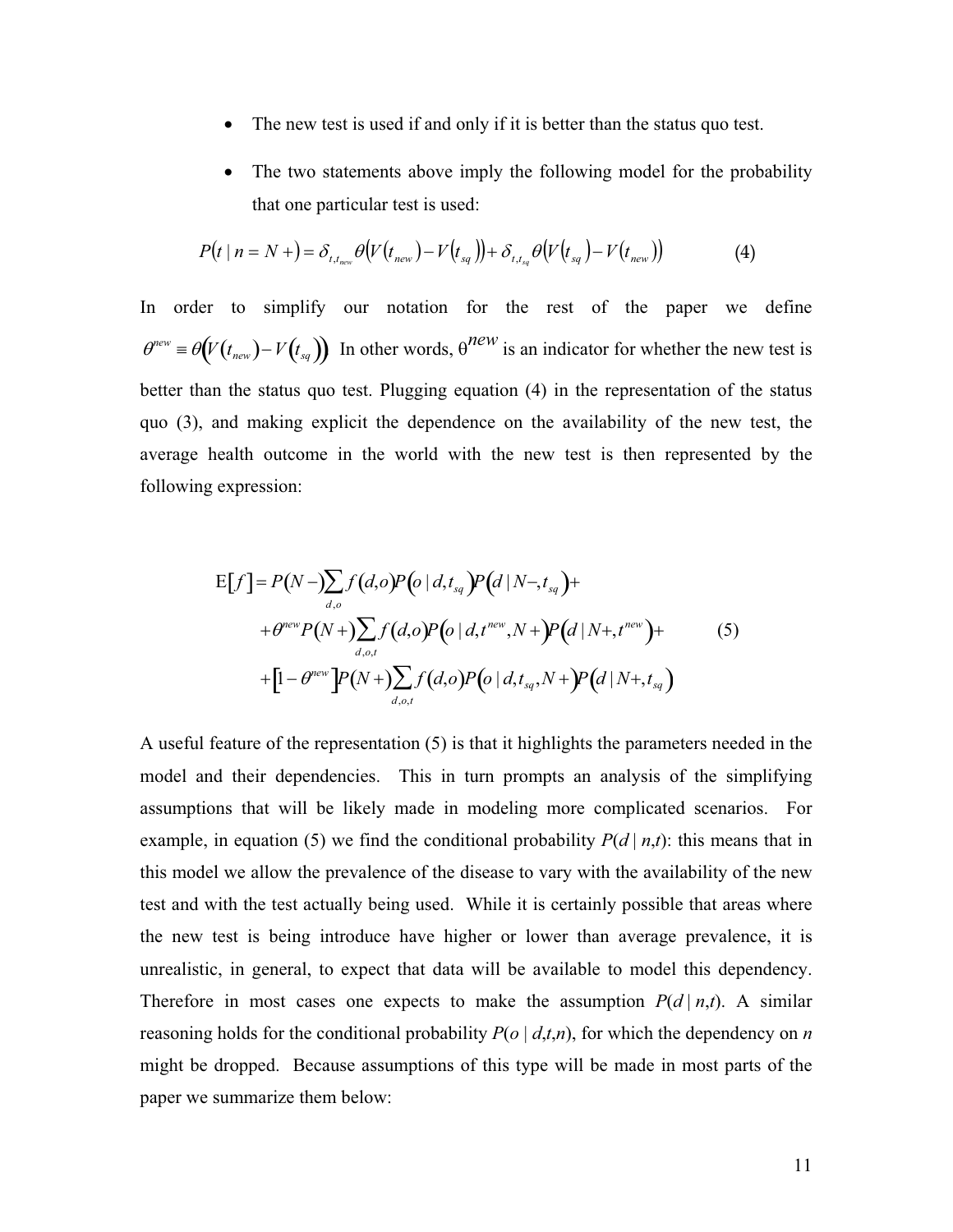- $P(d | n,t) = P(d)$ . This assumption is usually motivated by data reasons: prevalence data are not very precise, and often only one, average, prevalence is available. Exceptions may happen when prevalence data are available by rural/urban region, and when one model scenarios in which rural and urban areas have different access to the new test.
- $P(o \mid d,t,n) = P(o \mid d,t)$ . Assumptions of this type are very common: conditional on disease status the outcome of the test does not depend on anything else (in this case it does not depend on whether the new test is available or not). This assumption is equivalent to say that each test is uniquely defined by its test characteristics.

Using the two assumptions above one can rewrite the expected health outcome as:

$$
E[f] = P(N - \sum_{d,o} f(d,o)P(o|d, t_{sq})P(d) ++ \theta^{new} P(N + \sum_{d,o} f(d,o)P(o|d, t_{new})P(d) ++ [1 - \theta^{new}]P(N + \sum_{d,o} f(d,o)P(o|d, t_{sq})P(d)
$$
\n(6)

In the language of decision trees equation (6) can be represented as shown in Fig. 3.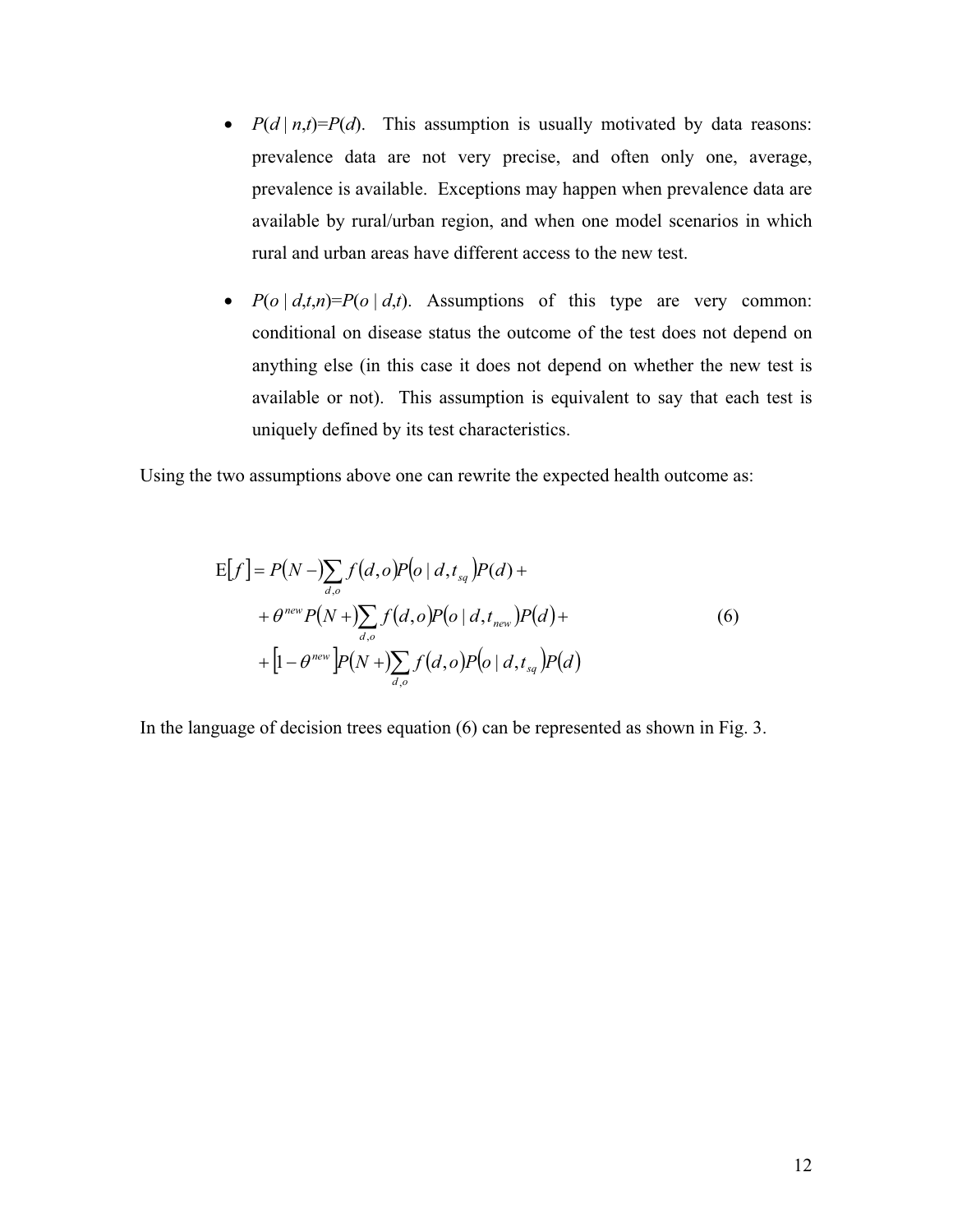

 *Figure 3—Decision tree for the world with a new test. The population of interest is first split according to whether they have access to the new test. For those who don't, the tree resembles the status quo. For those who have access to the new test there are two options: they can receiver either the new test or the status quo test. Which one they receive depends on which test is better. See text for comments on how to define "better."* 

There is an important limitation in the graphical representation shown in Fig. 3. The decision tree of Fig. 3 suggests that the decision between the branch "Use status quo test" and "Use new test" is made according to the expected value of health outcome in those branches. In other words, looking at Fig. 3 one would conclude that

$$
V(t) = \sum_{d,o} f(d,o) P(d,o \mid t)
$$

However, this does not have to be the case, and the health outcome used to make the decision does not have to be the health outcome of which we are computing the expected value. In general we will be interested in computing multiple health outcomes at the same time, and only one of them will be the one used to compute the value of the test *V*(*t*).

Before moving to a more complex example we notice that expression (6) is somewhat cumbersome, and does not address the real object of interest. In fact, the quantity we are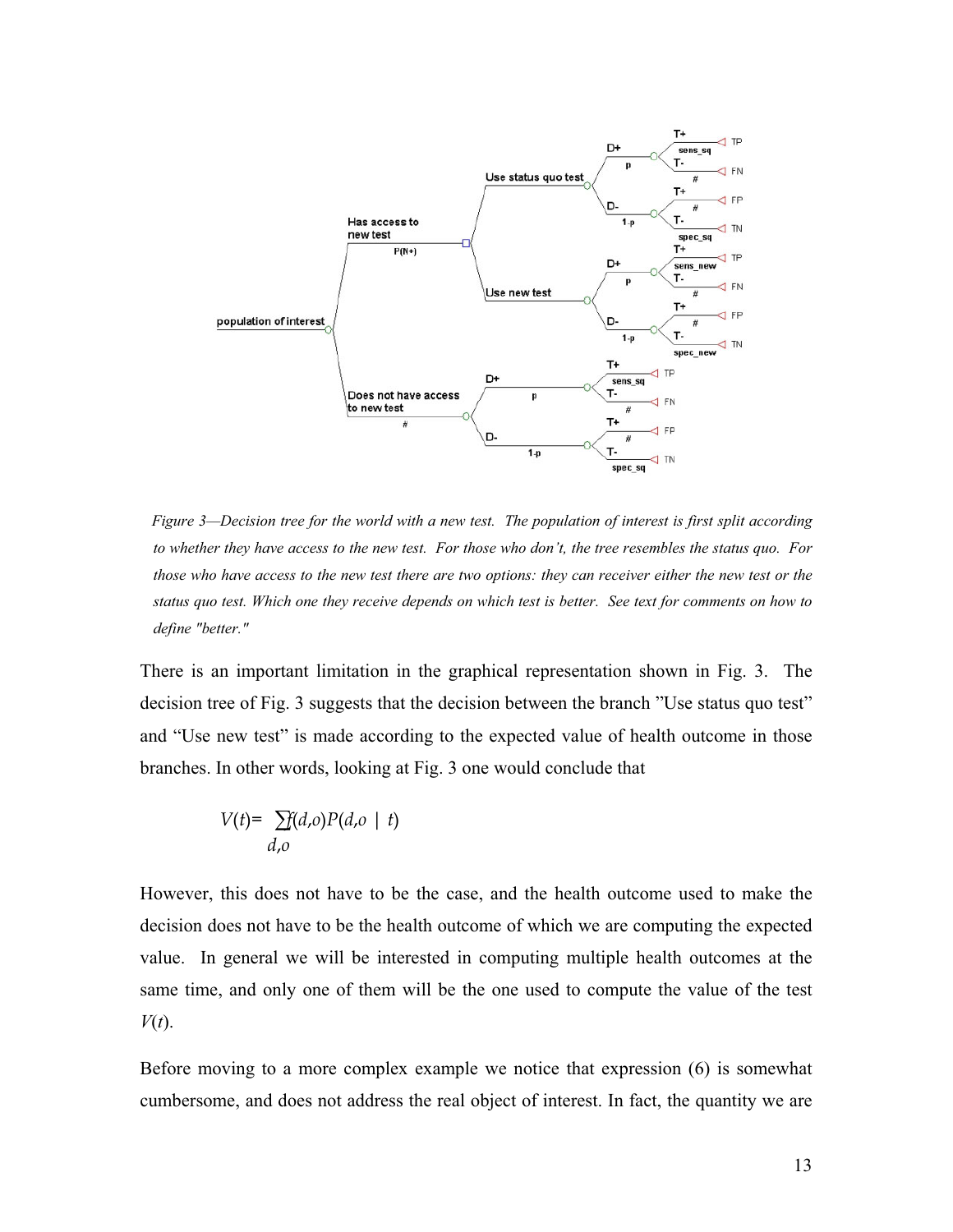really interested is the benefit of introducing the new test, relative to the status quo. In other words, our quantity of interest is:

$$
\Delta f \equiv E[f] - E_{sq}[f]
$$

Noticing that

$$
E_{sq}[f] = \sum_{d,o} \hat{f}(d,o)P(o \mid d, t_{sq})P(d)
$$

and substituting this expression in equation (6) we obtain, after some simple algebra:

$$
E[f] = E_{sq}[f] + \theta^{new} P(N + \sum_{d,o} f(d,o)[P(o|d,t_{new}) - P(o|d,t_{sq})]P(d)
$$

Therefore the improvement over the status quo assume the simple expression:

$$
\Delta f = \theta^{new} P(N + \sum_{d,o} f(d,o) \big[ P(o \mid d, t_{new}) - P(o \mid d, t_{sq}) \big] P(d)
$$

The interpretation of this formula is very simple. The term  $\theta^{new}$  says that there is improvement only if the new test is preferable to the status quo test. The term  $P(N+)$  says that the improvement is proportional to the number of individuals who have access to the new test. The sum  $\sum$  is the improvement over the status quo in the case in which the *d*,*o*

new test replaces the status quo test, which depends on the difference of the test characteristics between the new and the status quo test. We could have written this formula at the very beginning, but the reason for which we went through this more complicated derivation is to highlight the assumptions behind it.

It is worth to make this formula more explicit and express the results in terms of the test characteristics. We use the following notation in the rest of this report:

$$
\Delta sens \equiv sens_{new} - sens_{sq}, \Delta spec \equiv spec_{new} - spec_{sq}
$$

Using this notation we have:

$$
\Delta f = \theta^{new} P(N+) [p \Delta sens(TP - FN) + (1 - p) \Delta spec(TN - FP)] \tag{7}
$$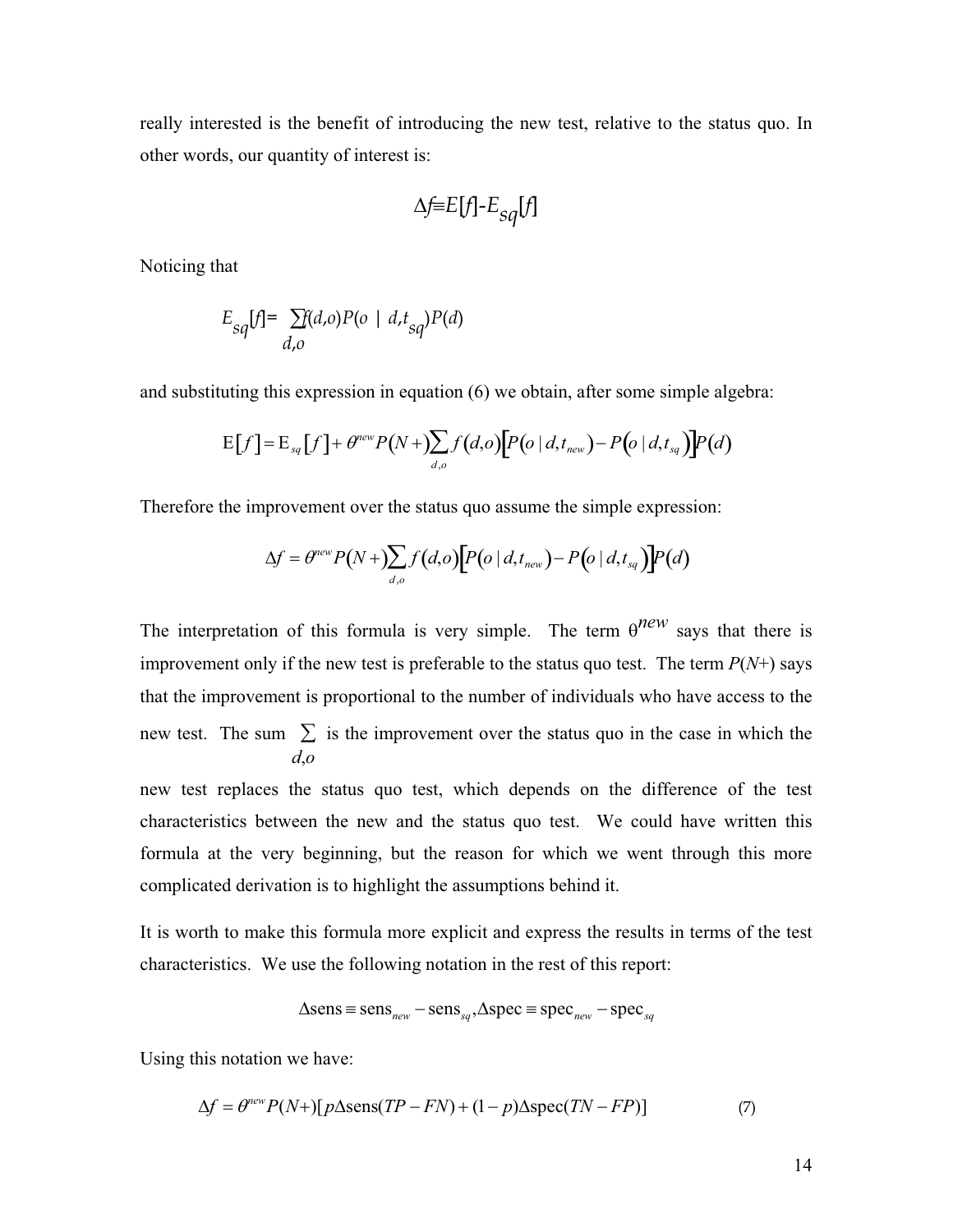#### **3.3 Introducing access to care**

The scenario described in the previous section is obviously unrealistic in its homogeneity assumption, and was presented mostly for exposition purposes. Individuals are different and the impact of a new test will affect people differentially according to their characteristics. The challenge here is to find a suitable set of variables that determine what kind of test individuals get and that affect health outcome.

It was agreed with a panel of experts that a key variable is access to care. Individual with an episode of illness enter the health care system at different points, receiving widely different care. Individuals living in urban areas may have access to large urban hospitals, while individuals in rural communities may seek care from a local healer or a pharmacist (or may not seek care at all). When a new test is developed it is very likely that its availability in a country is different at different levels of access to care, and its impact is certainly going to be different. The test characteristics of the new test may be such that the test is not better than what is currently available in, say, a hospital, but might be much better than what is available at a health clinic.

Differentiating among different level of access to care is therefore crucial in the evaluation of the impact of a new test. Formally this is done by adding one variable, that we call "access to care" or "access level", which represents the point of entry in the health care system for individuals who seek care.

Notice that we are explicitly restricting the population of interest to those who seek care. This is an important assumption, since it is possible that health care seeking behavior is modified by the introduction of a new test. Modeling this feature is not difficult in theory, but in practice there is no data to quantify the size of this effect. Qualitatively, it is usually agreed that if a new test is introduced more people may seek care, implying that not taking this factor in account we underestimate the size of the benefit of the new test.

In order to model this scenario we need to introduce the following: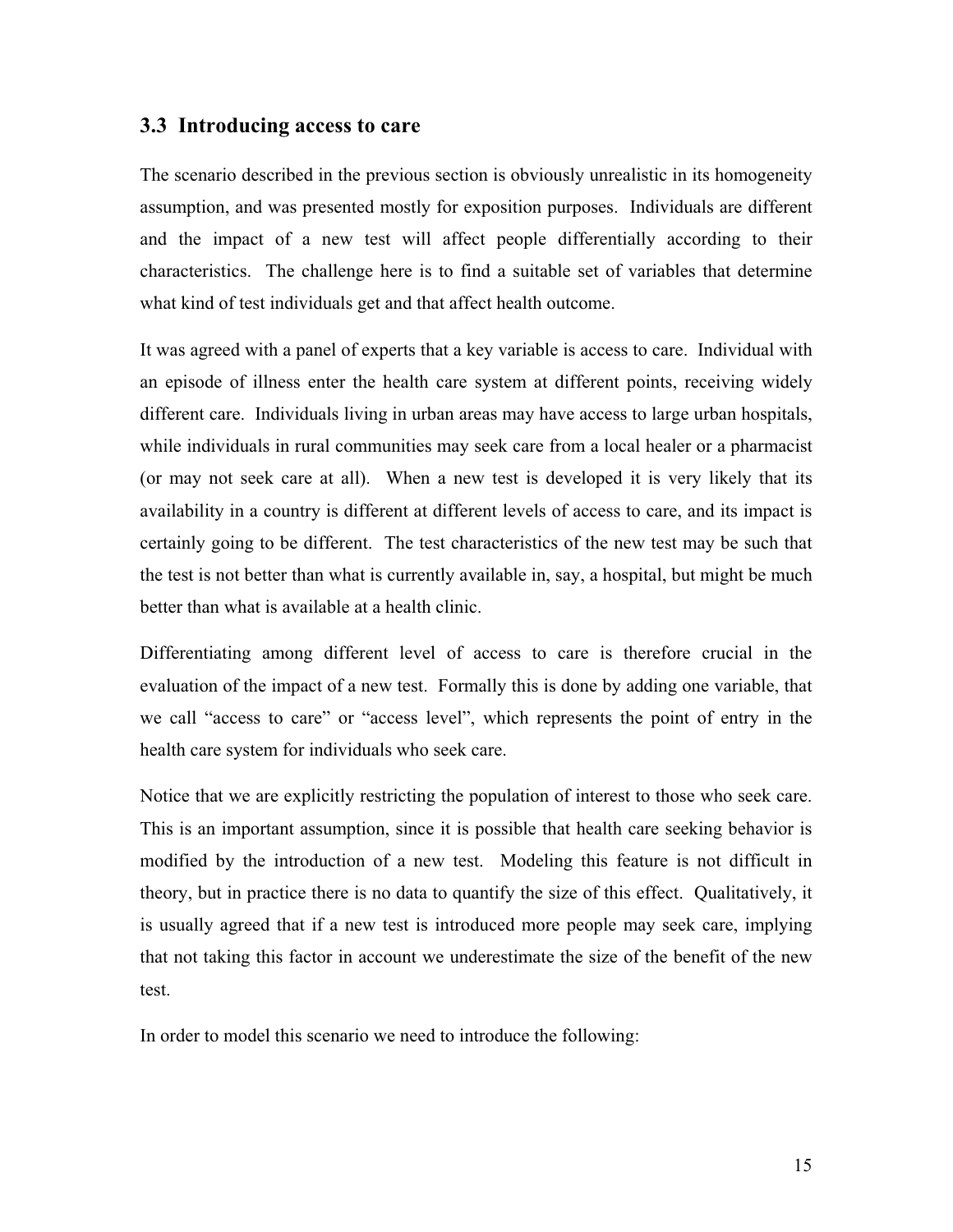- $a\varepsilon$ { $a_1, a_2, ..., a_A$ }. This is the level of access to care (from best to worst). For example we could have *A*=3 and  $a_1$  = hospital, $a_2$  = healthclinic, $a_3$  = nocare...
- *t* $\varepsilon \{t_1, t_2, ..., t_A, \text{new}\}.$  Here  $t_a$  is the status quo test available at the level *a* of access to care. We assume that the new test being introduced is the same across levels of access to care.

The strategy to derive a representation of the status quo and the corresponding improvement over the status quo is the same as outlined in the previous section: one writes the expected value of the health outcome as a series of conditional expectations. The algebra is straightforward, so we only report the final formula for the improvement over the status quo and then highlight the assumptions we have made to get to this formula. The net health benefit is:

$$
\Delta f = \sum_{a} \theta^{a} P(a, N +) [p \Delta \text{sens}_{a} (TP - FN) + (1 - p) \Delta \text{spec}_{a} (TN - FP)] \tag{8}
$$

where we have defined:

$$
\theta_a \equiv \theta(V(t_{new}) - V(t_a))
$$

We have also defined:

$$
\Delta \text{sens}_a \equiv \text{sens}_{new} - \text{sens}_a, \ \Delta \text{spec}_a \equiv \text{spec}_{new} - \text{spec}_a
$$

where  $sens_a$  and  $spec_a$  are the status quo sensitivity and specificity at level *a* of access to care.

The interpretation of equation (8) is simple, and it says that the net health benefit is the sum of several contributions, one for each level of access to care. The factor  $\theta^a$  says that there is a contribution from level *a* only if at that level the new test is better than the status quo test  $t_a$ . The factor  $P(a, N<sup>+</sup>)$  is the proportion of the population whose access to care is *a and* that has access to the new test. This is a key quantity, which needs to be modeled and that will be discussed in Section 4. Finally, the remaining factor measures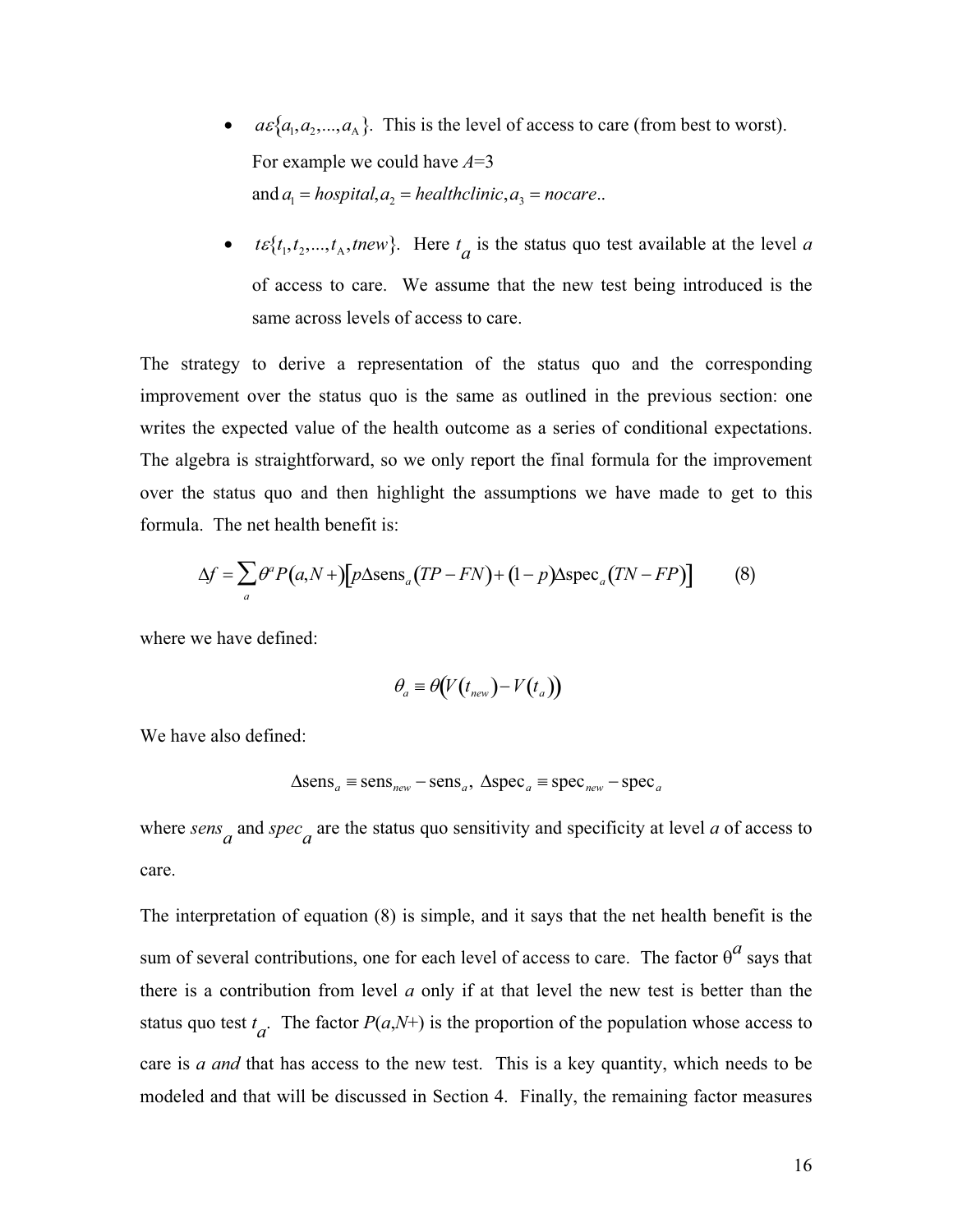the improvement in health outcome conditional on having access to the new test and being at level *a* of access to care.

It is important to highlight the assumptions we have made in the derivation of equation (8):

> •  $P(d \mid n, a, t) = P(d) \equiv p$ . There is only one prevalence, independent of access level. This assumption is dictated by data restrictions. It is likely that prevalence differs by access level, but it is difficult to have data about it. If data are available to take this source of variation in account one could write  $P(d | n, a, t) = P(d | a) \equiv p_a$  and equation (8) should be modified as follows:

$$
\Delta f = \sum_{a} \theta^a P(a, N+) [p_a \Delta \text{sens}_a (TP - FN) + (1 - p_a) \Delta \text{spec}_a (TN - FP)]
$$

•  $P(o \mid d, n, a, t) = P(o \mid d, t)$ : conditional on disease status the outcome of the test does not depend on access parameters.

In order for equation (8) to be useful in practice one needs to have a model for the joint probability of access to care and access to the new test, which is discussed in the next section.

# **4 Access to the New Diagnostics: Hierarchical Access Model**

In the model described above a key quantity is the joint probability of access to care and access to the new diagnostics,  $P(a, N<sup>+</sup>)$ . There is common agreement that these two variables are correlated: whenever a new test is introduced into a country the probability that an individuals has access to the new test depends on the level of access to care. Therefore we exclude a priori the model  $P(a, N^+)=P(a)P(N^+)$  as unrealistic. A more realistic approach is to assume that access levels can be ordered, from best to worst (*a*<sup>1</sup> being the best), and that the new diagnostics is available first to individuals with the best access to care, and then to individuals with progressively worse access to care. For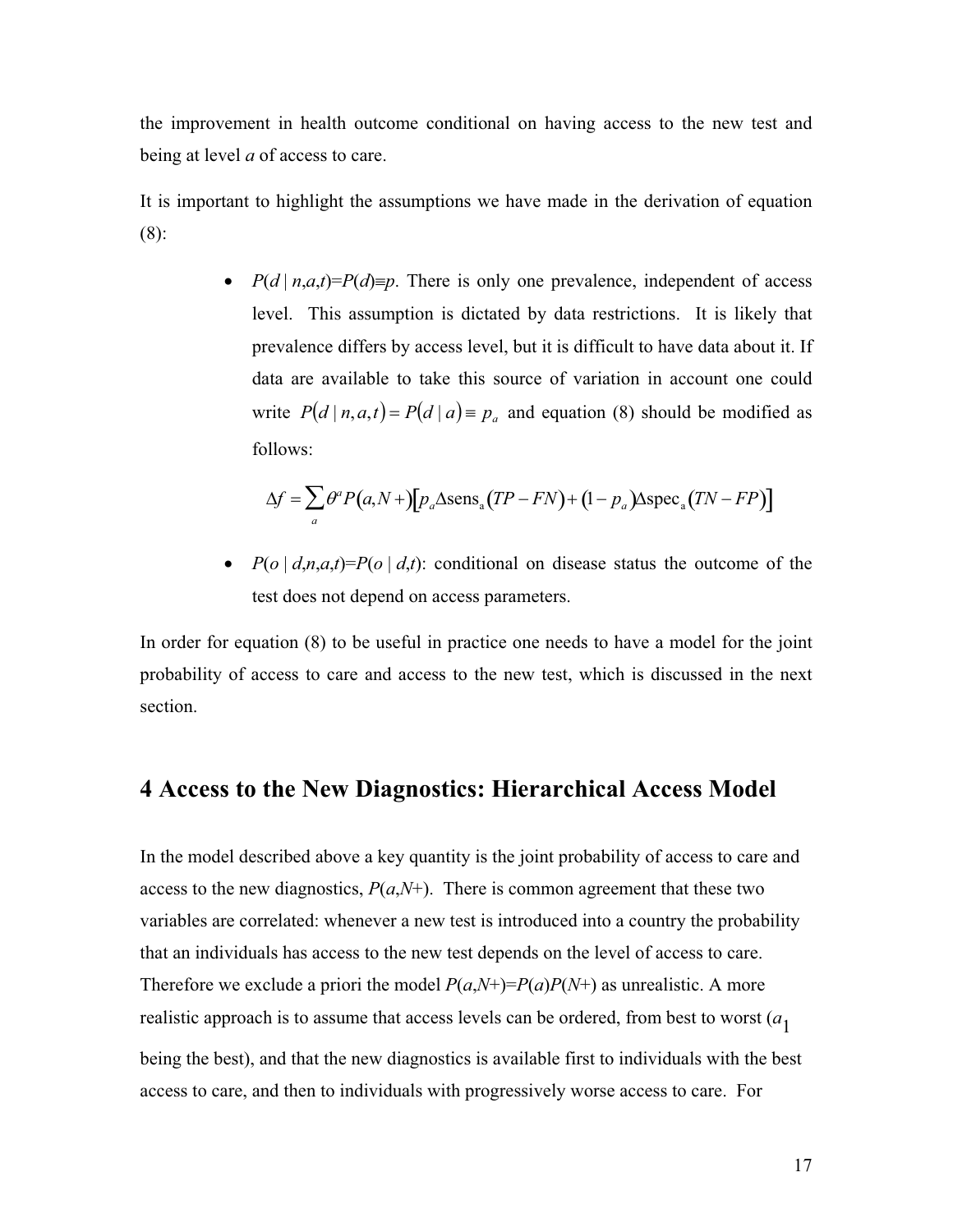example we could have

 $a \in \{a_1 = \text{hospital}, a_2 = \text{healthcline}, a_3 = \text{nocare}\}$  .

For access level  $a_1$  this is formalized by the following:

$$
P(a_1, N+) = \min[P(a_1), P(N+)]
$$

which implies the following model for the conditional probability:

$$
P(a_1 | N+) = \frac{\min[P(a_1)P(N+)]}{P(N+)} = \min\left[\frac{P(a_1)}{P(N+)}\right].
$$

For example, if  $P(N+) = 0.4$  and  $P(a_1) = 0.2$ , then  $P(a_1 \mid N+) = 0.5$  because the set of people in access category 1 is a subset of the set of people having access to the new test. On the other side, if  $P(N+) = 0.1$  and  $P(a_1) = 0.2$ , then  $P(a_1 \mid N+) = 1$ , because the set of people with access to the new test is a subset of the set of people in access category 1. When  $P(N+) > P(a_1)$  there is a non-zero "residual" of access to the new test, equal to  $P(N+)-P(a_1)$ , which can be "allocated" to the next best access category (level 2). In general, the residual can be written as:

$$
\varepsilon_{\rm l} \equiv \max[0, P(N+) - P(a_{\rm l})]
$$

The joint probability of being at access level  $a_2$  and having access to the test is obtained by an expression similar to the one for level  $a_1$ , only with the residual replacing  $P(n)$ :

$$
P(a_2, N+) = \min[P(a_2), \varepsilon_1]
$$

Therefore the probability of being in access level 2 conditional on having access to the new test is: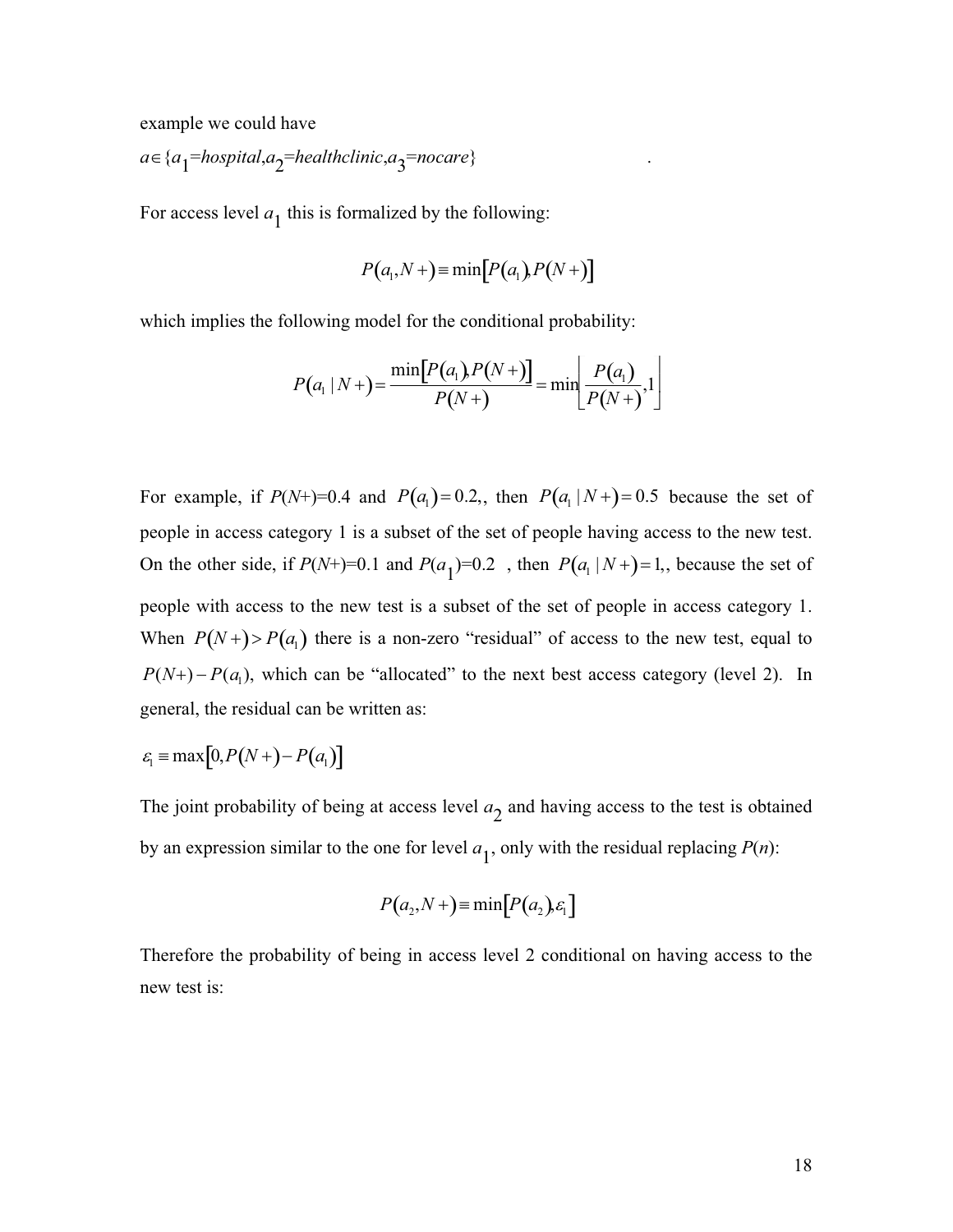$$
P(a_2 | N+) = \frac{P(a_2, N+)}{P(N+)} = \frac{\min[P(a_2), \max[0, P(N+)-P(a_1)]]}{\min[P(a_2)]},
$$
\n
$$
= \min\left[\frac{P(a_2)}{P(N+)}\right], \max\left[0, 1\frac{Pa_1}{P(N+)}\right] \quad (10)
$$

The last expression makes clear that  $P(a_2)$  is not a monotonic function of  $P(n)$ : it first increases with  $P(n)$  and then decreases. The conditional probabilities for the other access categories can be written in similar way: the generic formula for *k*>1 is:

$$
P(a_k | N+) = \frac{\min\left[P(a_k)\max\left[0, P(N+) - \sum_{j=1}^{k-1} P(a_j)\right]\right]}{P(N+)}
$$

We summarize we rewriting the explicit formulas for 4 levels of access:

$$
P(a_1 | n) = \frac{\min[P(a_1), P(n)]}{P(n)}
$$
(11)

$$
P(a_2 \mid n) = \frac{\min\left[P(a_2)\max\left[0, P(n) - Pa_1\right]\right]}{P(n)}\tag{12}
$$

$$
P(a_3 | n) = \frac{\min[P(a_3) \max[0, P(n) - P(a_1) - P(a_2)]]}{P(n)}
$$
(13)

$$
P(a_4 | n) = \frac{\min[P(a_4)\max[0, P(n) - P(a_1) - P(a_2) - P(a_3)]]}{P(n)}
$$
(14)

In the attached interactive spreadsheet (hierarchical\_access.xls) we implemented the formulas above in the case of three levels of access (hospital, health clinic, no care). The spreadsheet allows to vary the level of access to the new test and shows how the people who will have access to it are distributed across the access levels.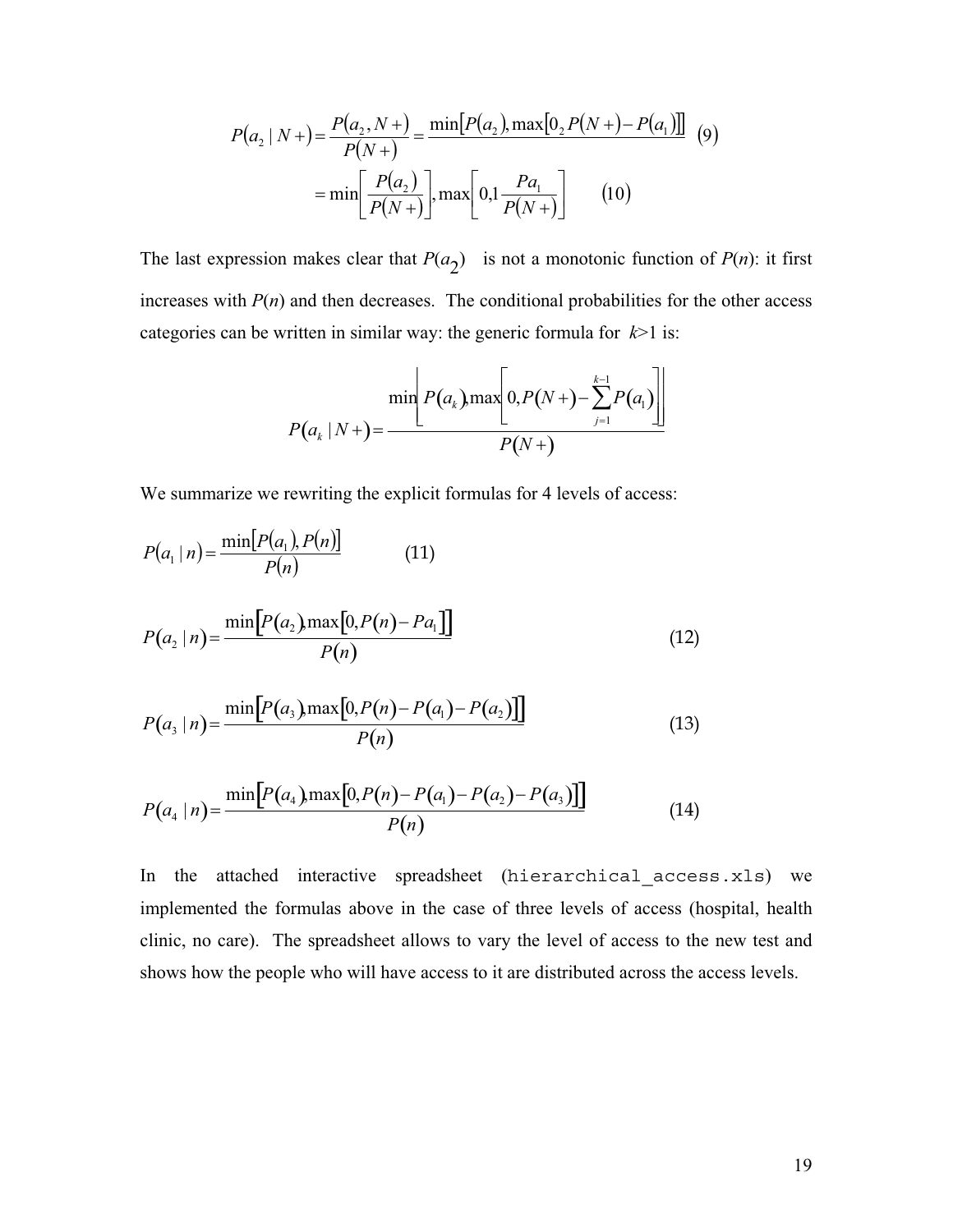# **5 Modeling More Complex Scenarios**

The models we have discussed so far attach an health outcome to each test outcome. However, we have not been specific about how these outcomes are computed and what they depend on. In the simplest case we are interested in counting how many people survive an episode of the disease. Therefore, denoting by  $m_{\tilde{t}p}$  and  $m_{\tilde{f}p}$  the case fatalities for true positives and false negatives (treated and untreated disease cases), assuming a unit population, we could set

$$
TP = m_{tp}
$$
,  $FP = 0$ ,  $FN = m_{fn}$ ,  $TN = 0$ 

Such a choice would lead to count the number of people who die of the disease of interest. However, in many cases this description is too simplistic: it assumes that a test is performed, the patient is treated and she/he either will survive or die. In many cases other events take place after the test is performed, which may affect outcomes. In the following we list some of the most common, and show how to include them in the model.

#### **5.1 Tests with Loss to Follow-up**

In many cases the test which is first performed on the patient is slow, and the results are not immediately available (sputum test for TB is an example, some RPR tests for syphilis are another). This implies that the patient will have to return one or few more days later to pick up the test results and be treated, if necessary. In developing world countries the patient return rate is often low, and must be included in the analysis. The effect of such loss to follow-up is clear: it lowers the overall sensitivity of the test, while making specificity higher. In fact, individuals with positive test results who do not return experience the same health outcome of individuals who return and have false negative results. Similarly, individuals with false positive results who do not return experience the same health outcome of individuals who return and are true negatives.

A probability tree representing this process is shown in Fig. 4, where individuals have a probability of returning equal to  $p_{return}$ .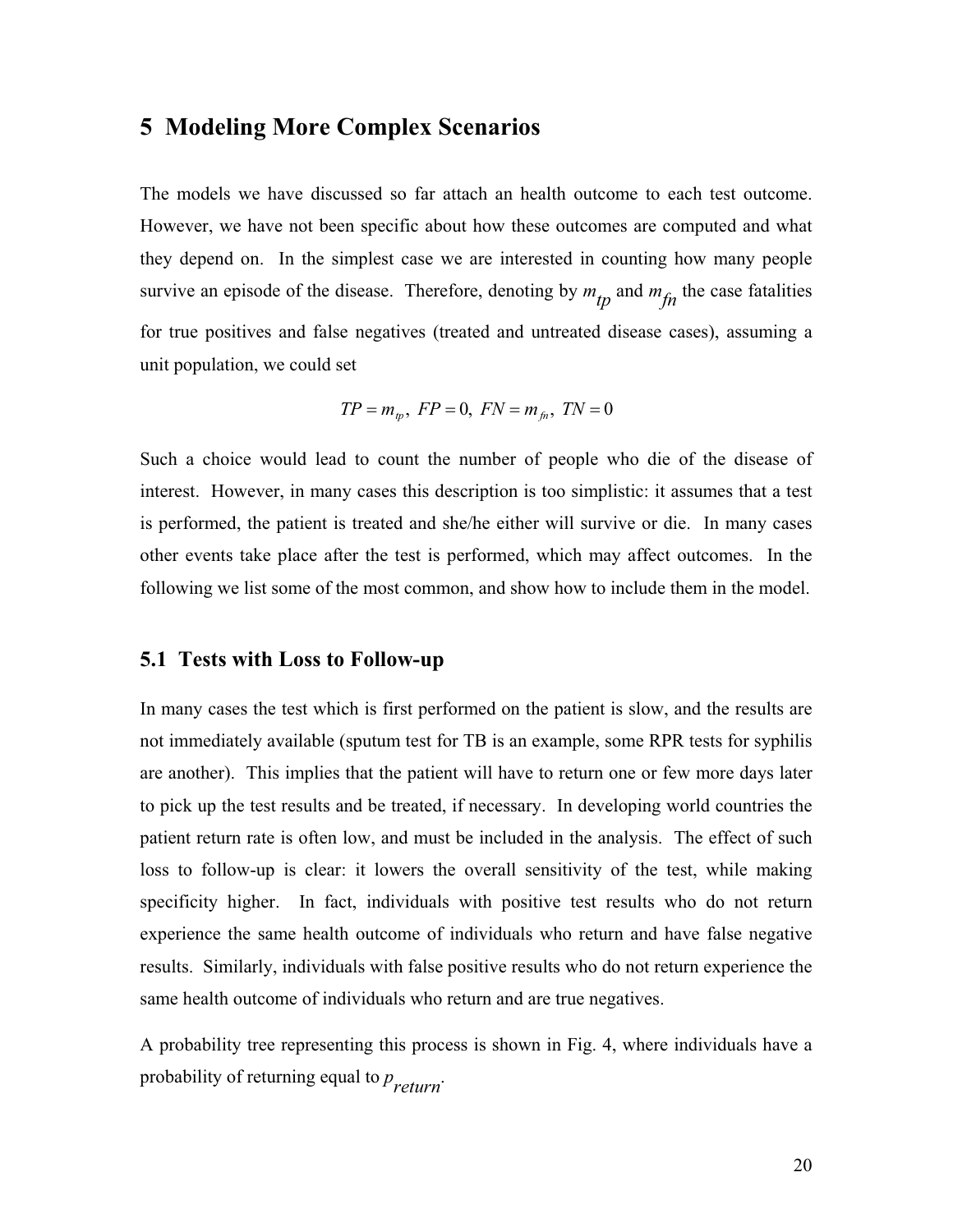

*Figure 4—Tree for test with loss to follow up* 

Notice that, in this model, for people who test negative it does not matter whether people return or not. In practice, however, a negative result may have different outcomes depending on whether the person returns or not. For example, a negative result may trigger further testing, and this will have to be modeled too (see next section). It is easy to show that the expected outcome associated with the tree of Fig. 4 is as follows:

$$
E_{sq}[f] = p p_{return} \text{sens}(TP - FN) +
$$
  
+(1-p)(1-p\_{return} (1-spec))(TN - FP) + p FN + (1-p)FP (15)

Comparing this equation with equation (2) (the case with  $p_{return}$ =1) we see that having a rate of return which is less than one is equivalent to have a rate of return equal to one, but lower sensitivity and higher specificity. In particular, the sensitivity and specificity should be adjusted as follows:

sens' = 
$$
p_{return}
$$
sens  
spec' =  $1 - p_{return}$ (1 - spec) (16)

For example, a "slow" test which is 80 percent sensitive and specific but has a return rate of 50 percent is equivalent to a "fast" test, with return rate 100 percent, which is only 40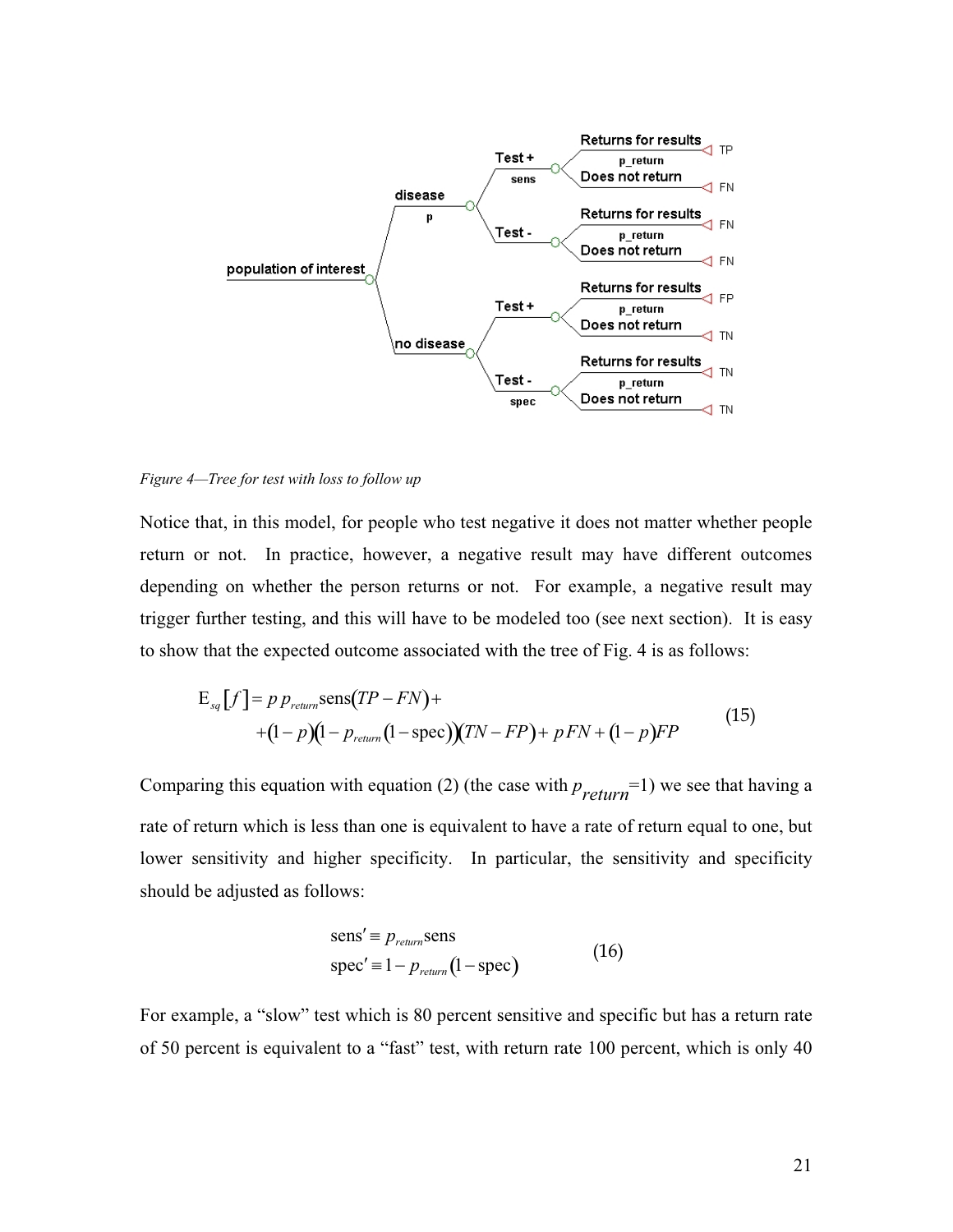percent sensitive but 90 percent specific. In terms of decision trees, this result says that we can replace the tree of Fig. 4 with the tree of Fig. 5



 *Figure 5—An alternative tree with loss to follow up. This tree has no explicit loss to follow up, but it is equivalent to the tree with loss-to-follow up of Fig. 4.* 

The fact that one can replace nominal sensitivity and specificity of the test with "effective" sensitivity and specificity in order to model more complex scenario is a common theme, as we will see in the following section. It is also a very useful fact, since it allows to write complex models with relatively simple trees.

#### **5.2 Ineffective or Unavailable Treatment**

A common problem, in addition to the slowness of the test, is that a positive test result is not a guarantee that the patient receives treatment. Usually this happens because treatment supply may not be fully available, or because treatment is simply not effective on some patients. For example, a stage 3 AIDS patient may test positive for a low CD4 count and be recommended treatment with anti-retrovirals (ART), but ART may only be available to a small fraction of the population. Similarly, a child may by hypoxic, test positive for severe pneumonia and referred to a hospital for oxygen therapy, but an hospital may not be within reach, and even if it is it may not have a supply of oxygen.

Conceptually these cases are equivalent to a test with loss-to-follow-up: some individuals with the disease who test positive will become false negatives, and some individuals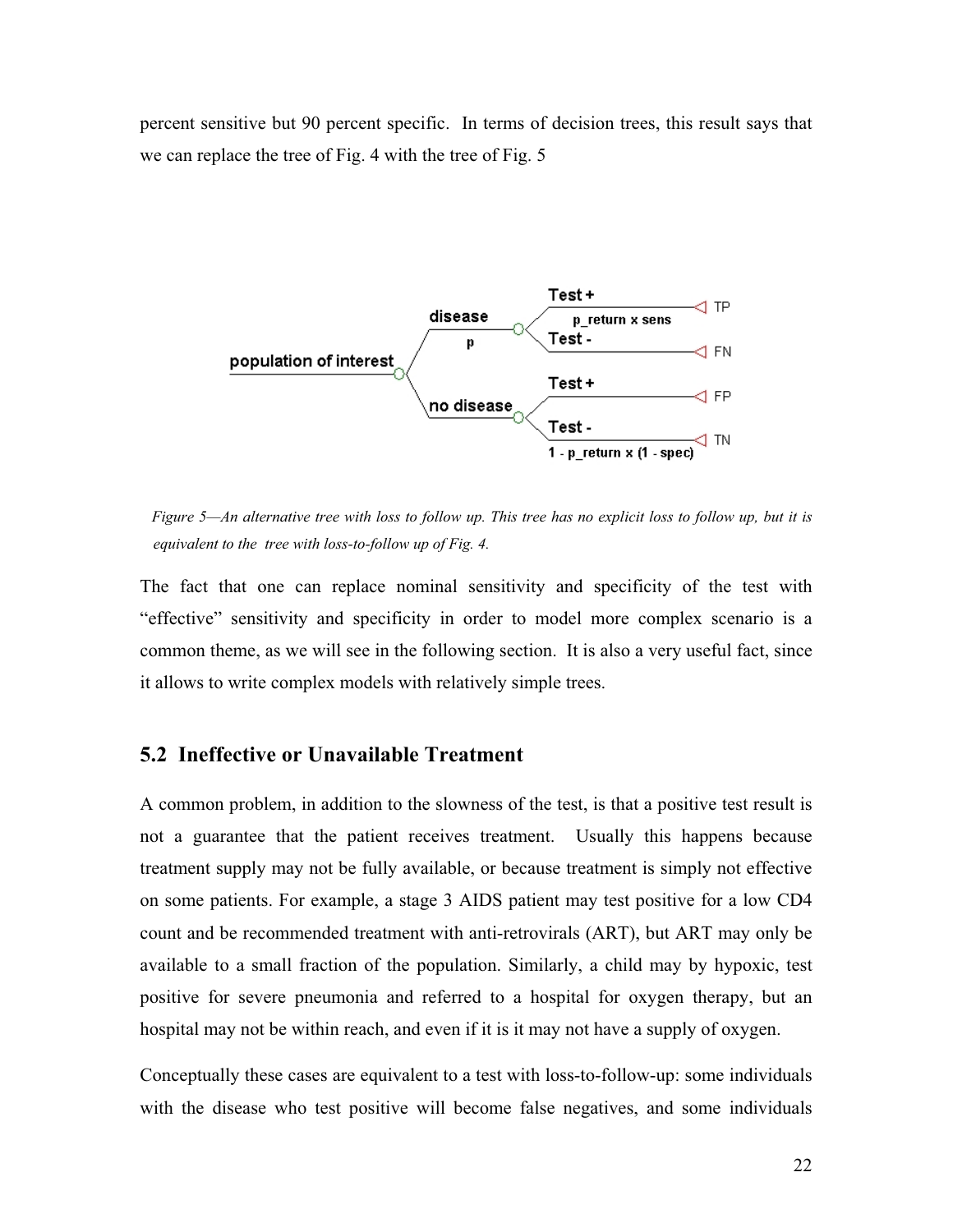without the disease and test positive will become true negative. Therefore, as in the previous section, we can model this scenario by simply replacing the nominal test characteristics with those specified in equation (16) above and replacing *p return* with the probability of receiving effective treatment.

### **5.3 Follow-Up Tests**

In some cases the outcome of a test may trigger a further round of testing. This may happen, for example, because a test with the desired characteristics is not available, or because a test is expensive and needs to be rationed. In two typical cases a second test is performed only if the outcome of the first test is positive, or negative.

In Fig. 6 we show the tree corresponding to the case in which the second test is performed only to confirm a positive test result. This situation may arise, for example, when screening for active syphilis in pregnant women, when a rapid test is used to confirm a positive results obtained with a standard test.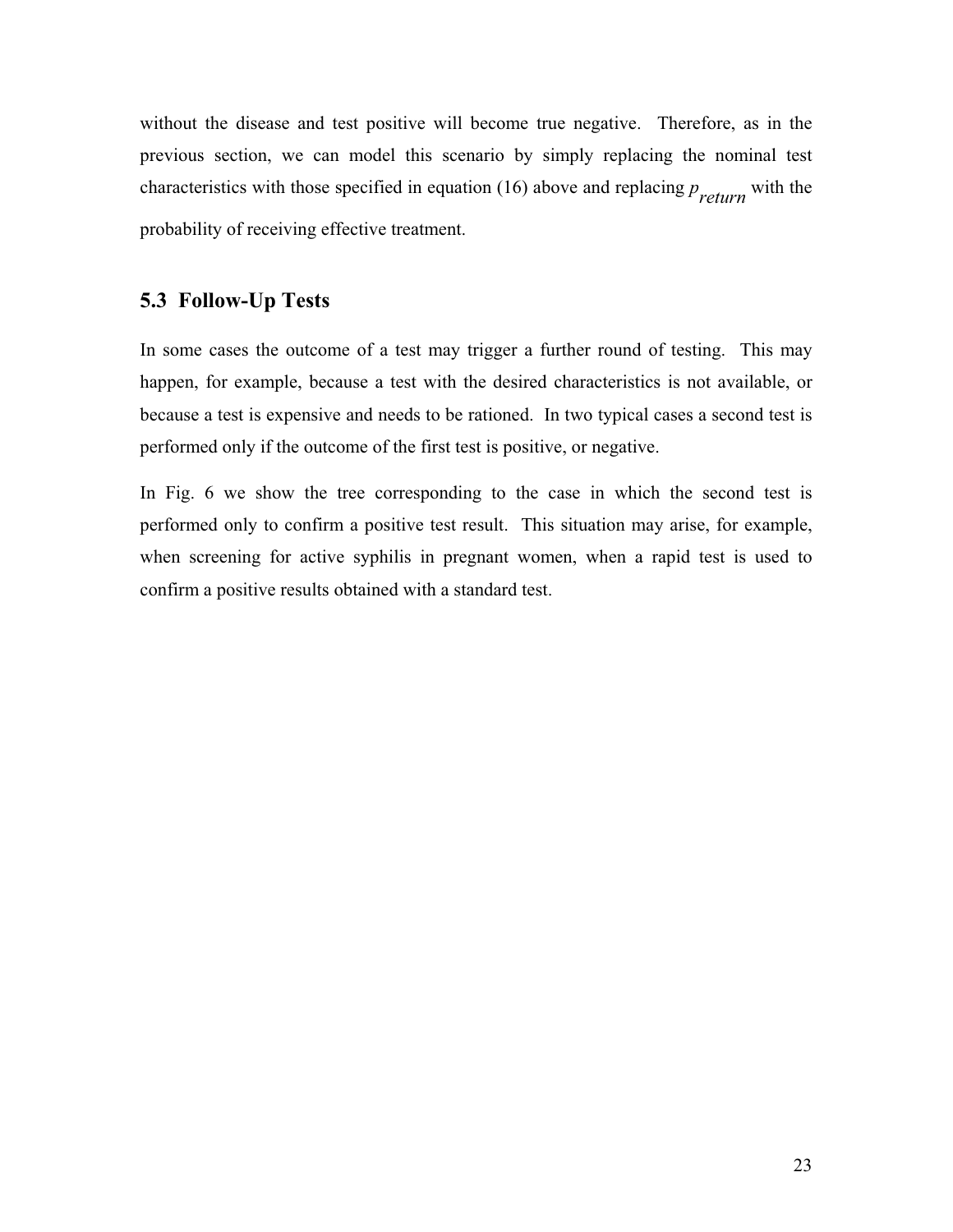

 *Figure 6—A confirmatory test for a positive result. Some true positives from the first test are "transformed" into false negatives, while some false positives from the first test are "transformed" into true negatives. The net effect is lower sensitivity and higher specificity.* 

As in the previous section, we can think of the consecutive tests as one test with certain test characteristics. For the positive confirmatory scenario of Fig. 6 the test characteristics of the combined test are as follows:

sensc{ sens1sens2 specc{1 1 spec <sup>1</sup> 1 spec <sup>2</sup>

The effect of the second test is clear: because it catches the positive results from the first test it will reduce the overall sensitivity and increase the overall specificity.

The opposite scenario, in which the second test is used only if the result of the first test is negative, has the exact opposite effect: the sensitivity of the overall test is increased, but the specificity is reduced. The formulas for the test characteristics of the overall test are as follows:

sensc{1- 1- sens <sup>1</sup> 1 sens <sup>2</sup> specc{ spec1spec2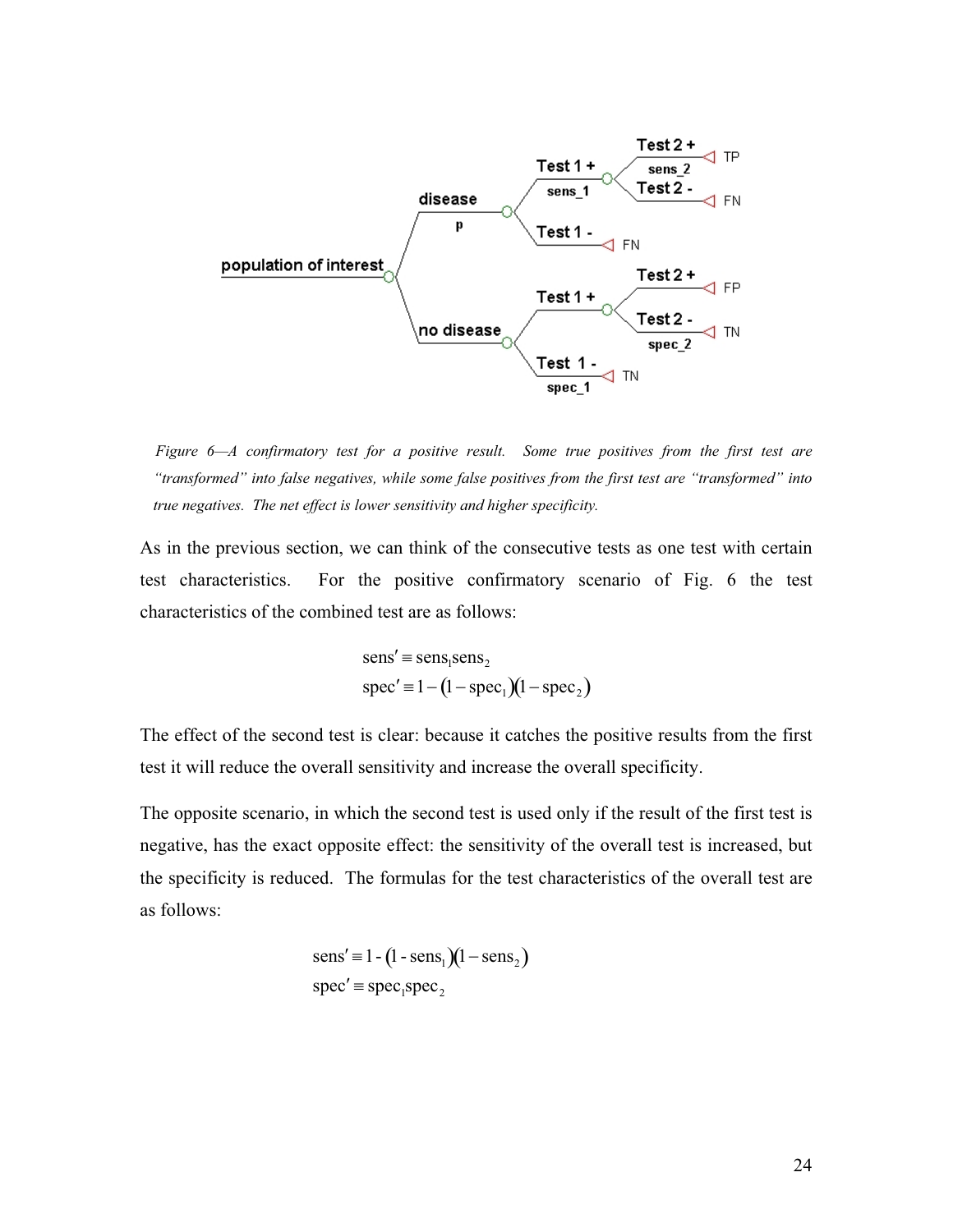# **6 Harm of Treatment and the Trade-off between Sensitivity and Specificity**

When a new diagnostic is introduced it is crucial to be able to say whether the new test is better or worse than the status quo test. The answer depends on the health outcomes of interest associated with the test. Outcomes of interest might be the number of people who survive because appropriately treated, the number of people who die because of adverse reaction to treatment, or the cost associated with unnecessary treatments. Some of these outcomes depend on the sensitivity of the test, and some on the specificity, and therefore different tests are associated with different vectors of health outcomes. Unfortunately there is no obvious way to compare these vectors, since health outcomes will be in general not comparable (unless we are in the lucky and unrealistic situation in which one test dominates the other along each health outcome).

The typical situation we face in this paper is one in which there are negative externalities (cost to society) associated with treatment. Therefore the number of treatments administered is a key outcome, together with mortality. While mortality is controlled by sensitivity, the number of treatments is controlled by both sensitivity and specificity. Therefore tests with different characteristics will lead to different combinations of mortality and number of treatments.

Consider, for example, test A, which leads to the use of 500,000 treatments and saves 100,000 children, and test B, which leads to the use of only 300,000 treatments but saves only 80,000 lives. It is not obvious a priori which of the two tests is preferable: test A saves 20,000 more lives than test B, but does so at the price of an additional 200,000 treatments. If the negative externalities associated with treatment are sufficiently large, test B might be preferable to test A, even if it saves the lives of fewer children in the short term. In order to tell which test is better we need to compare apples and oranges, that is a reduction in mortality with an increase in number of treatments. This is a difficult task, for which a solution, however, must be found, otherwise it is impossible to make choices among options, nor it is possible to compare the new test with a status quo test.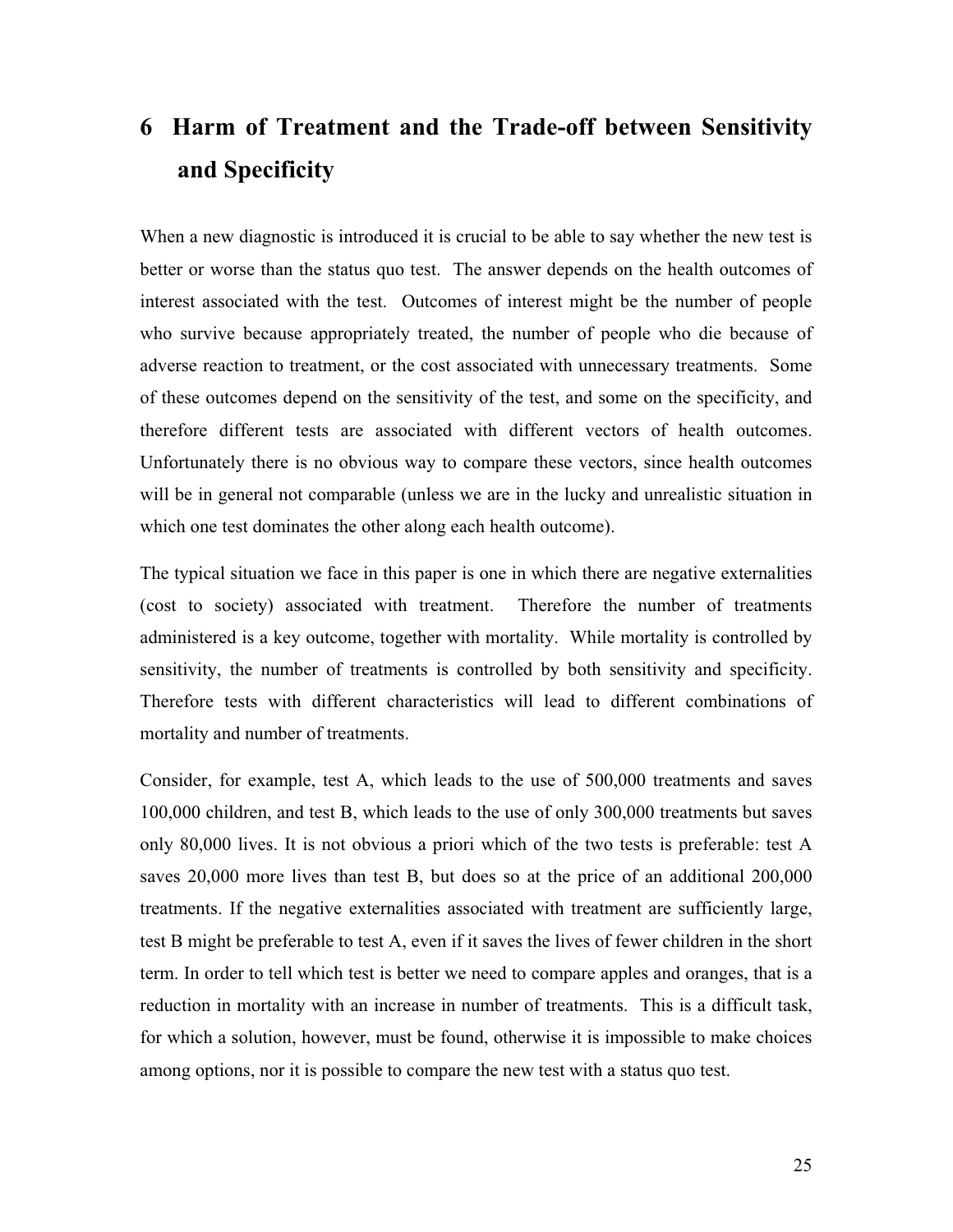In order to compare apples and oranges we need to say how many apples in a orange: in this context this means that we need to convert the number of treatments in a mortality figure. Therefore we need to say that for each individual treated the negative externalities associated with treatment lead to the loss of a certain number of lives (or life years, which can then be converted into lives), possibly at some point in the future. Since these are not necessarily individual lives, we refer to them as "indirect lives". The number of lives lost for each treatment (usually a very small fraction) is called "harm of treatment" and is denoted in this paper by *C*.

Let us consider, for the sake of example, the case of a disease which requires antibiotics treatment. The harm of treatment would include at the very least the following:

- Each time we treat a patient with antibiotics we increase the chance of development of antibiotics resistance. Antibiotics resistance implies that at some point in the future some people may die because infected with a resistant strain of bacteria for which treatment may not be available. In addition, once resistance has built up, a new line of drug has to be administered, leading to additional cost, using up resources which would have been otherwise used to save lives.
- Each time we treat a patient with antibiotics there is a small possibility of an adverse drug reaction, leading to loss of lives.
- Each time we treat a patient with antibiotics we utilize scarce resources: we need to pay for the cost of treatment itself and to provide the labor necessary for administering the treatment. These resources would have been otherwise used to treat other patients, which will now go untreated, leading to loss of life.

In most cases, a detailed computation of the harm of treatment is not directly available. However, this does not mean that we do not know anything about the harm of treatment. In fact, whenever a new test is developed a range of options is considered, with different values of sensitivity and specificity. These options are usually summarized in a ROC curve and some criterion is used to choose among the options. If we had access to this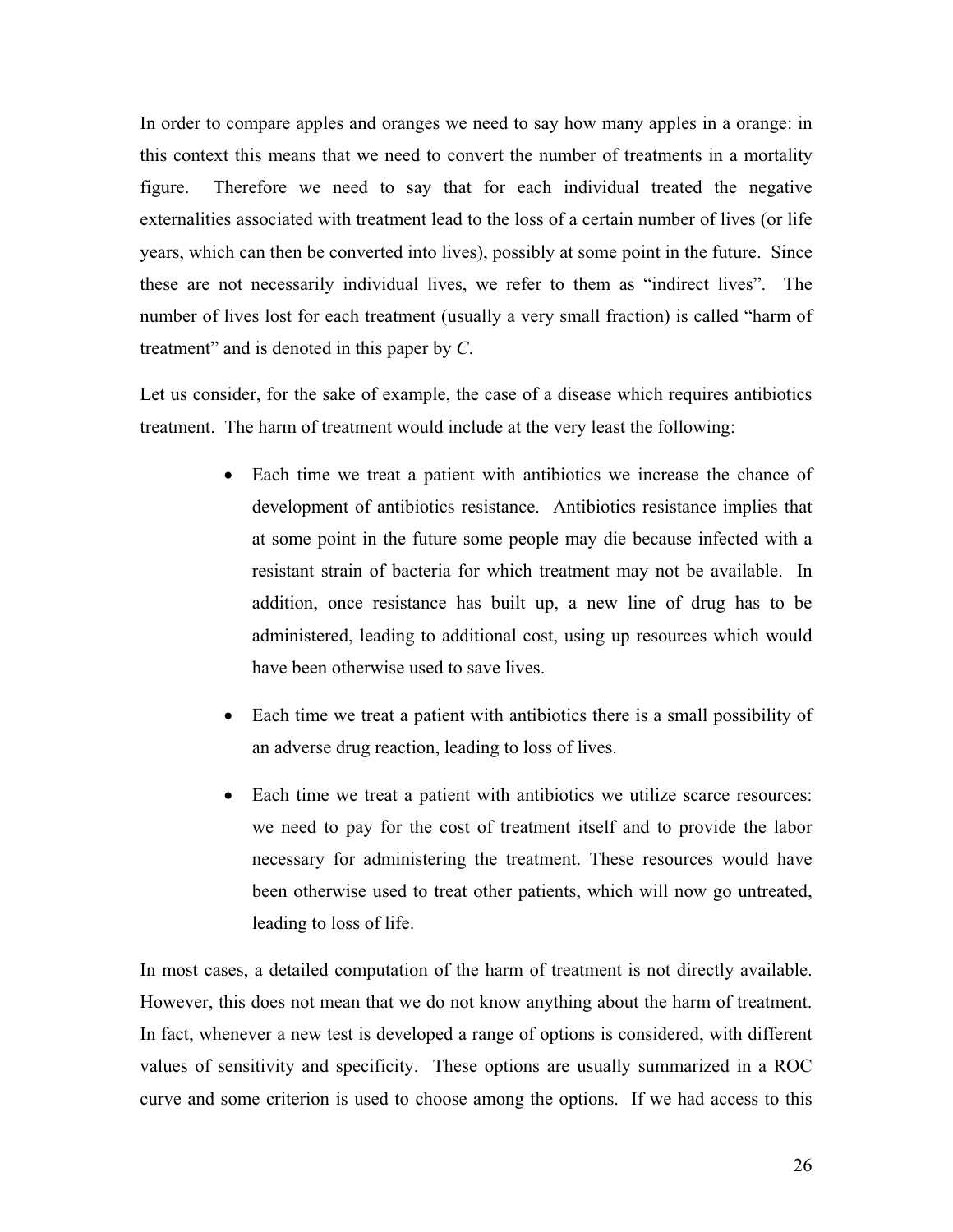criterion, we could use it to rank any pair of tests. Unfortunately this is usually not the case, and it is possible that the criterion used is experts' consensus, which is not easily captured. However, the choice made over the options reveals some information about the preference over the different tests. This is best explained with the following example.

#### **Example**

In ref. 3 the authors consider the task of finding good clinical indicators for diagnosis of acute bacterial meningitis in children at a rural Kenya district hospital. The authors compared several combinations of clinical indicators (such as bulging fontanel, cyanosis, etc.) and produced a table which listed for each combination the corresponding sensitivity and specificity. They then decided that the combination with 79 percent sensitivity and 80 percent specificity was the best option. In particular they wrote "additional improvements in sensitivity (e.g., up to 97 percent) are possible but only at the expense of an unacceptable loss of specificity". To be precise, they decided that a test that is 97 percent sensitive but only 44 percent specific is inferior to their best option. In other words, gaining an additional 18 percentage points in sensitivity was not worth losing 36 percentage points in specificity. Similarly, they deemed a test which was 71 percent sensitive but 88 percent specific was suboptimal. In other words, gaining an additional 8 percentage points in specificity is not worth losing 8 percentage points in sensitivity.

The data cited in the paper are actually sufficient to "back out" an approximate description of the criterion used to make the choice, since they basically provide a description of the trade-off between sensitivity and specificity. The details of how this can be done will be given in the next section. Here we want to outline our general strategy for devising a way to compare tests in absence of detailed information about the harm of treatment:

- Observe choices made over tests with different characteristics;
- Analyze the observed choices and back out, approximately, the criterion used to make the choice, or, equivalently, the harm of treatment;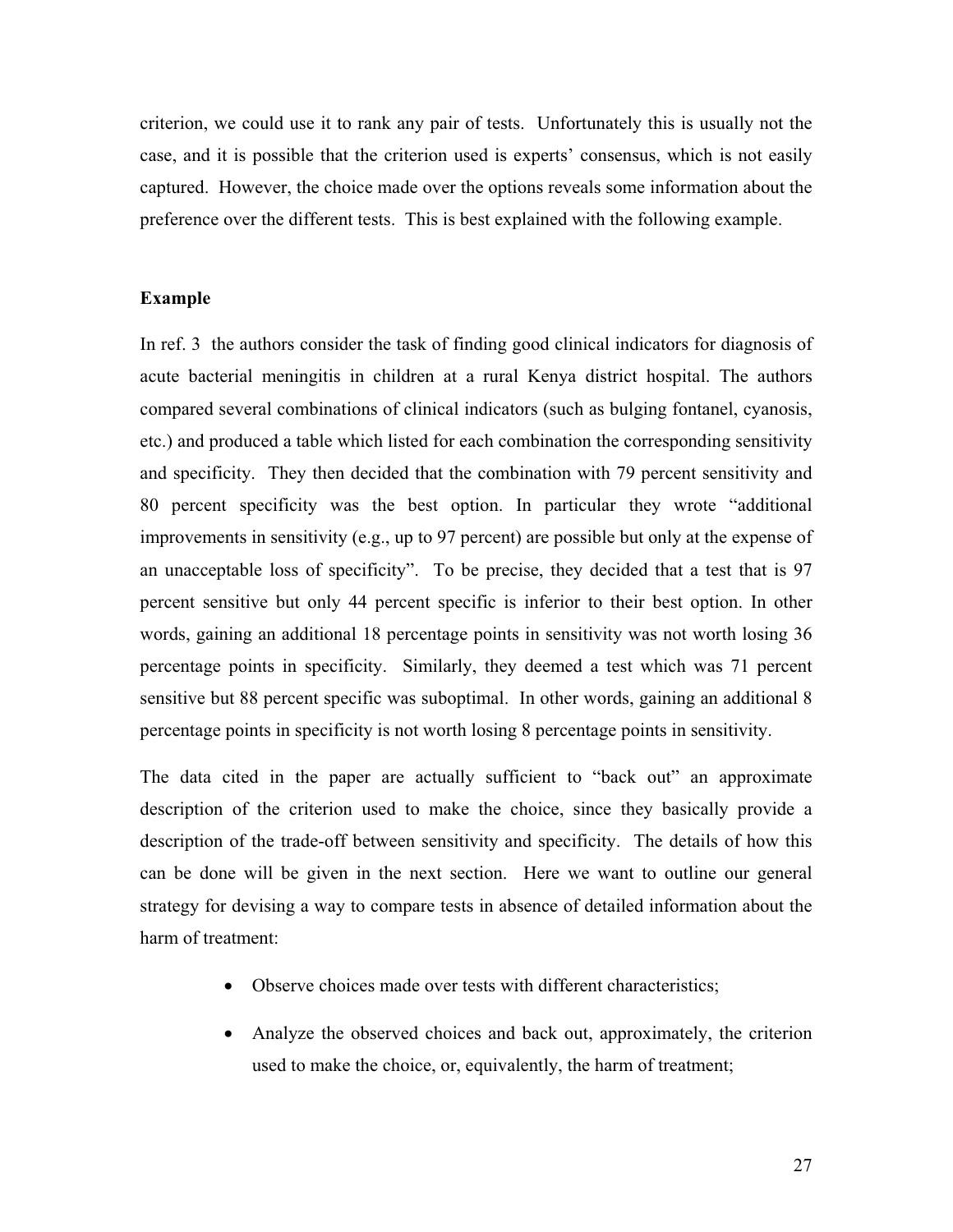• Used the criterion so constructed to compare any two tests.

On the surface, this strategy seems impractical because ROC curves, in our setting of interest, are not easily found. However, we point out that whenever a test is considered by the medical community fit to be used, a choice is being made: it is considered better to use this test than treating no one (a test which is 0 percent sensitive and 100 percent specific), and it is also considered better to use this test than treating everyone (a test which is 100 percent sensitive and 0 percent specific), since these choices are always available.

For example, if we are willing to use a test that is highly sensitive but has very poor specificity, we are implicitly saying that the harm associated with treatment is not very large, since we are willing to tolerate a large number of false positives. Conversely, if the clinical community is reluctant to use a test unless it has at least a specificity of, say, 95 percent, this suggests that the harm of treatment may be high (these considerations depend clearly on the prevalence of the disease being tested).

As we will see in details in the next section, this line of reasoning implies that by merely observing the characteristics of a test currently used we can "back out" an estimate, possibly subject to large uncertainty, of the harm of treatment. The appealing feature of this idea, which has flavor of the revealed-preference approach of neo-classical economics<sup>4</sup>, is that it can be used in any situation and it will always produce an answer with a lower and an upper bound. Its disadvantage is that it is not interpretable: it summarizes the collective decision of the medical community about whether a test should or should not be used, but it does not give us any insight on the factors which influenced that decisions. It is often possible to corroborate the findings of this method with ad hoc calculations or by consulting with an experts' panel, making the results more credible and less uncertain. In all cases sensitivity analysis can be used to study how the estimate of the harm of treatment affects the results.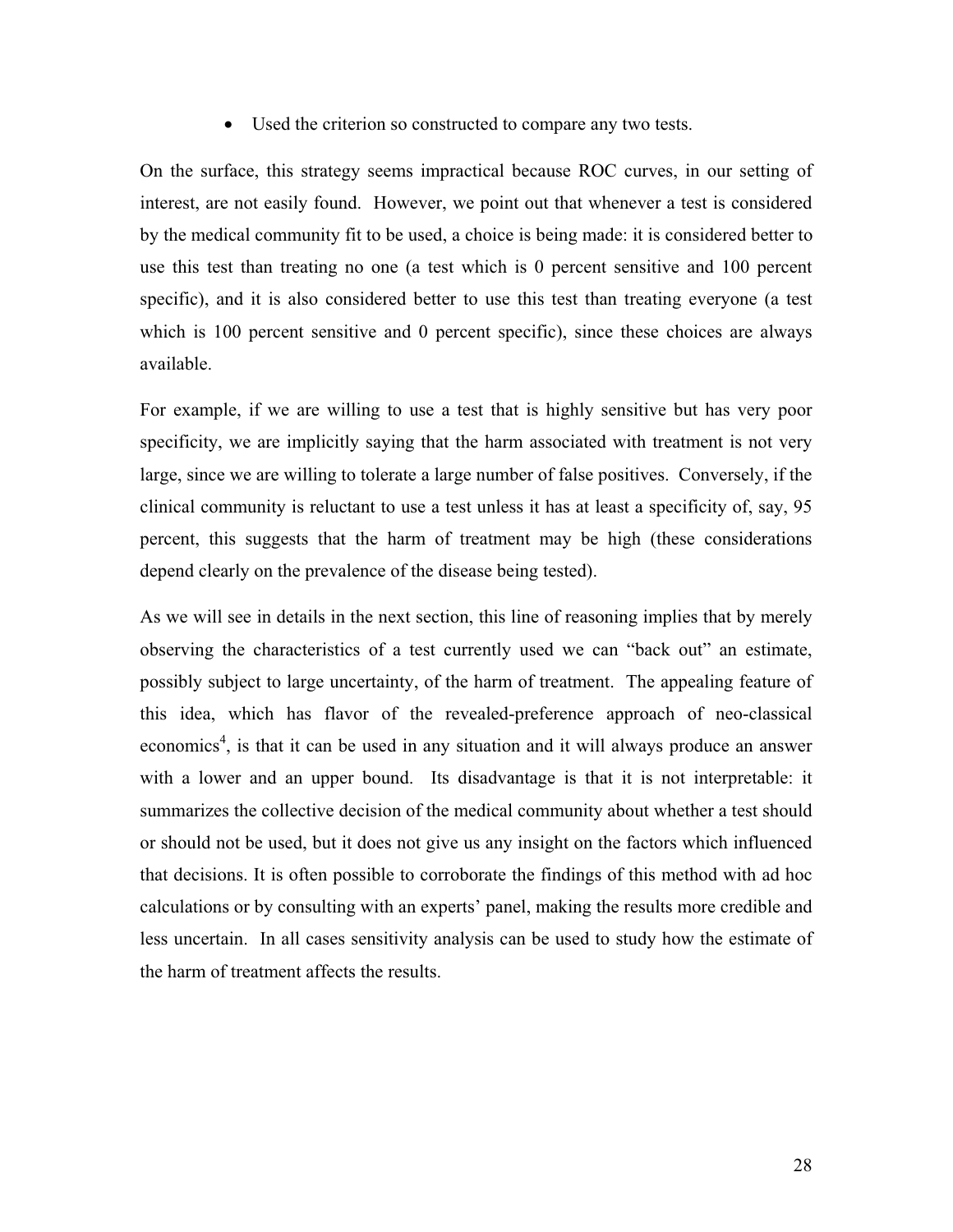#### **6.1 Comparing Two Tests**

We consider the standard binary test, which is graphically represented by the tree in Fig. 2. We use the following notation:

- $\bullet$  *p*: prevalence of the condition to be tested;
- sens: sensitivity of the test;
- $\bullet$  spec: specificity of the test;
- TP,FN,FP,TN: net health benefit of a true positive, false negative, false positive, true negative<sup>3</sup>.

It is crucial to note that the net health benefits *TP*,*FN*,*FP* and *TN* include both the health benefits to the individuals and the harm of treatment. We are not specifying at this point how the harm of treatment is computed, and how it is converted into an outcome which is comparable with the outcome at individual level. This step will be discussed in the next section. Here we are simply assuming that the net benefit corresponding to a test outcome can be indeed summarized by a single number. The point of this section is to demonstrate what is the minimal amount of information needed in order to compare two tests, and how to estimate it from available data.

Using the notation introduced above the health benefit associated with the test is:

$$
V = p[\text{sens TP} + (1-\text{sens}) FN] + (1-p)[(1-\text{spec}) FP + \text{spec TN}] \tag{17}
$$

This expression can be rewritten as:

 $\overline{a}$ 

$$
V = p \text{ sens } (TP\text{-}FN) + (1-p)\text{spec } (TN\text{-}FP) + pFN + (1-p)FP
$$
\n
$$
(18)
$$

Since we use the value *V* above only as mean to compare two tests, it is always possible to redefine it with an appropriate linear transformation whose parameters do not depend on the test characteristics. Therefore we redefine *V* by subtracting the term  $pFN+(1-p)FP$ and by dividing by (1-*p*)(*TN*-*FP*), obtaining:

 $3$  We refer to true positive, false negative, false positive, true negative as "test categories."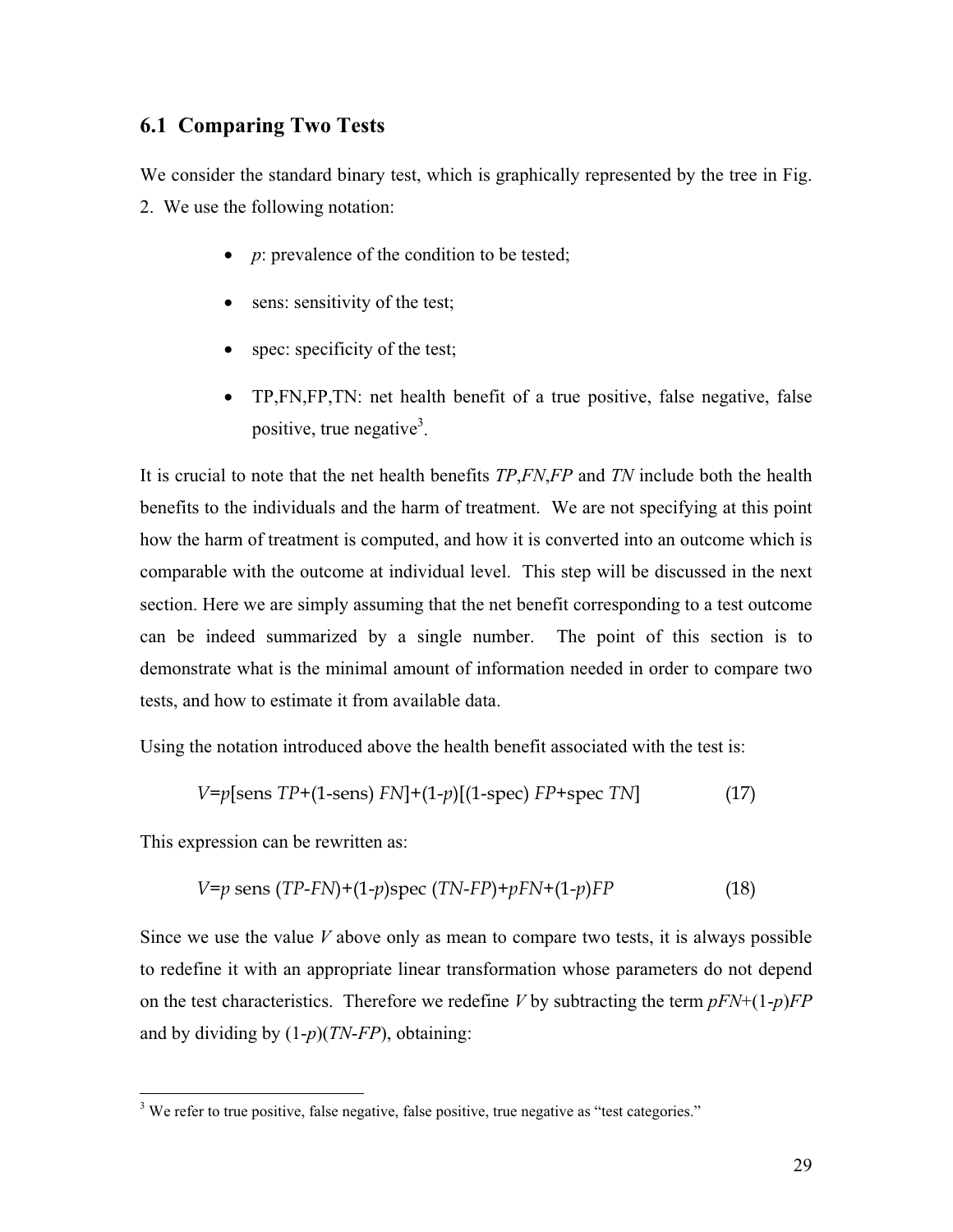$$
V = \frac{p}{1 - p} \frac{TP - FN}{TN - FP}
$$
 sens + spec (19)

Using equation (19) we see that if we have two tests, the first will be preferred to the second if and only if:

$$
spec_1 - spec_2 > \frac{p}{1-p} \frac{TP - FN}{TN - FP} (sens_2 - sens_1)
$$
\n(20)

The conclusion we draw from equation (20) is that in order to compare two tests we do not need to know all the four quantities *TP*, *FN*, *TN* and *FP*, but only a particular combination of them, that is the ratio  $\frac{TP-FN}{TN-FP}$ . This factor has a very simple interpretation which we know present.

Let us denote by *N* the number of individuals in the population of interest, and let us denote by  $N_c$  the number of individuals in test category  $c$ , so that the following holds:

$$
N_{tp} = Np
$$
sens  
\n
$$
N_{fn} = Np(1 - \text{sens})
$$
  
\n
$$
N_{fp} = N(1 - p)(1 - \text{spec})
$$
  
\n
$$
N_{tn} = N(1 - p)\text{spec}
$$

The we can easily see that, aside from a constant which does not depend on test characteristics, the average health outcome is:

$$
V = \frac{TP - FN}{TN - FP} N_{tp} - N_{fp}
$$

Therefore, if we are considering a new test which leads to one additional true positive and  $\Delta N_{fp}$  additional false positives, this test will be preferred as long as the additional false positives remain bounded as follows:

$$
\Delta N_{fp} < \frac{TP - FN}{TN - FP} \equiv \gamma \tag{21}
$$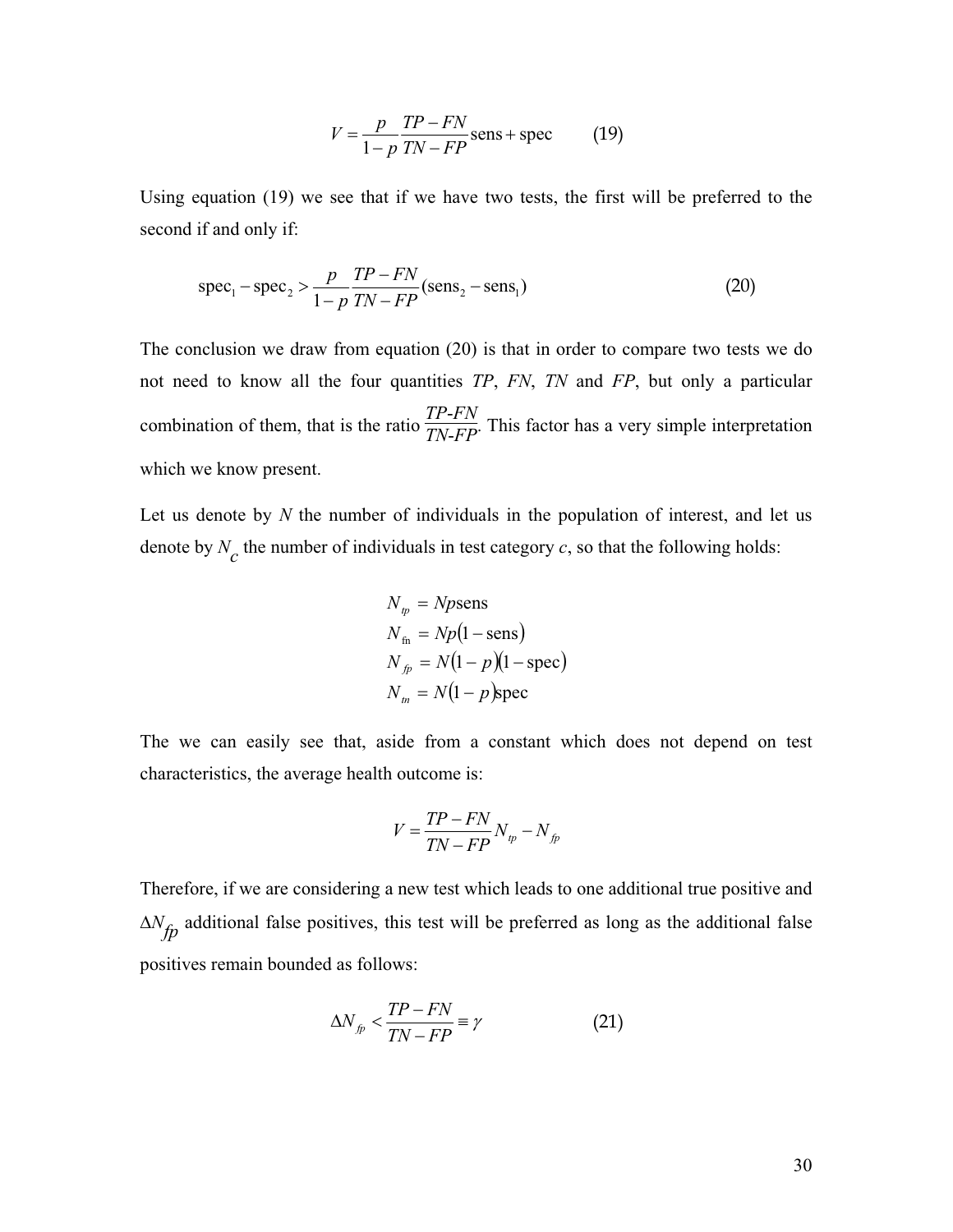In other words, the ratio  $\frac{TP-FN}{TN-FP}$  is equal to the maximum number of false positives we are willing to accept in order to gain one additional true positive. We define this ratio as the number of "equivalent false positives", and denote it by  $\gamma$  in the rest of the paper. This number is the only quantity that is necessary to specify in order to compare two tests, and, when combined with prevalence information, it uniquely determines the tradeoff between sensitivity and specificity. In fact, knowledge of this numbers allows answering the following question: *how many percentage points in specificity are we*  willing to give up in order to gain one percentage point in sensitivity? Using equation (19) it is easy to show that the answer is simply:

$$
\Delta \text{spec} = \frac{p}{1 - p} \gamma \times 0.01 \tag{22}
$$

For example, if the number of equivalent false positives were  $\gamma=100$  and the prevalence of the condition being tests were  $p=5\%$ , we would be willing to lose 5.2 percentage points in specificity in order to gain 1 percentage point in sensitivity.

Similarly, if we are given a measure of the trade-off between sensitivity and specificity we can easily compute the number of equivalent false positives. As a simple exercise, we go back to the example on bacterial meningitis presented in the previous section. In that example we reported that the authors of the study decided that gaining an additional 18 percentage points in sensitivity was not worth losing 36 percentage points in specificity. This equivalent to say that gaining an additional 1 percentage points in sensitivity is not worth losing 2 percentage points in specificity, implying that  $\Delta spec \leq 0.02$  in equation (22). Since the prevalence of bacterial meningitis at that site was about 2 percent, we find that the number of equivalent of false positives  $\gamma$  for that case was less than 98.

#### **6.2 Bounds on the Number of Equivalent False Positives**

In practical situations we may not be able to compute the net health benefits associated with the test outcomes. In particular, the computation of *TP* and *FP* is usually problematic because requires to quantify the harm of treatment. Therefore the number of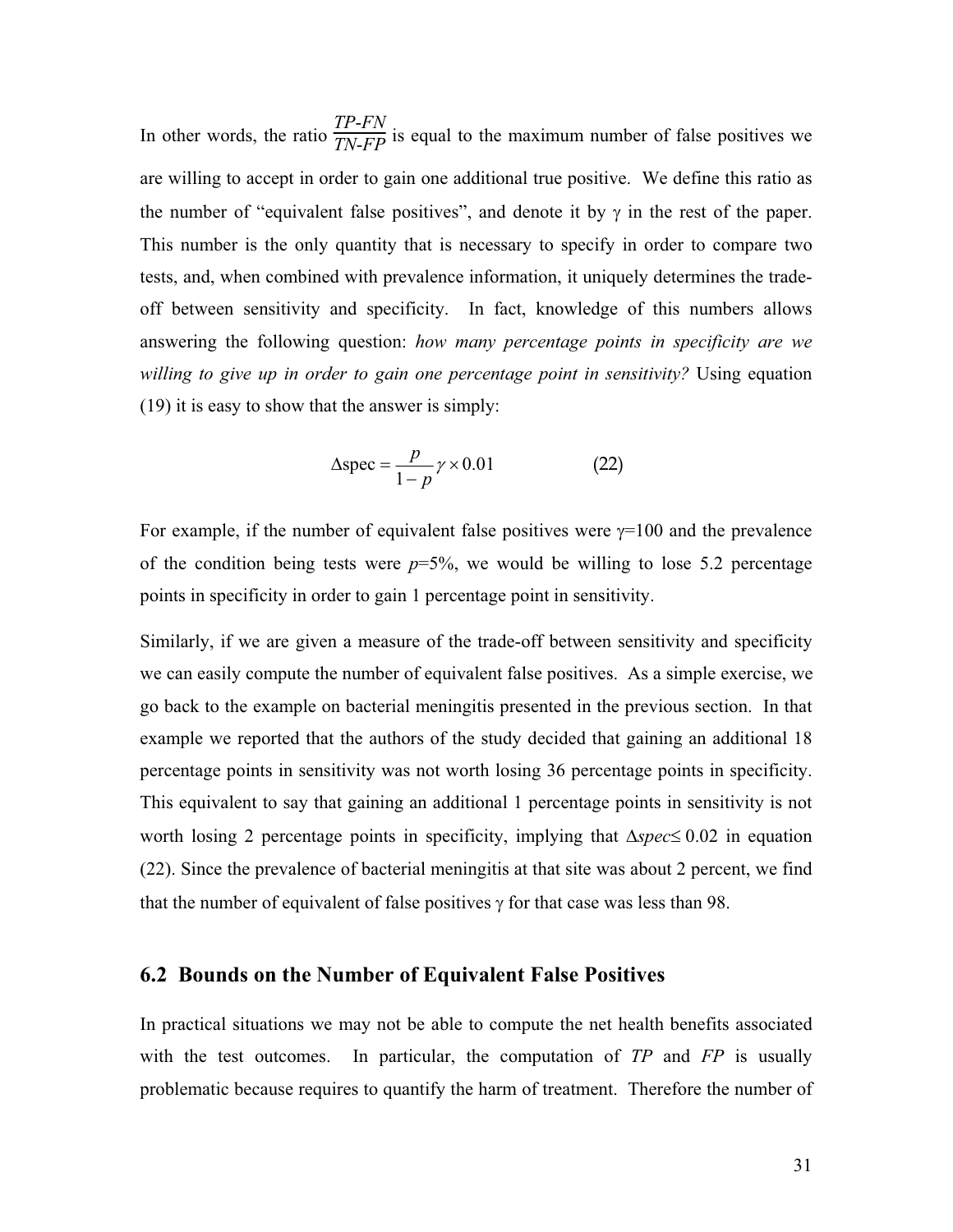equivalent false positives  $\gamma$  is often not known. However, information about  $\gamma$  might be gained if there is a commonly accepted status quo test. In fact, if a body of experts agreed on a certain test, it must have been certainly considered several other alternatives and ruled that the current test is preferable. Notice that this process might have not used an explicit value of  $\gamma$ , but this is irrelevant: the main point is that there must be a range of values of  $\gamma$  which is consistent with the observed choice.

More formally, let us denote by sens and spec the sensitivity and specificity of the status quo test, and let us denote by sens<sub>*i*</sub> and spec<sub>*i*</sub>,  $i=1,...,k$ , the sensitivity and specificity of *k* alternative tests which have been ruled inferior to the status quo. From equation (20) we know that the following must hold:

$$
spec - spec_i > \frac{p}{1-p} \gamma (sens_i - sens)i = 1, ..., k
$$

We notice now that each of the expressions above provides a bound on  $\gamma$ , provided we know the sensitivity and specificity of the *k* alternative tests. If we had an ROC curve for the status quo test, then we would have a large number of bounds, which could identify  $\gamma$ with great accuracy. This is unfortunately not a common case, and most of the times we do not have much knowledge about alternative tests to the status quo.

However, we know the following: we always have the alternative of using a random test. A random test is a test whose positive outcome is determined by flipping a biased coin, that is a test whose outcome is positive with probability *z*,  $0 \le z \le 1$ . Such a test has sensitivity equal to *z* and specificity equal to 1-*z*. Particular cases of random tests are tests which always produce a positive result and always produce a negative result. It seems reasonable to assume that the status quo is better than any random test, otherwise it would have not been introduced. Therefore the following must be true:

$$
spec - 1 + z > \frac{p}{1 - p} \gamma(z - sens) \forall z \in [0, 1]
$$

The inequality above can be rewritten as: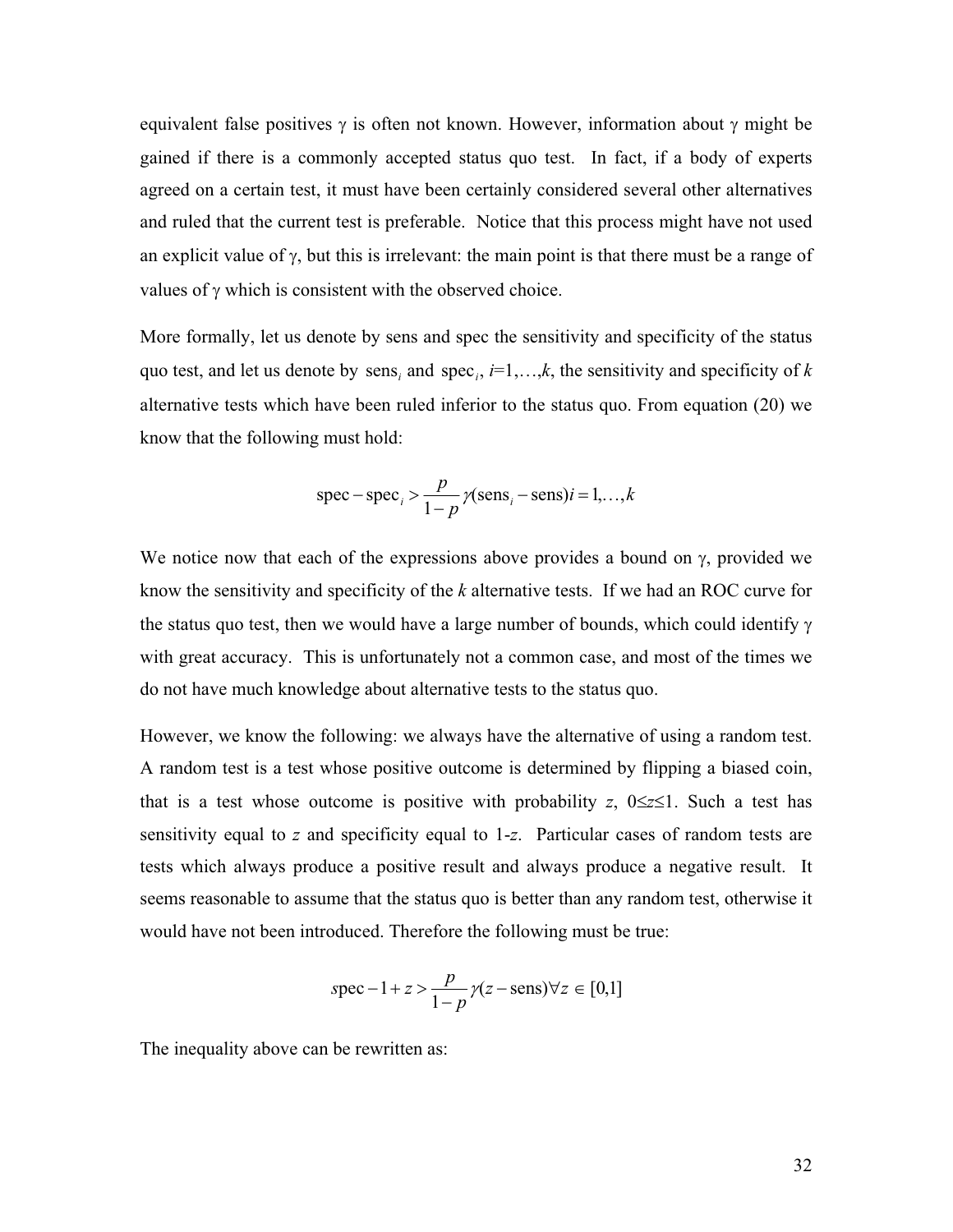$$
\gamma < \frac{1-p}{p} \frac{\text{spec} - 1 + z}{z - \text{sens}} \qquad z > \text{sens}
$$
\n
$$
\gamma > \frac{1-p}{p} \frac{1 - \text{spec} - z}{\text{sens} - z} \qquad z < \text{sens}
$$
\n(23)

Since the inequalities above hold for any value of *z* in the appropriate range, we can choose the values of *z* which make the upper and lower bounds the highest possible, which turn out to be 1 and 0, for the first and second inequality of equation (23) respectively. In other words, *it is sufficient to assume that the status quo is always better than tests whose results are either always positive (100 percent sensitivity and 0 percent specificity) or always negative (100 percent specificity and 0 percent sensitivity).* The bounds for  $\gamma$  can now be rewritten as:

$$
\frac{1-p}{p} \frac{1-\text{spec}}{\text{sens}} < \gamma < \frac{1-p}{p} \frac{\text{spec}}{1-\text{sens}} \tag{24}
$$

Just to give the reader an idea of the kind of numbers involved, a test which is 80 percent sensitive and 70 percent specific, with a prevalence of 5 percent leads to an lower an upper bound for  $\gamma$  of 7.1 and 66.5 respectively.

Notice that the bound becomes tighter for increasing levels of prevalence. In fact, the width of the bound is given by

$$
\Delta \gamma = \frac{1 - p}{p} \frac{\text{sens} + \text{spec} - 1}{\text{sens}(1 - \text{sens})}
$$

In addition, the bound gets tighter as the sensitivity and specificity of the status quo test approach those of a random test (that is as their sum gets closer to one), and as the sensitivity gets closer to the value of 0.5.

It is useful to notice that the bound 24 takes a particularly simple form when stated in terms of the number of individuals falling in the different test categories; In fact, it is easy to see that this bound can be rewritten as:

$$
\frac{N_{fp}}{N_{tp}} < \gamma < \frac{N_{tn}}{N_{fn}}
$$
\n(25)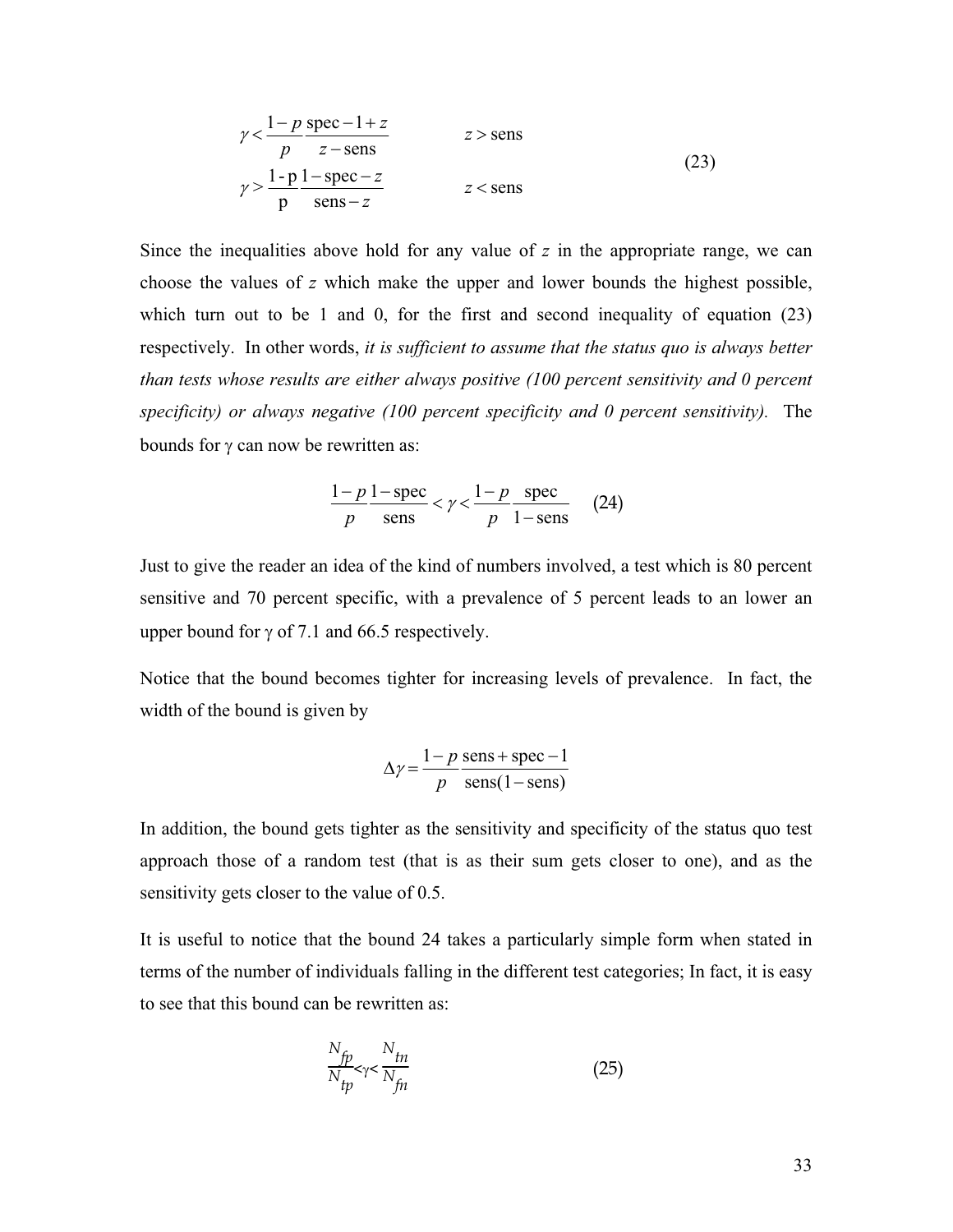In the next section we put this result in the perspective of a model with a detailed description of health outcomes.

#### **6.3 Harm of Treatment**

In the previous section we have shown how to bound the number of equivalent false positive given an observed status quo test. The only assumption made in that section was that it is possible to define a net health benefit for each of the test outcomes. In this section we go into more details, and show how the notion of harm of treatment can be quantified and how it relates to the number of equivalent false positives.

We consider the case of a test that is used to detect cases which needs treatment for a specific disease. The goal is therefore to avoid deaths from that specific disease, and the natural outcome to consider is disease specific mortality (this framework can easily adapted to other cases). If mortality were the only outcome of interest, the health outcomes would be as follows:

$$
TP_{ind} = m_{tp}
$$
  
\n
$$
FN_{ind} = m_{fn}
$$
  
\n
$$
FP_{ind} = 0
$$
  
\n
$$
TN_{ind} = 0
$$

Here the subscript *ind* reminds us that this outcome refers to individuals, as opposed as society at large. With this choice the outcome of the test would be simply the number of people dying from the disease of interest, which, assuming a unit population, would be computed as:

$$
V = p \operatorname{sens} m_{tp} + p(1 - \operatorname{sens}) m_{fn}
$$

However, if this were the case we would not need to develop a new diagnostics: because there is no harm of treatment specificity does not appear in the equation above, and treating everybody is optimal.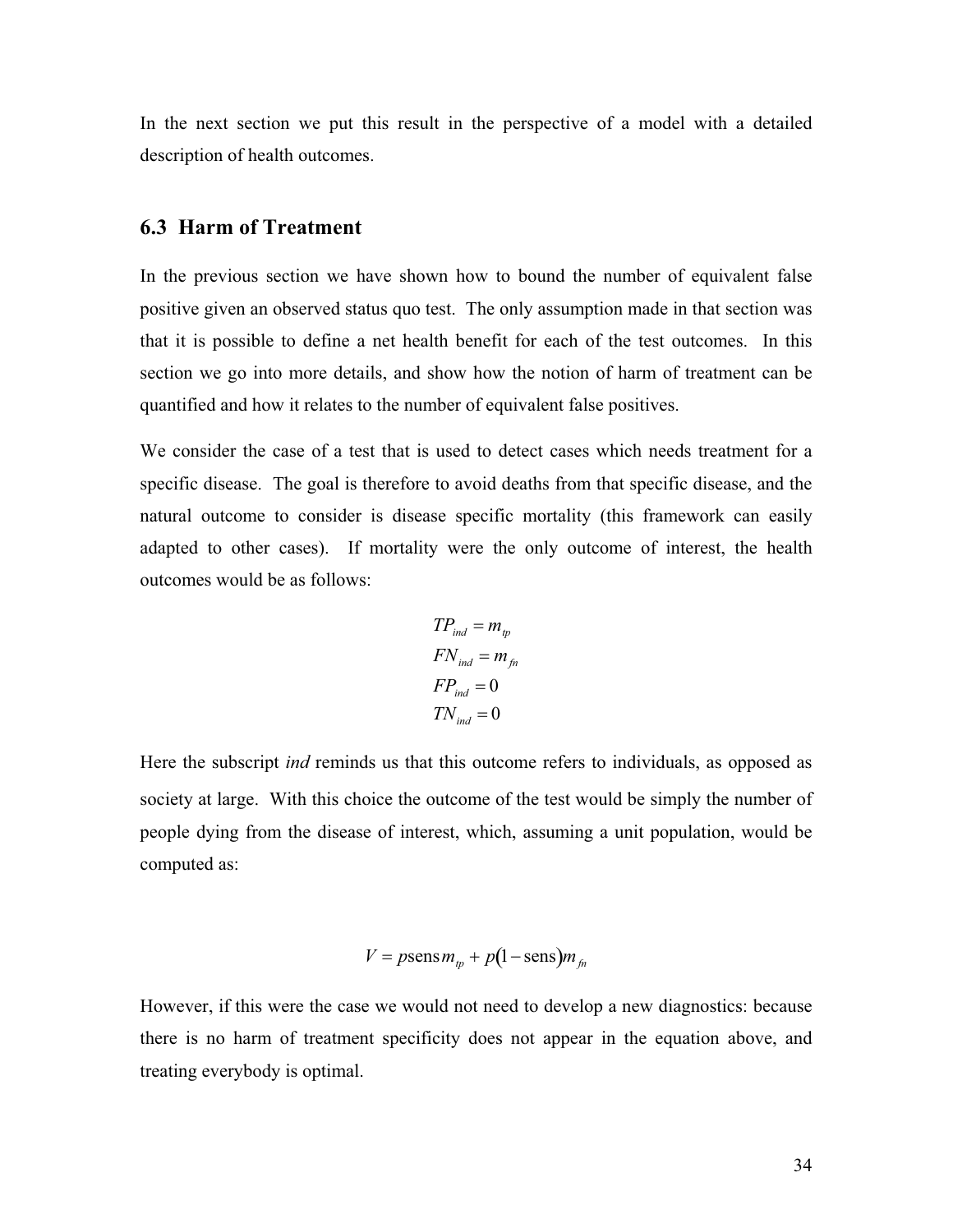In practice we do care about false positives, and there are negative externalities associated with treatment. The only way to combine some measure of harm of treatment with our outcome of interest, people dying of a specific disease, is to express it in terms of number of lives lost. These should be considered as "public health" lives, or "statistical lives", and not as individual lives. Therefore, the natural way to introduce harm of treatment in this setting is to assume that each time an individual is treated, some fraction *C* of a life is lost at some point in the future. Formally this is equivalent to associate to true positives and false positives a mortality rate equal to *C*, defining the following health outcome:

$$
TP_{indirect} = C
$$
  
\n
$$
FN_{indirect} = 0
$$
  
\n
$$
FP_{indirect} = C
$$
  
\n
$$
TN_{indirect} = 0
$$

Here the subscript *indirect* reminds us that these deaths in general cannot be attributed to specific individuals<sup>4</sup>, but rather are statistical deaths at some point in the future. The harm of treatment may have a component which relates to the individual being treated (for example an allergic reaction to treatment). However, usually this is the least interesting part of the harm of treatment, and therefore we keep referring to the deaths related to harm of treatment as future deaths.

It is plausible that one wants to assign different weights to future deaths than to individual deaths, for example using a discounting factor. This would be done by simply substituting *C* in the equation above with  $wC$ , for some weight *w*. However, since *C* is usually unknown and has to be estimated anyway, it seems preferable to absorb whatever weight one wants to use into the definition of *C*

Having defined the harm of treatment in terms of deaths, it is now meaningful to sum the two health outcomes defined above. Since it is common to define an health outcome in such a way that more is better, we also switch from a mortality outcome to survival, by

<sup>&</sup>lt;sup>4</sup> Except when the treatment causes harm to the person receiving the treatment, as in the case of allergic reactions.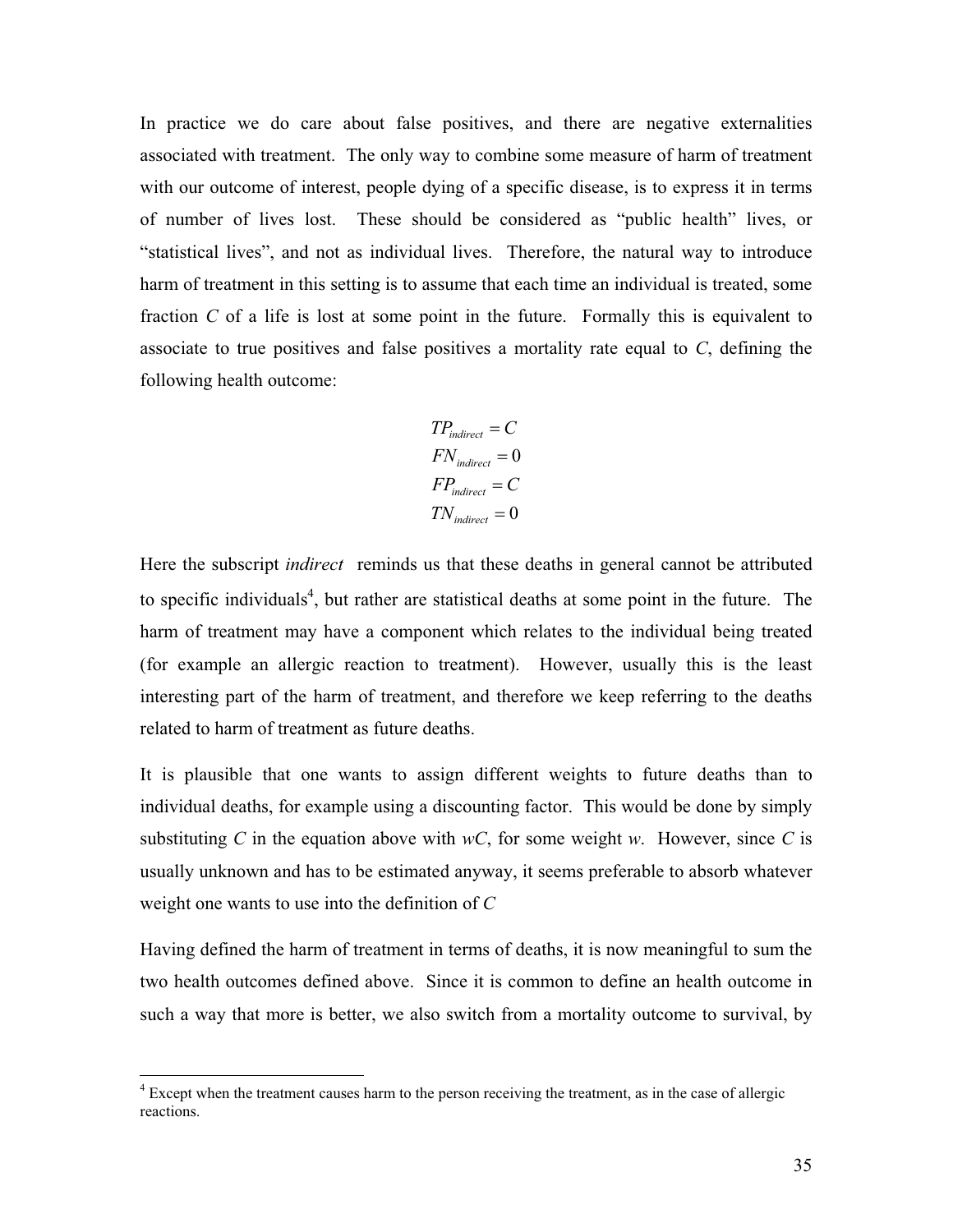changing the sign of the previous definitions and subtracting them from 1. Therefore we finally define our net health benefit of the test as:

$$
TP \equiv 1 - \left( TP_{ind} + TP_{future} \right) = 1 - m_{tp} - C \tag{26}
$$

$$
FN \equiv 1 - \left( FN_{ind} + TP_{future} \right) = 1 - m_{fn} \tag{27}
$$

$$
FP \equiv 1 - \left( FP_{ind} + FP_{future} \right) = 1 - C \tag{28}
$$

$$
TN \equiv 1 - \left(TN_{ind} + TN_{future}\right) = 1\tag{29}
$$

When we use this outcome to measure the improvement brought by the new test over the status quo test, we refer to the improvement as the number of "adjusted lives" saved, which can be obviously decomposed into an "individual lives" and "indirect lives" component.

The only task left is now to estimate the harm of treatment *C*. This can rarely be done directly, although sometimes the component related to harm to the individual receiving treatment is known. This is the case, for example, if the treatment following the test includes penicillin. In this case a component of the harm of treatment is the case fatality for anaphylactic reaction to penicillin.

In general, the harm of treatment can be bound using the methods described in the previous section, by bounding the number of equivalent false positives  $\gamma$  and then using the relationship between  $\gamma$  and the health benefit of the test, expressed in equation (21). Substituting equation (29) in equation (21) we obtain the following expression:

$$
\gamma = \frac{TP - FN}{TN - FP} = \frac{m_{fn} - m_{tp} - C}{C}
$$
 (30)

Solving for *C* we then obtain: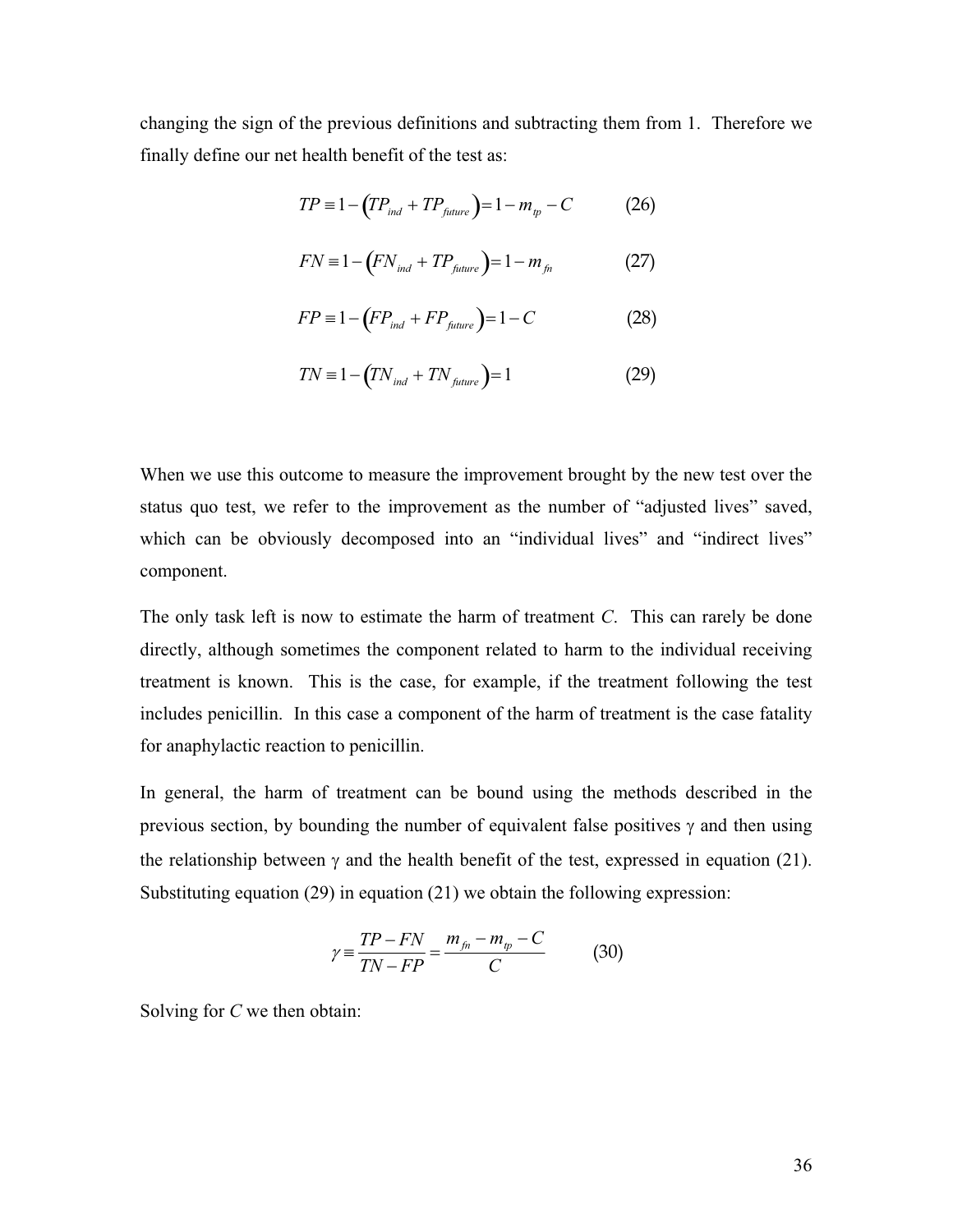$$
C = \frac{m_{fn} - m_{tp}}{1 + \gamma} \tag{31}
$$

Now we can use the bounds on  $\gamma$  (equation 2) to derive the following bounds on  $C$ 

$$
\frac{p(1-\text{sens})(m_{fn} - m_{tp})}{p(1-\text{sens}) + (1-p)\text{spec}} \le C \le \frac{p\text{sens}(m_{fn} - m_{tp})}{p\text{sens} + (1-p)(1-\text{spec})}
$$
(32)

Somewhat surprisingly the bounds above can be rewritten in a very simple form in terms of conditional probabilities associated with the test:

$$
P(D+|T-) \leq \frac{C}{m_{\hat{m}}-m_{\hat{p}}} \leq P(D+|T+)
$$

and using the usual definitions of positive predictive value (PPV) and negative predictive value (NPV) we finally obtain:

$$
1 - NPV \leq \frac{C}{m_{fn} - m_{tp}} \leq PPV
$$

This expression make clear that the method described here is more informative, that is it produces tighter bounds, when the status quo test has poor characteristics that is it has low positive and negative predictive values.

Once the bounds have been estimated it remains the problem of choosing a specific value within these bounds. In absence of other information the middle point is usually a good choice, but alternatives are available. It is for example possible to present the bounds on  $C$  (and/or  $\gamma$ ) to a panel of experts and have them express a preference. In our experience experts tend to prefer estimates that are closer to the lower bound. This is probably because experts feel that the status quo is better than the treating everybody, but not a whole lot better. On the contrary, experts usually tend to agree that not treating anyone because of fear of harm of treatment is bad policy. These preferences imply much more confidence in the lower bound than in the upper bound.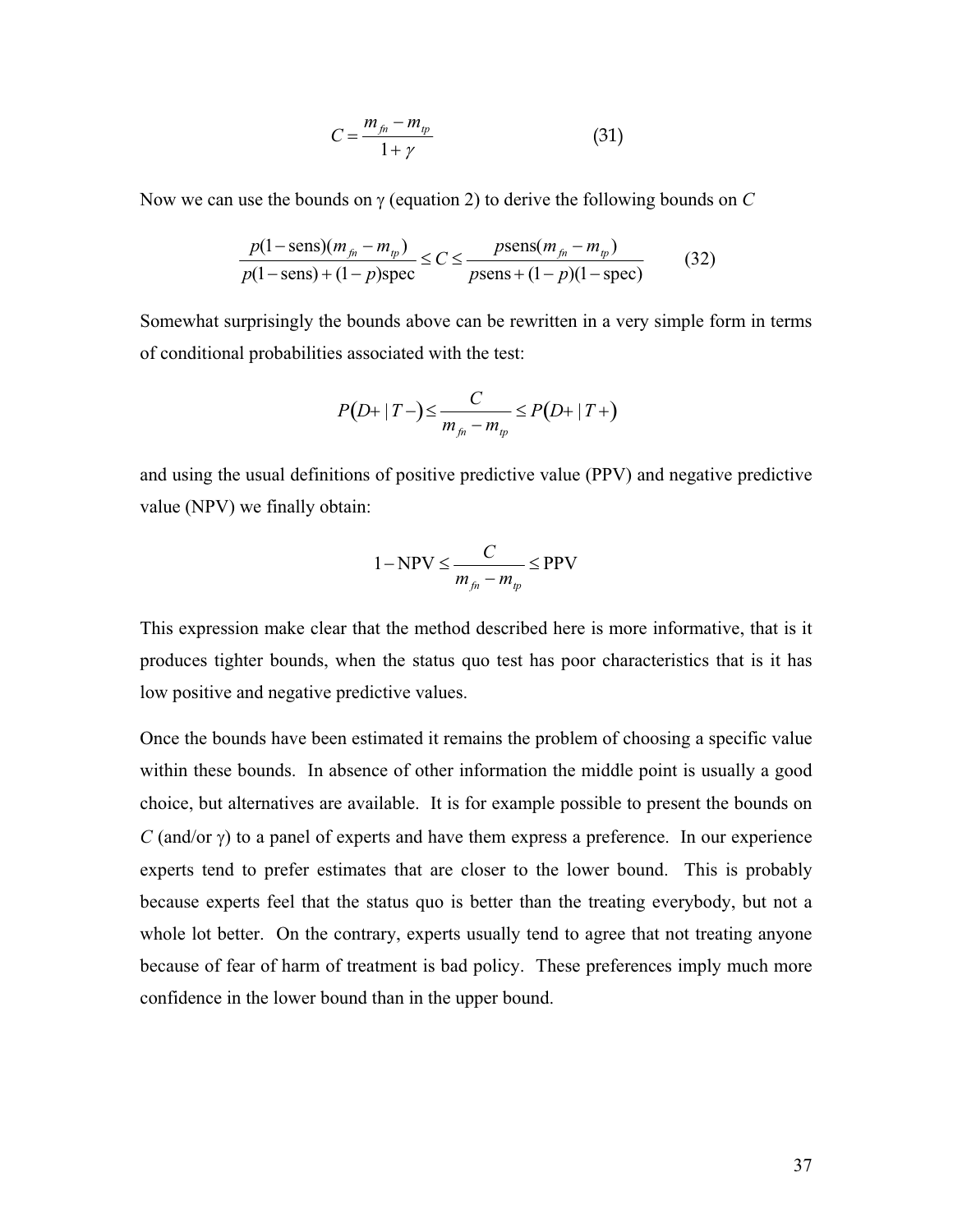#### **6.4 Limitations of Method for Bounding the Harm of Treatment**

The method outlined in the previous section provides a crude way of quantifying the harm associated with treatment. It allows to quantify the trade-off between sensitivity and specificity, or between true positives and false positives, and in so doing it allows to compare any two tests for the same disease. The method does not rely on a direct estimate of the harm of treatment, but rather it bounds it by making the assumption that the test(s) currently used are better than any random test. In particular, it assumes that it is better to use the status quo test than to treat everybody or to treat no one. In a sense, this method attempts to "read the mind" of the medical community when, as a whole, it has accepted the usage of a certain test.

The bounds on the harm of treatment are extremely simple to compute: they depend on the prevalence of the condition being tested, the sensitivity and specificity of the test currently used, and the difference in mortality between false negatives (untreated individuals with disease) and true positives (treated individuals with disease). Within the uncertainty introduced by the above mentioned parameters, these bounds are quite solid: asserting that the harm of treatment is outside these bounds is equivalent to assert that the medical community has made a huge mistake, and is either treating some individuals when nobody should be treated, or not treating some individuals when everybody should be treated.

Clearly the bounds provided here can be greatly improved if the status quo test is known to be better than some other test (other than the random tests). In addition, the estimate of the harm of treatment can sometimes be validated against other, ad hoc, calculations. For example, if the cost-effectiveness of administering treatment is known, it may be possible to estimate how many lives will be lost by not investing in more cost-effective interventions.

Finally it should be pointed out that, even if the bounds on the harm of treatment can be loose, it is often the case that they are the best we have. It is important to recognize that often, without an estimate for the harm of treatment, an analysis of the benefit of introducing a new diagnostics would be very hard to perform, especially in those cases in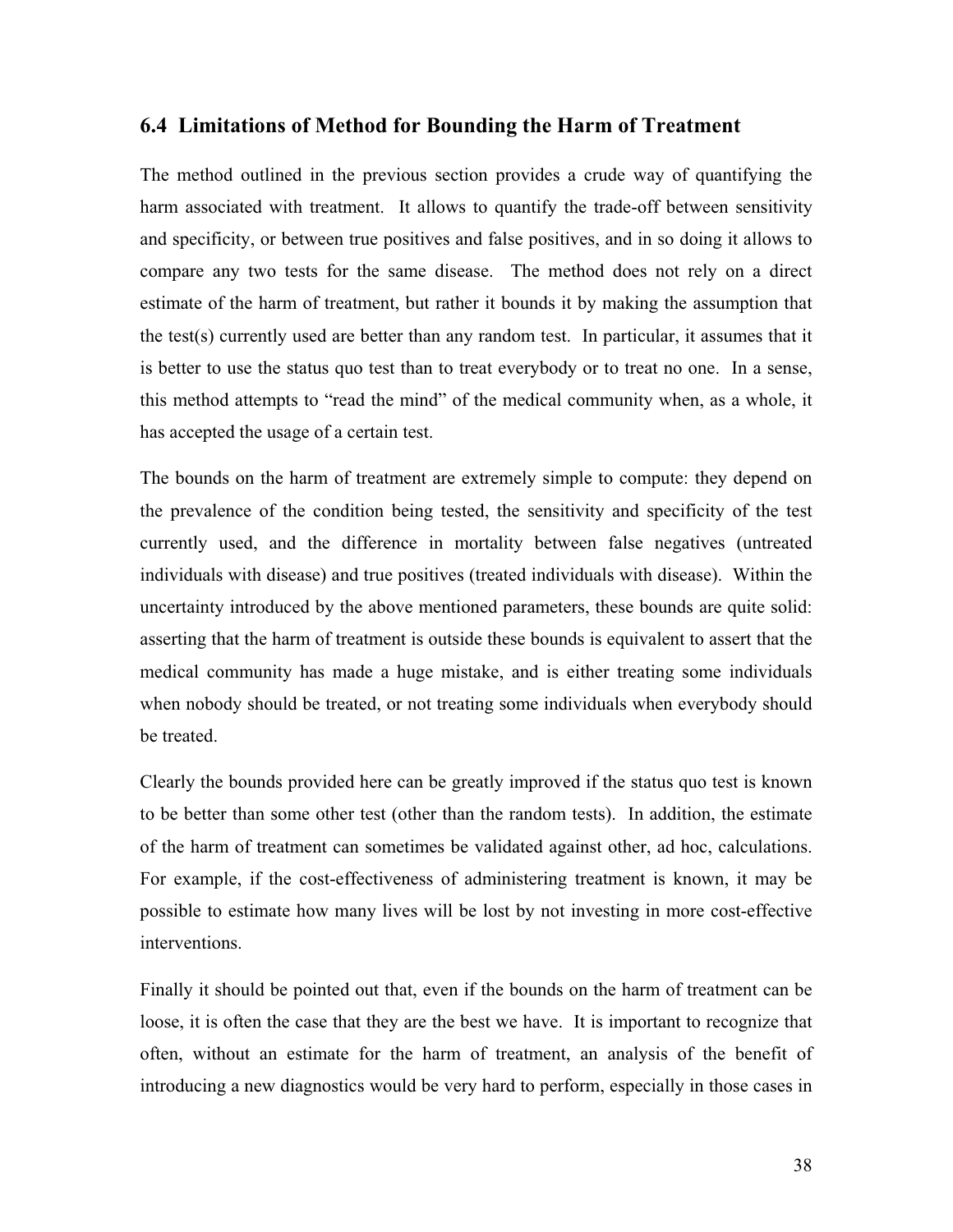which over-treatment is a great concern. Without knowing how much sensitivity we are willing to give up in order to gain specificity the only options we can consider are tests that have both better sensitivity and specificity than the status quo, severely restricting the scope of the analysis.

#### **6.5 Alternative Calculations for Harm of Treatment**

In many cases it is possible to obtain an alternative estimate for the harm of treatment, based on an opportunity cost consideration. Let us assume that the cost of administering the treatment is  $C_{\text{treat}}$  (this includes both capital and labor cost). Since resources are limited, if  $C_{\text{treat}}$  is spent on treating an individual, that amount of money cannot be spent on another intervention that could also save lives. Let us assume that there exists an intervention that can save one life at the cost of  $C_{\text{int}}$ , and let  $\eta = C_{\text{int}} / C_{\text{treat}}$ . Then, for every  $\eta$  treatments administered we have spent an amount equal to  $C<sub>int</sub>$ , and therefore missed the opportunity of save a life. In other words, for every  $\eta$  treatments administered an indirect life is lost. Since the harm of treatment refers to the lives lost to one single treatment, this implies that the harm of treatment is at least  $1/\eta$ . We say "at least" because this calculation only takes in account the opportunity cost of treatment, while there might be additional sources of harm.

This type of calculation is useful because it help to set the order of magnitude of the harm of treatment. For instance, assume that the cost of treatment is 50 US cents (a reasonable value for antibiotics). Then for every 1,000 treatments administered, US\$500 is spent. If there is at least one intervention that can save the life of one child at a cost of US\$500, then for every 1,000 treatments administered, we miss the opportunity to save one child, and the calculated harm of treatment is  $C = 0.001$ .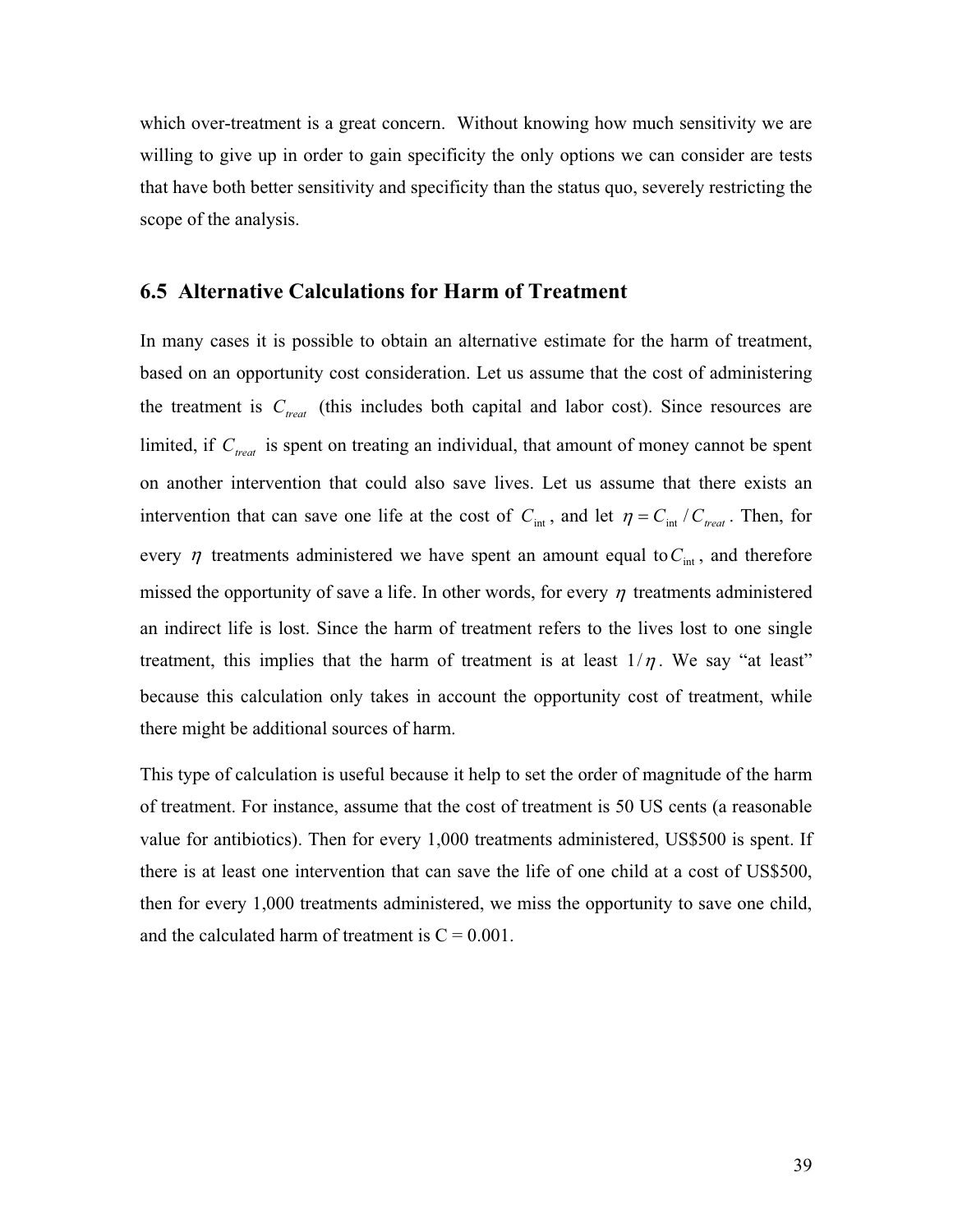# **7 Sensitivity Analysis**

Once a model for the status quo and for the world with the new test has been built, the model output is a vector of health outcomes expressed as a function of the model parameters. Some of the parameters of the model refer to the status quo, and are known with uncertainty. Others refer to the world with the new diagnostics, and therefore are "free", or "design" parameters. By this we mean that we are interested in exploring how the outcomes of interest vary as a function of these parameters, which are not estimated, because refer to a hypothetical world. A typical table of parameters will look as shown in Table (1). It reports the estimated values of the status quo parameters, together with their range. For the design parameters the range has a different meaning, and simply restricts the variation of these parameters to regions of interest (for example we are unlikely to be interested in sensitivities below 50 percent).

Table (1) refers to a status quo world in which there are three levels of access to care, the test is slow (so there is return rate which is less than 100 percent) and effective treatment is not universally available. The world with the new diagnostics is modeled similarly to the status quo, but it is allowed to have different key parameters. For example, the return rate in the world with the new test may be 100 percent because the test is fast, and access to treatment could be different because treatment might be introduced along with the new test.

To each table of parameters we can assign a vector of health outcomes. It is clearly of great interest to know how sensitive is the outcome of interest to variation in the design parameters. For example, we would like to know whether an increase in access to the test of 5 percentage points is better or worse than an increase in the sensitivity of the new test by a similar amount. However, it is also of interest to know how the outcome varies as a function of the status quo parameters: since they are known with different degrees of uncertainty it is useful to know how much the uncertainty on one parameter will affect the outcome.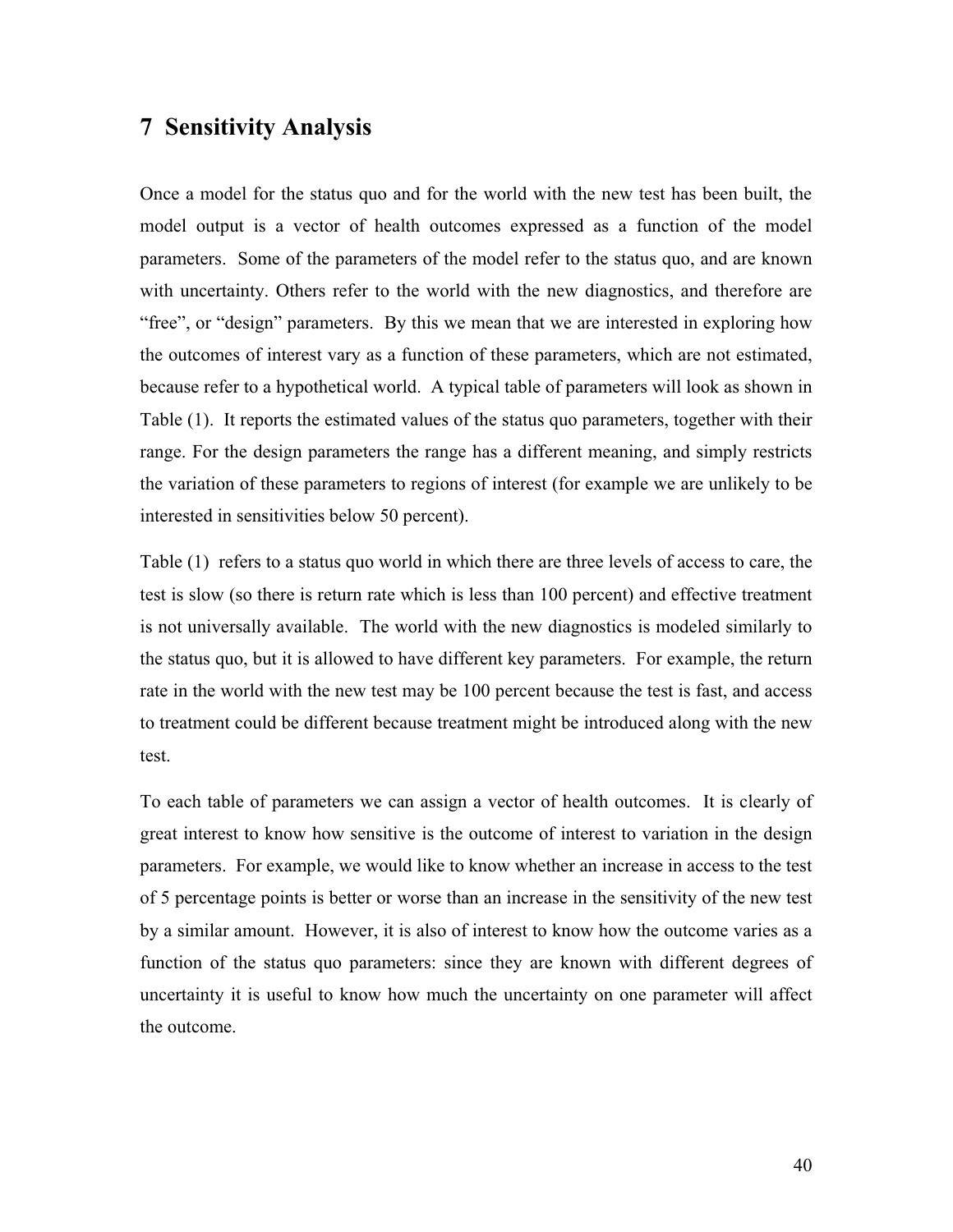|            | Parameter                                        | Value | Lower Bound | Upper bound |
|------------|--------------------------------------------------|-------|-------------|-------------|
| Status Quo |                                                  |       |             |             |
|            | Prevalence of disease                            |       |             |             |
|            | Probability of access to level 1                 |       |             |             |
|            | Probability of access to level 2                 |       |             |             |
|            | Sensitivity of Status Quo test                   |       |             |             |
|            | Specificity of Status Quo test                   |       |             |             |
|            | Rate of return for test results                  |       |             |             |
|            | Probability of receiving effective<br>ltreatment |       |             |             |
|            | Case fatality for true positives                 |       |             |             |
|            | Case fatality for false negatives                |       |             |             |
|            | Harm of treatment                                |       |             |             |
| New Test   |                                                  |       |             |             |
|            | Probability of access to the new test            |       |             |             |
|            | Sensitivity of new test                          |       |             |             |
|            | Specificity of new test                          |       |             |             |
|            | Rate of return for results of new test           |       |             |             |
|            | Probability of receiving effective<br>ltreatment |       |             |             |

*Table 1. A Typical Table of Model Parameters* 

Variations in outcome associated with changes in specific parameters can usually reported as elasticities. Therefore to each row of the parameter table we can assign an additional column, reporting the elasticity of the outcome of interest with respect to the corresponding parameter. The resulting set of elasticities, often plotted as a "tornado diagram", is useful to assess which parameters have the greatest impact on the model output.

A limitation of this analysis is that the results vary depending on the base case values of the design parameters. For example, if the sensitivity and specificity of the new test are set to 95 percent the elasticity of outcome<sup>5</sup> with respect to the sensitivity of the status quo test may be large, but if we set sensitivity and specificity of the new test to 60 percent it

<sup>&</sup>lt;sup>5</sup>Outcome is always measured as improvement over the status quo.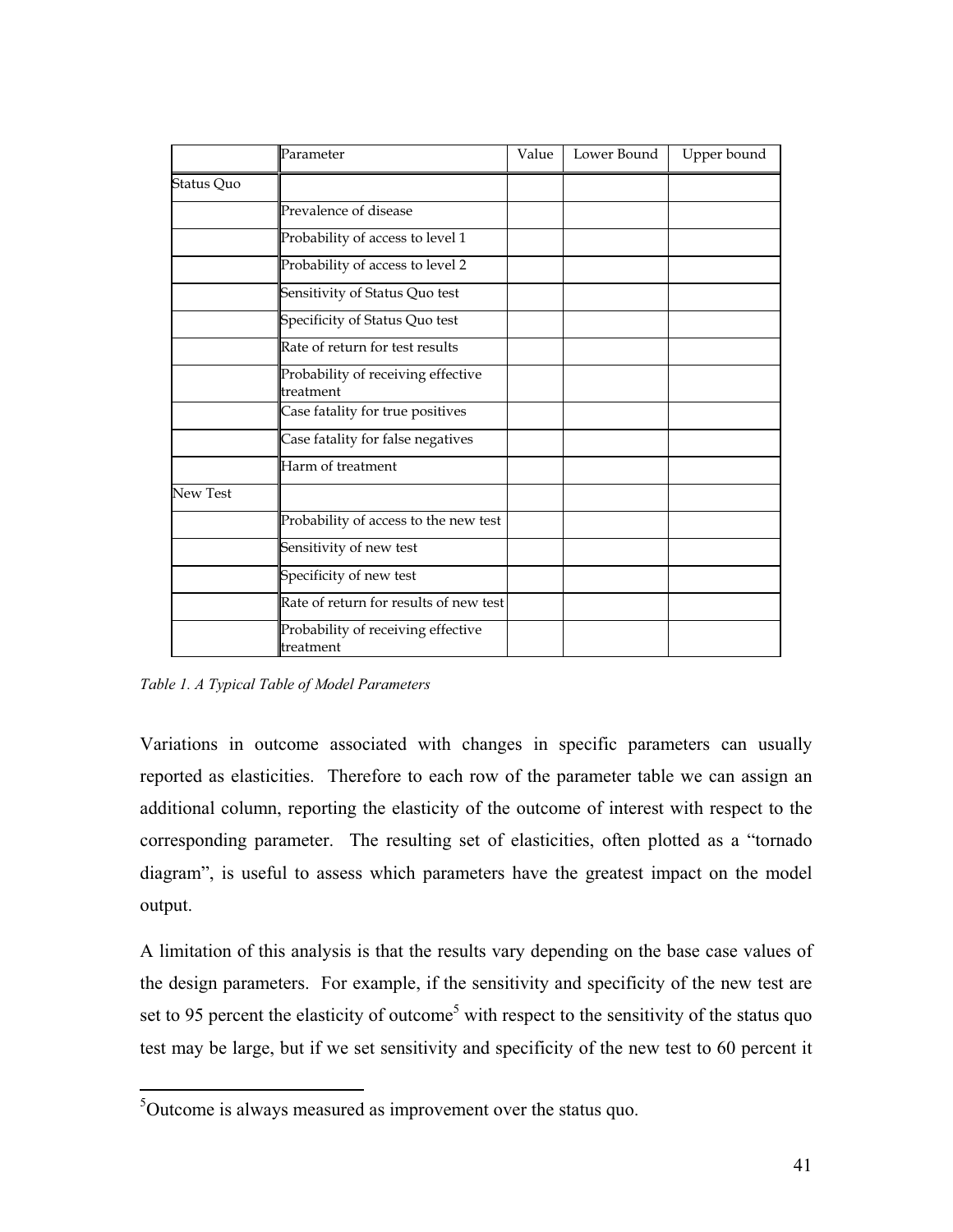may be zero, because the new test may not improve over the status quo. Therefore we recommend that one chooses carefully a scenario of particular interest, and computes elasticities around that particular base case, without trying to generalize the results to other scenarios.

Elasticities and tornado diagrams, however, only tell part of the story. We are also interested, in general, in knowing how much uncertainty there is on the benefit of the introduction of a new test with certain characteristics. Clearly we can only estimate the uncertainty coming from the model parameters, and have no general way to estimate the model uncertainty. The uncertainty originating from uncertainty in the status quo model parameters is estimated using a multi-way Monte Carlo simulation. Each parameter is allowed to vary in a range, estimated from the literature of from experts' opinion. Then we draw at random parameters within their ranges and compute the corresponding net health benefit. Repeating this procedure a large number of times we obtain a distribution of net health benefits, which we can then summarize. If the distribution is approximately normal we can simply summarize it with the mean and the standard deviation, while if it is skewed reporting quantile is a better option.

In our simulations we use triangular probability densities to sample from the allowed range of a parameter, setting the mean of the probability distribution around the actual value used in the parameter table. However, it is often the case that there is no triangular density with the specified mean. This happens when the mean is close to one of the ends of the range. When this is the case we switch to a monotonic Beta distribution. Remember that the Beta distribution in the interval [0,1] has density proportional to  $x^a(1-x)$ <sup> $\beta$ </sup>. When  $\alpha=0$  or  $\beta=0$  the density is monotonically decreasing or increasing, and includes, as special case, the limit of the triangular distribution where the peak of the distribution is at one end of the range. Unlike the triangular distribution the monotonic Beta distribution can have any mean, and fixing the mean uniquely determines the  $\alpha$  or  $\beta$ parameter of the density.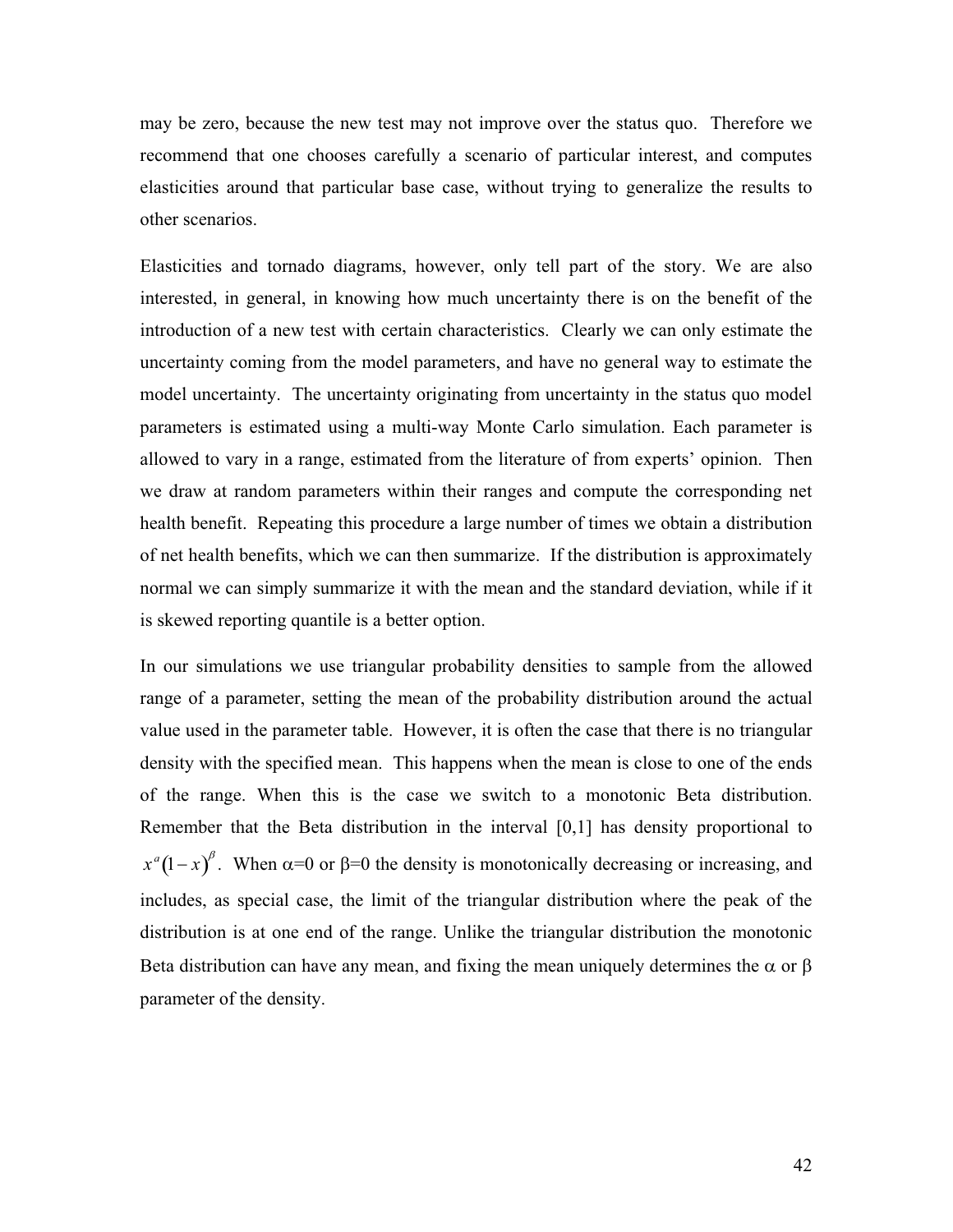# **8 Limitations**

In this final section we comment on some of the limitation of the approach described here.

> • Static model: the models we have discussed are static, and compare two worlds, with and without the new test, over a fixed period of time, usually one year. No feedback or any dynamic component has been taken in account: next year the net health benefit will be the same as this year (except for trivial changes, such as population growth, which we take as exogenous). In cases where disease transmission plays an important role this may be an oversimplification. Since the introduction of the new test leads to more individuals being cured, one could expect that in a dynamic framework the introduction of the test would lead, in the longer term, to a reduction in the prevalence of the disease. However, the new test may bring some behavioral changes, especially if the test is introduced along with treatment, and it could be very difficult to estimate the combined effect of these factors. In principle one could merge the static approach of this model with the dynamic approach of compartmental models. In practice, however, it is not clear that the data to support such an effort are available. This does not mean that these models are totally silent about the longer term effects of the introduction of the new test. One possibility, for example, is to make use of other available models, or ad hoc models, to estimate "multipliers". In other words, it may be possible to estimate that for each additional case of the disease cured a number of infections will be avoided down the road. While this is a crude way to address the transmission of infectious disease, it may be still acceptable as long as one is aware of the potentially large uncertainty on the results. For example, it may turn out that even under the most conservative scenario, there would be a huge benefit from introducing a new test, in terms of the number of avoided future disease cases.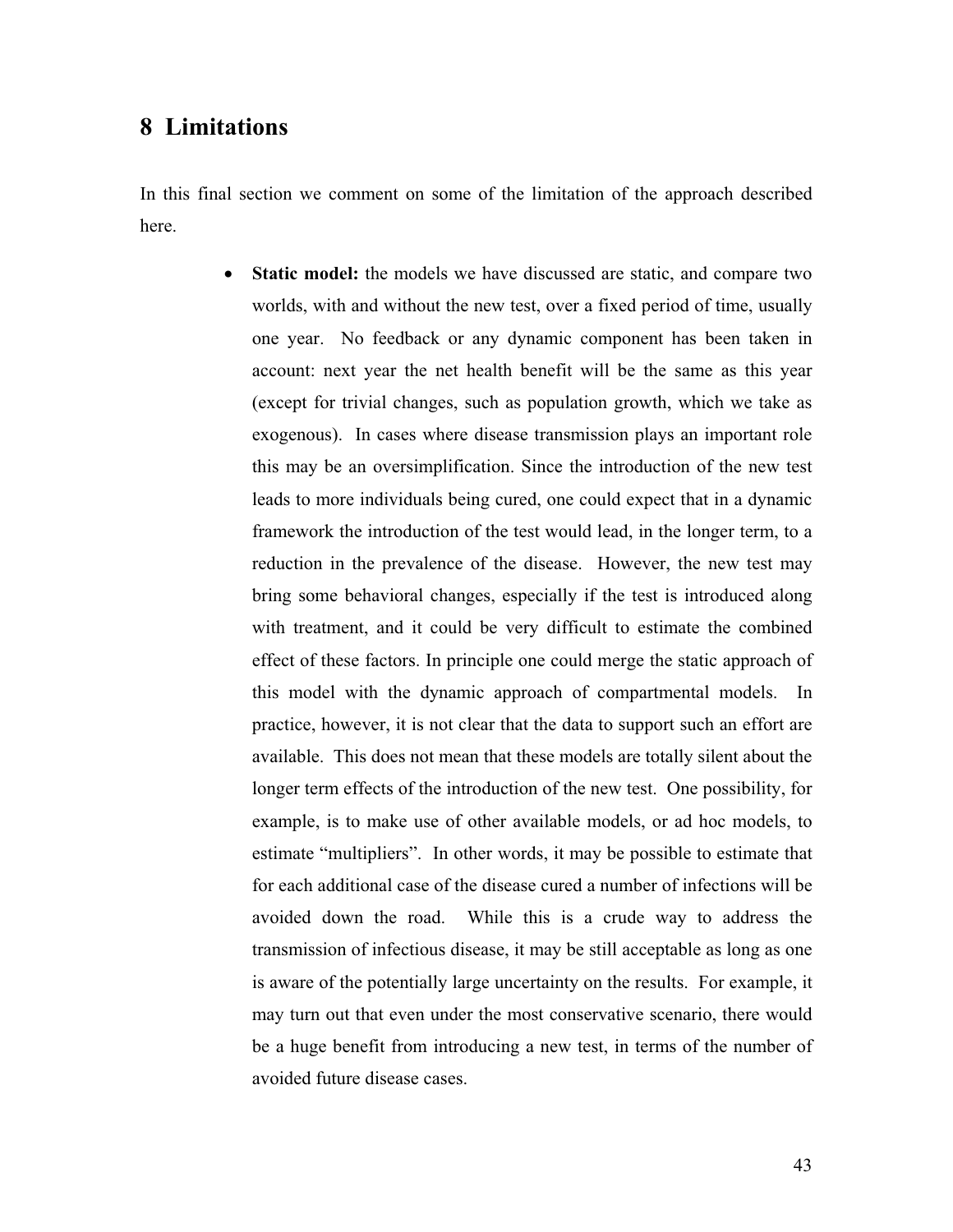- **Single Disease Analysis:** within the framework presented in this paper one considers diseases one at a time: there is no interactions among diseases. This is often not the case. For example, it may be more clinically meaningful to analyze malaria and ALRI at the same time, or to take in account the interaction between HIV and TB. It is in principle possible to expand on this framework to analyze multiple disease at the same time. Again, though, the data needed in order to perform such an analysis may not be available. It has been our experience that even relatively simple single disease scenarios pose huge problems in terms of data requirements. Therefore it is possible that the type of analysis we considered in this paper is all we can do, conditional on available data.
- **Provider Behavior** In most cases we have not attempted to model the behavior of providers. In some cases providers may not act according to the result of the test, and may take in account other factors in order to make a decision. In addition, it is possible that providers' behavior may change when a new diagnostics is introduced.
- **Binary classification**. In most cases people are classified as either having the disease or not having it. In practice there are other dimensions to take in account. One is severity of the disease, which may influence health care seeking behavior as well as the test characteristics of clinical diagnosis, when used, and case fatalities. In the type of models we have discussed so far we consider the average patient, which receives an average test and experiences average case fatalities. This approach does not take in account the correlation among these quantities (for example more severe cases of bacterial pneumonia are easier to diagnose, so that the sensitivity of the clinical diagnosis is higher). One solution is to explicitly add additional variables representing the severity of the case. Another, which we have used in some models, is to make ad hoc choices in the parameters to reflect severity considerations. For example, it is reasonable to assume that only fairly sever cases of pneumonia are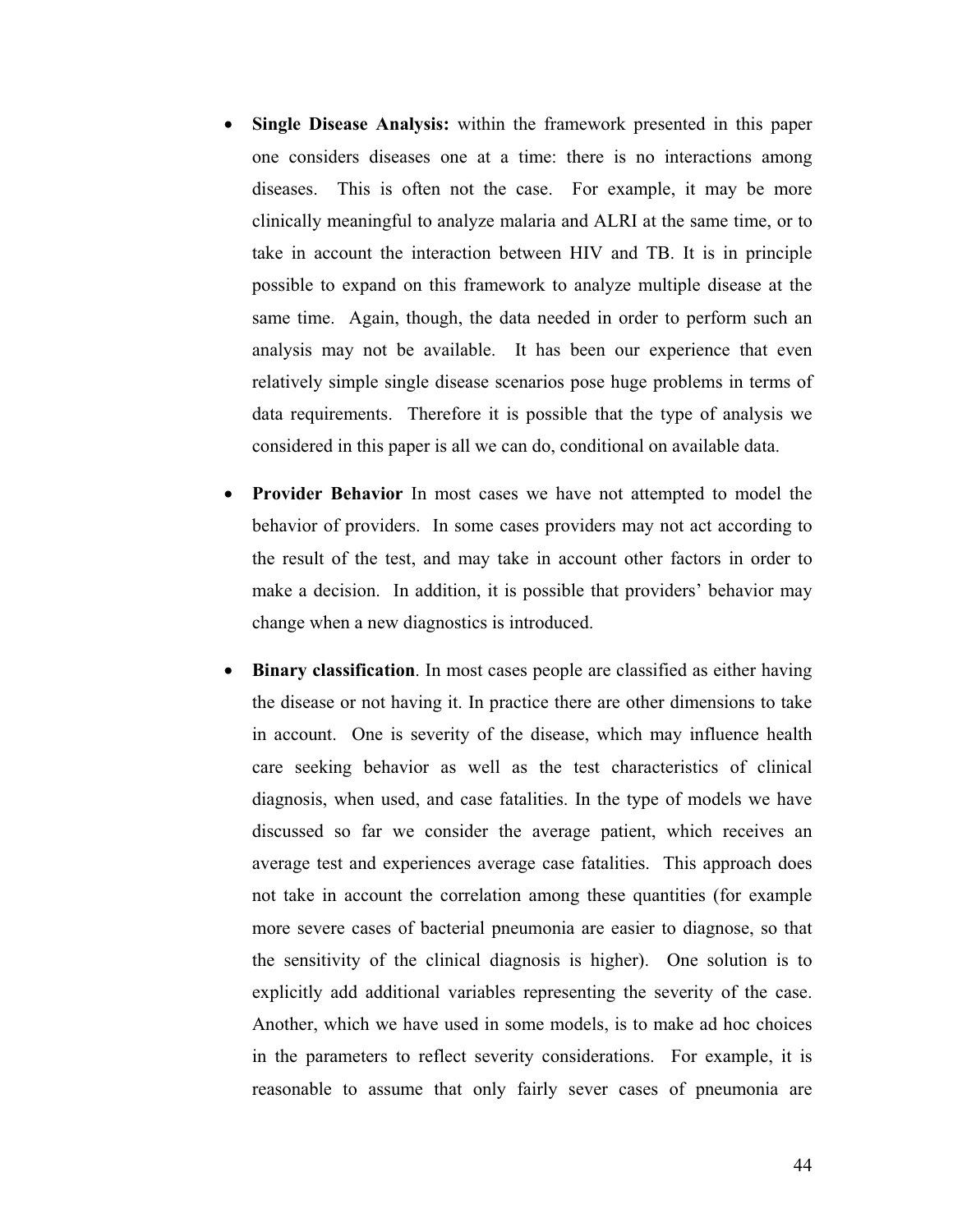brought to a health provider. This can be modeled by using a sensitivity which is higher than average.